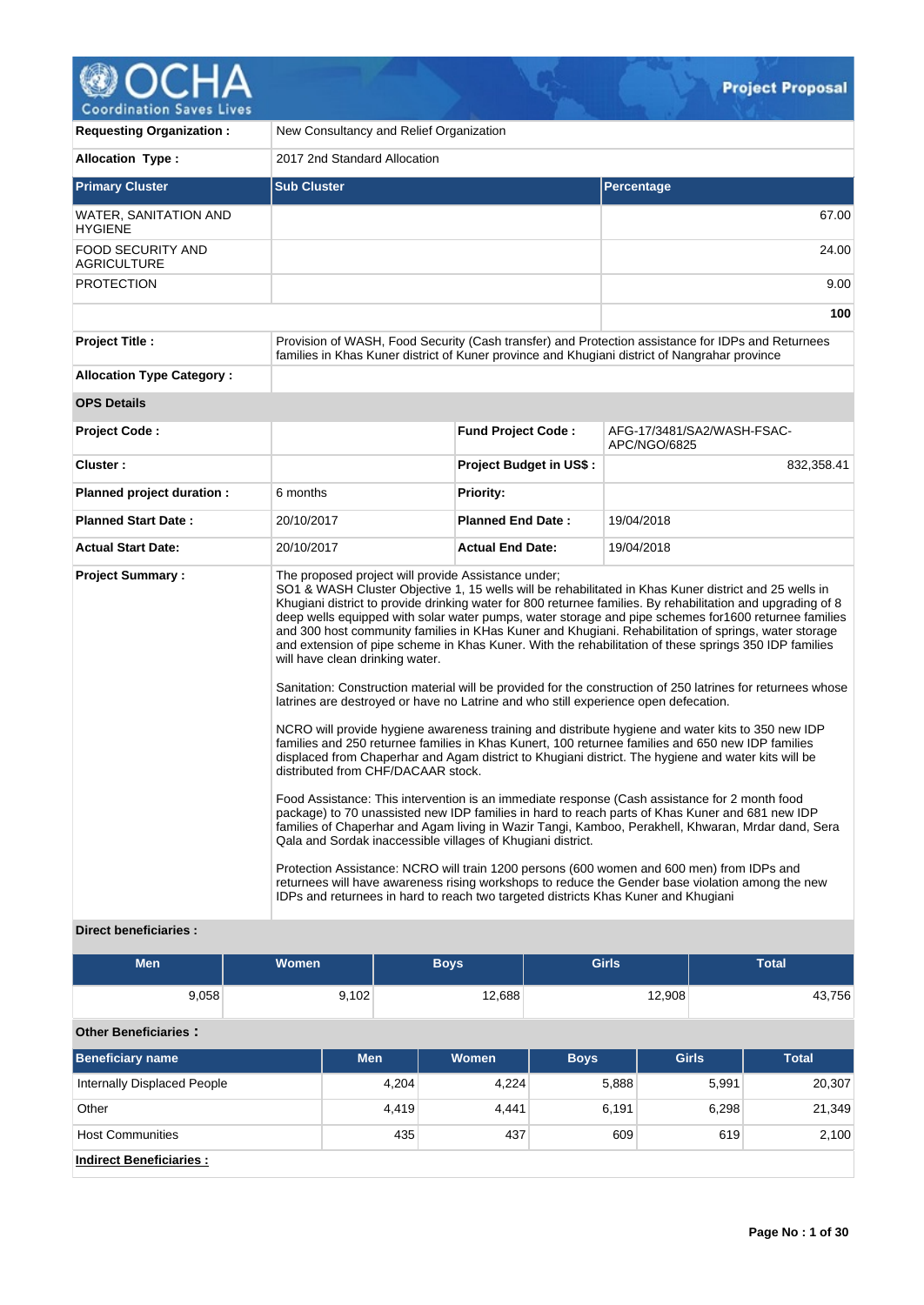Indirect beneficiaries of this project are, market traders, shopkeepers, labors and transporters and local host community in the targeted districts.

With application of cash grant modality for food assistance, local shop keepers and vendors will also benefit from the project in the two provinces. They will be indirect beneficiaries of the project. The project is deliberated to benefit the whole population in the target areas of the proposed project as local shop keepers and vendors will be in the position to stock food in sufficient quantity and quality to serve the project beneficiary and would have the capacity to serve all population of the targeted communities.

Indirect beneficiaries under WASH are people from host communities in the two districts who can also benefit from potable water, sanitation and hygiene promotion, capacity building support.

Note: In direct beneficiaries other means returnees.

### **Catchment Population:**

The entire population of Khas Konar and Khugaini districts come under catchment population. Though the project will provide food assistance to 751 IDP families, WASH assistance to 4300 families of IDPs, Returnees and host community and protection awareness rising trainings for GBV reduction to 1200 (600 women and 600 men) in the two districts.

### **Link with allocation strategy :**

The proposed project is aimed at provide WASH, Food Security and Protection assistance to returnees and IDPs in hard to reach districts of Khas Kuner and Khugiani districts. All activities of project are designed based on eligible activities for CHF second Standard allocation of 2017 as following:

A - WASH:(SO1 & WASH Cluster Objective 1)

SO1: Immediate humanitarian needs of shock affected populations are met - including conflict and natural disaster affected and IDPs, refugees and returning Afghans from armed conflict

WASH Cluster Objective 1: Ensure timely access to a sufficient quantity of safe drinking water, use of adequate and gender sensitive sanitation, and appropriate means of hygiene practices by the affected population

A1 - Rehabilitation of wells (Installation of Hand pumps)

A2- By rehabilitation and upgrading of 8 deep wells equipping with solar water pumps, Water storage and Pipe schemes.

A3 - Rehabilitation of spring, Water storage and extension of pipe scheme in Khas Kuner districts

A4 - Sanitation (Latrines) for returnees in Khas Kuner districts.

Construction Material will be provided for construction of 150 latrines for returnees whom latrines are destroyed or have no Latrine and still experiencing open defecation.

A5 - Hygiene and Water Kits and Hygiene training:

B- Food Assistance (FSAC Objective1 & SO1 )

Objective 1: Immediate food needs of targeted shock affected populations are addressed with appropriate transfer modality (food, cash or voucher)

SO1: Immediate humanitarian needs of shock affected populations are met - including conflict and natural disaster affected and IDPs, refugees and returning Afghans from armed conflict

B1- Food assistance (Cash transfer) to new IDPs

C - Protection Assistance (Protection Cluster Objective 1 & 3)

Objective 1: Acute protection concerns, needs and violations stemming from the immediate impact of shocks and taking into account specific vulnerabilities, are identified and addressed in a timely manner

Objective 3: Support the creation of a protection-conducive environment to prevent and mitigate protection risks, as well as facilitate an effective response to protection violations

SO1: Immediate humanitarian needs of shock affected populations are met - including conflict and natural disaster affected and IDPs, refugees and returning Afghans from armed conflict

C1- Education in Emergency (EIE) 1400 IDPs children (700 girls and 700 boys).

C2- 1200 persons (600 women and 600 men) from IDPs and returnees will have awareness rising workshops to reduce the Gender base violence among the new IDPs and returnees in hard to reach districts of Khas Kuner and Khugiani districts.

### **Sub-Grants to Implementing Partners :**

| <b>Partner Name</b>                                   | <b>Partner Type</b> | <b>Budget in US\$</b>       |
|-------------------------------------------------------|---------------------|-----------------------------|
|                                                       |                     |                             |
| Other funding secured for the same project (to date): |                     |                             |
| <b>Other Funding Source</b>                           |                     | <b>Other Funding Amount</b> |
|                                                       |                     |                             |

### **Organization focal point :**

| <b>Name</b>                      | <b>Title</b>         | <b>Email</b>           | Phone      |
|----------------------------------|----------------------|------------------------|------------|
| Eng. Sayed Ghufran               | Director of NCRO     | ncra_afg@yahoo.com     | 0700603672 |
| Tawabullah Safi                  | NCRO Finance Manager | ncrofmanager@yahoo.com | 0788003212 |
| <b>BACKGROUND</b>                |                      |                        |            |
| 1. Humanitarian context analysis |                      |                        |            |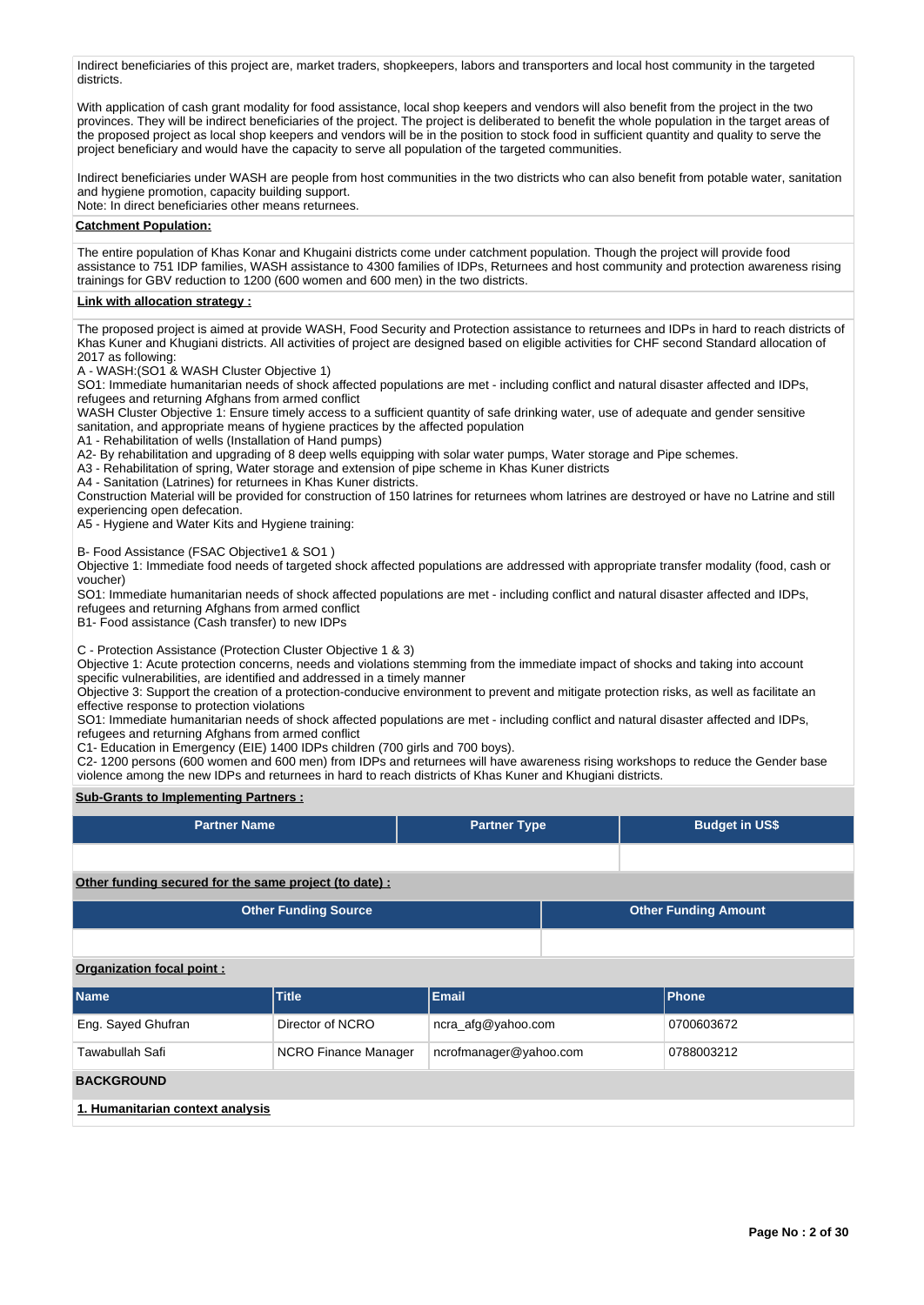IDP Force presentation 07.August 2017 ER (Annex-VII) shows 11,175 families Assessed (June-July) by joint Assessment teams of Humanitarian Organizations (UN, I/NGOs, ARCS and line departments). IDPs and returnees issue is decades old. There has been no practical solution sought. The government is so weak and corrupt, it is not in the position to find a practical solution to the problem. Numbers of returnees and IDPs increase each day. Their suffering and misery increase as well. Warlike situation in the country, years long drought and poor national economy lead to further people displacement and more people living in the neighboring countries are returning home while the country is not capable of accommodating all these people.

Current Humanitarian Situation:

A:- Khas Kuner:

A Joint team of NCRO, DoRR and District authority conducted a multi sector need assessment of returnee and IDPs in Khas kuner district of Kuner province from : 31.07-10.08.2017 and the findings were as the following;

A1:-Sarki and Shally IDPs settlement:

On May 2017 due to border shelling 350 families displaced from Sarki and Shally villages of Khas Kuner in the border of Pakistan to a desert close to returnees' settlement DACAAR distributed emergency tent, Latrine and one month water trucking. Currently these IDPs families are seriously in need of water, food, emergency education for their children and Awareness rising workshops to reduce the Gender Base violence.

A2:- Returnees settlement (Hejrat Abad):

Hejrat abad returnees settlement established in 2005 in Khas Kuner. The total population of this settlement is 1314 returnee families and 350 IDPs families including 235 undocumented returnees families (55 families 2016+180 families 2017), 43 documented returnees (6 families 2016 + 37 families 2017

B:- Khugiani district:

A Joint team of NCRO, DoRR and District authority conducted a multi sector need assessment of returnee and IDPs in Khas kuner district of Kuner province from : 27.07-13.08.2017and the findings was as following; A1:- IDPs :

On 05 Jun 2017 due to arm conflict in Chaperhar and Pacher wa Agam district 681 families displaced to Khugiani district. Due to their location in extremely hard to reach villages of Khugiani district none of aid organization reached them. ARCS and NCRO has visited these IDP families. Currently these IDPs families are seriously in need of water, food, emergency education for their children and Awareness rising workshops to reduce the Gender Base violence. NCRO has created access and can response. A2:- Returnees settlement:

The returnees' settlement Chamtallah established in 2008 in Khugiani district. The total population of this settlement is 16900 families and 800IDPs families.

The returnees record show that 1824 undocumented returnees families (1643 families 2016 + 181 families 2017), 1484 documented returnees (1417 families 2016 + 64 families 2017) returned to the district.

In general in both districts 50 -60 % of existed wells aren't working properly; the reason is that some of the wells due to low depth dried and not working properly and in some of them due to high depth up to 80 m the hand pump are not working.

### **2. Needs assessment**

FSAC mid-year review major gaps and priorities for the coming 6 months has prioritized response to fresh IDP's across the country. NCRO has taken active part in SFSA Ongoing SFSA the attached SFSA questioner and interview show unsecure food condition in both Khas Kuner and Khugiani districts.

Informal Settlement Food Security Assessment 28 Feb indicates:

• Households receiving assistance in Kabul, 76% of households receive some level of assistance, compared to only 13% of households in Nangarhar.

• This is despite households in Nangarhar needing many types of assistance, including food (89% of households), employment (63% of households) and health care (53% of households).

• In Kabul, the priority needs differ slightly, 90% of households requiring shelter assistance, 77% needing food and 68% requiring employment assistance.

• 56% of informal settlement households in Nangarhar have poor food consumption.

• Overall, most IDPs in both Kabul and Nangarhar are severely food insecure, while returnees are more evenly distributed between severely insecure, moderately insecure and food secure.

In Eastern Region IOM, UNHCR and UOCHA Data ( Annex-VI) 1481 families (1417 in 2016 & 64 in 2017)

documented returnees, 1824 families (1643 in 2016 & 181 in 2017) undocumented returnees 1211IDPs families in 2017 repatriated in Khugiani district.

43 families (37 in 2016 & 6 in 2017) documented returnees, 235 families (180 in 2016 & 55 in 2017) undocumented returnees 481IDPs families in 2017 repatriated in Khas Kuner district.

ARCS has visited the fresh IDPs in Khugiani district (Annex - IX ) July 2017 & PDMC ad meeting August 9 (Annex - XIV)

NCRO has conducted new need assessment of IDPs and returnees in Khas Kunar and Khogaini district in July and August 2017. (Annex – Xa & Annex – Xb). The assessment demonstrates that 751households are recently displaced due to arm conflicts and are in need of emergency food assistance.

Though NCRO has no reliable statistics on GBV in the returnees and IDPs communities in the two districts, our staff has heard tales of gender base violations in the two districts and other places. As most of these returnees and IDPs are rural people from the countryside, they have little or no knowledge of human rights within the family, household and community. Deprivation of children from education, child labor, young marriages, not allowing widows remarrying, oppressing second and third wives, depriving stepsons and stepdaughters from their natural rights within the household setup and other forms of gender based violations are quite common in these communities. A - WASH:(SO1 & WASH Cluster Objective 1)

A1 - Rehabilitation of 40 wells (Installation of Hand pumps) 25 wells in Khugiani district X 20 = 500 families and 15 wells in Khas Kuner district  $X$  20 = 300 families

A2- Rehabilitation and upgrading of 8 deep wells equipping with solar water pumps, Water storage and Pipe schemes.= 5 wells in Khas Kuner X 250 = 1250 returnees families and 3 wells in Khugiani district X 250 = 750 families.

A3 - Rehabilitation of spring, Water storage and extension of pipe scheme in Khas Kuner for 350 New IDPs families in Khas Kuner district. A4 - Sanitation (Latrines) for returnees in Khas Kuner. Construction of 150 Latrines in Khas Kuner for 150 returnees' families and 100 in Khugiani district.

A5 - Hygiene and Water Kits and Hygiene awareness training for 350 new IDPs and 250 returnees' families in Khas Kuner and 650 new IDPs and 100 returnees' families in Khugiani district:

B- Food Assistance

B1- Food assistance (Cash transfer) for two months to 70 new IDPs in Khas Kuner and 681 new IDPS in extremely hard to reach parts of Khugiani district.

C - Protection Assistance (Protection Cluster Objective 1 &3)

C2- 1200 persons (600 women and 600 men) from IDPs and returnees should have awareness rising workshops to reduce the Gender base violence among the IDPs.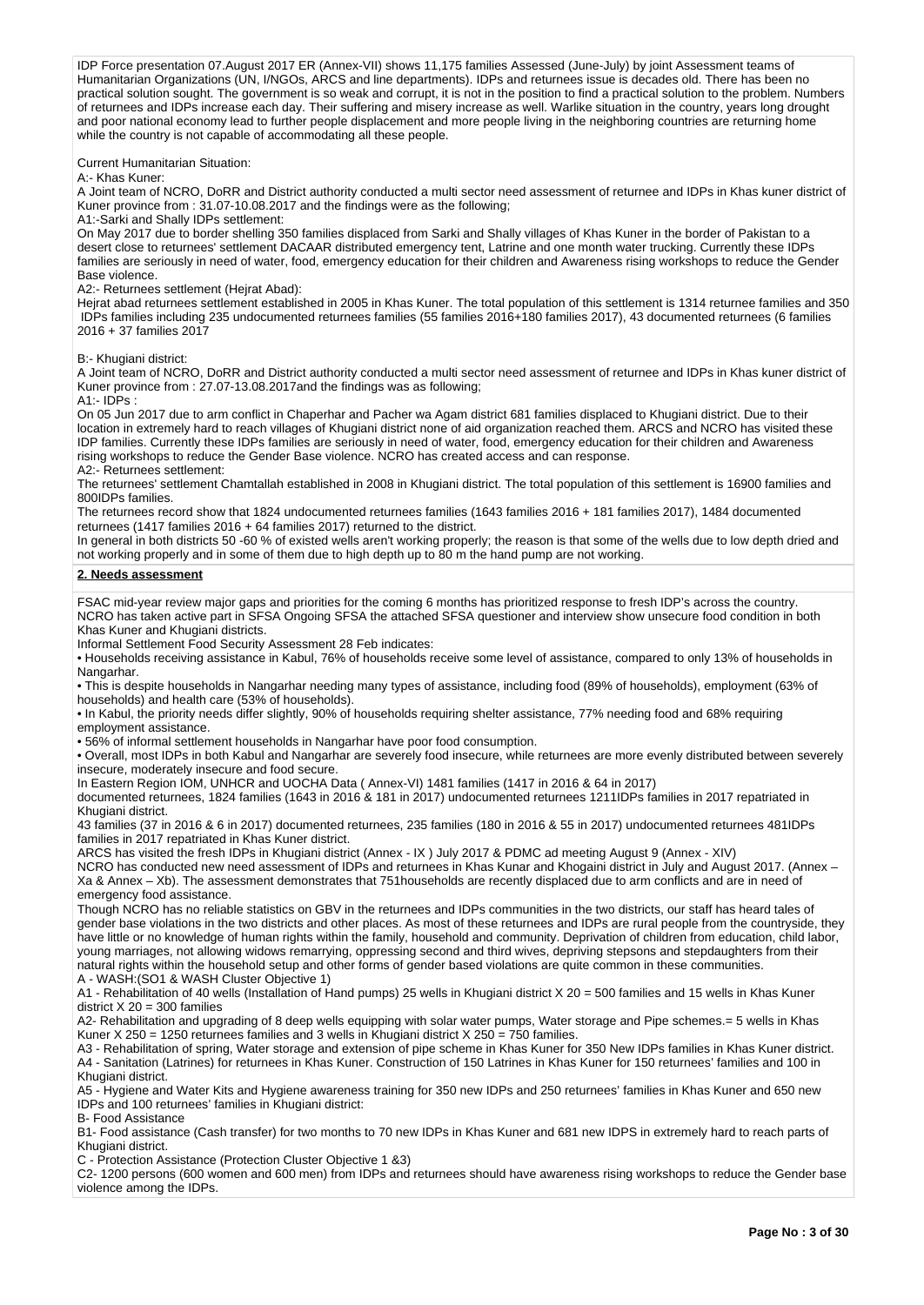### **3. Description Of Beneficiaries**

The project has 3 components, WASH, Food Security and Protection; A:- WASH: NCRO will target Returnees and IDPS for WASH assistance in Khugiani and Khas Kener district as following; I:- Target Beneficiaries in Khas Kuner A1: Water : Returnees  $5 \times 250 = 1250$  families  $x = 7 = 8750$  individuals 15 x 20 = 300 families  $x$  7 = 2100 individuals IDPs 1 x 350 = 350 families x 7 = 2450 individuals Host community  $120 \times 7 = 840$  individuals A2: Sanitation Returnees 150 x 1 = 150 families x 7 = 1050 individuals A3 Hygiene kites and Hygiene Training; IDPs 350 x 1 = 350 x 7 = 2450 individuals Returnees  $250 \times 1 = 250 \times 7 = 1750$  individuals II:- Target Beneficiaries in Khugiani district A1: Water :

Returnees  $3 \times 250 = 750$  families  $x = 5250$  individuals  $25 \times 20 = 500$  families  $x = 7 = 3500$  individuals Host community 180 x 7 = 1260 individuals A2: Sanitation Returnees 100 x 1 = 100 families x 7 = 700 individuals A3 Hygiene kites and Hygiene Training; IDPs 600 x 1 = 600 x 7 = 4200 individuals Returnees  $100 \times 1 = 100 \times 7 = 700$  individuals B:- Food Security:

NCRO will Target New IDPs families for two months food assistance. The beneficiaries will be selected based on HEAT assessment tool and WFP vulnerability criteria - Targeting and Vulnerability Criteria (Annex - XI) The most vulnerable families (1:- Women or child HoH without adult male, 2:- HHs with dependency ratio of 9 or more, 3:- Person with disability or elder as HoH, 4:- HH with poor asset holdings, 5:- HH referred by protection agencies ) will be selected as target beneficiaries. The beneficiaries will be selected on vulnerability criteria with a transparent involvement of recognized decision making bodies, Beneficiaries Selection Committee BSC. The Committee will include NCRO, DoRR, District government representative and elders of IDPs.

B1: New IDPs in Khas Kuner district 70 families x 7 = 490 individuals

B2: New IDPs in Khugiani district 681 families x 7 = 4767 individuals

C:- Protection Assistance,

I:- Khas Kuner district

C1:-Awareness rising to reduce the GBV 600 persons (300 women + 300 men)

II:- Khugiani district

C1:-Awareness rising to reduce the GBV 600 persons (300 women + 300 men)

The beneficiaries will be selected based on the eligibility criteria and with a transparent involvement of recognized decision making bodies in each community. The understanding of local context and the ability to engage community will be considered as elemental in the beneficiary selection. The list of potential beneficiaries is to be shared with aid agency to avoid duplication in assistance and a complaint mechanism is to be put in place in order to avoid any potential confusion and misunderstanding

### **4. Grant Request Justification**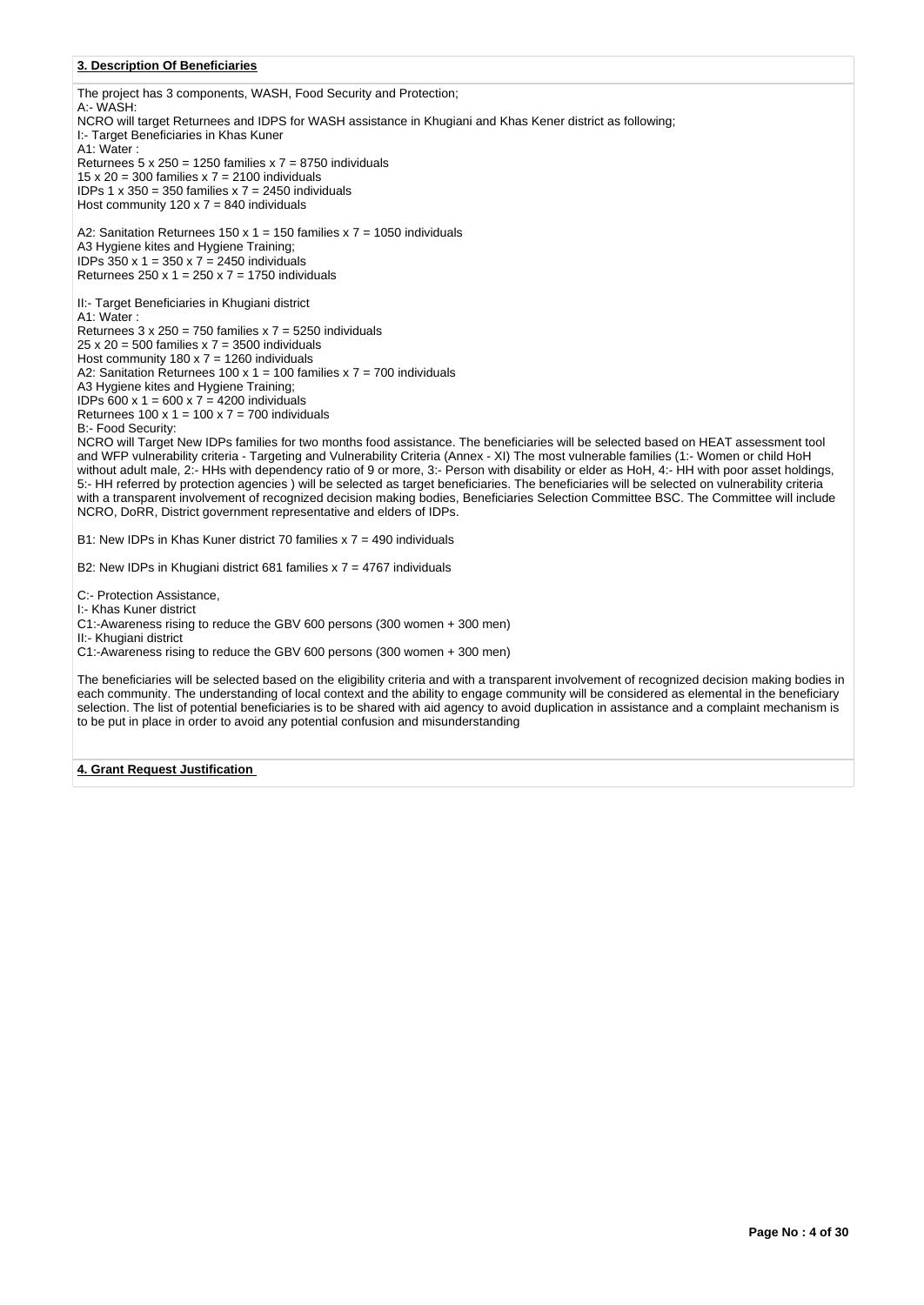NCRO is particularly familiar with the two districts as we have implemented a number of emergency projects there. Our staff is well aware of the people living conditions and their socio-economic situation. We have a good understanding of the communities and maintain proper working relations with their elders. NCRO has the capacity to approach communities under any circumstances. We implemented CHF food and shelter assistance projects in Khugaini early this year.

NCRO has conducted a multi sector need assessment of IDPs and returnee families in Khas Kuner district of Kunar province and in hard to reach parts of Khugiani district of Nangrahar province in July and August 2017 (Annex - Xa & Xb)

During the assessment, shopkeepers and traders indicated that the markets are functioning as normal, and the shopkeeper interviewed stated that all goods are available in the markets throughout the year the food package cost collected from shopkeepers (Annex-V). Nangrahar and Kunar provinces located in the border of Pakistan, both Nangrahar and kunar markets are supplied by Pakistan markets. The market of Khas kunar recive support from Jalalabad and Kuner, Khugiani market recive support from Jalalabd.

The assessment demonstrates that 751 households are recently displaced due to arm conflicts and are in need of emergency food assistance.

Based on NCRO and other assessments, as these new returnees and IDPs are living in poor conditions, they are in serious need of immediate humanitarian support to address their WASH, food, shelter, health, education and protection requirements. NCRO intervention will categorically respond to their daily needs in WASH and sanitation, satisfying their food shortage and protecting GBV victims and preventing further violations to the extent possible. The project will have measurable outputs and visible outcome and effective impact on the improving of people living conditions. This will relieve people from emergency situation and bring them to a relatively normal life.

The proposed project is aimed at providing:

A - The proposed project will provide

#### WASH:(SO1 & WASH Cluster Objective 1)

SO1: Immediate humanitarian needs of shock affected populations are met - including conflict and natural disaster affected and IDPs, refugees and returning Afghans from armed conflict

WASH Cluster Objective 1: Ensure timely access to a sufficient quantity of safe drinking water, use of adequate and gender sensitive sanitation, and appropriate means of hygiene practices by the affected population

#### B- Food Assistance (FSAC Objective1 & SO1)

Objective 1: Immediate food needs of targeted shock affected populations are addressed with appropriate transfer modality (food, cash or voucher)

SO1: Immediate humanitarian needs of shock affected populations are met - including conflict and natural disaster affected and IDPs, refugees and returning Afghans from armed conflict.

### C - Protection Assistance (Protection Cluster Objective 1 &3)

Objective 1: Acute protection concerns, needs and violations stemming from the immediate impact of shocks and taking into account specific vulnerabilities, are identified and addressed in a timely manner

Objective 3: Support the creation of a protection-conducive environment to prevent and mitigate protection risks, as well as facilitate an effective response to protection violations

SO1: Immediate humanitarian needs of shock affected populations are met - including conflict and natural disaster affected and IDPs, refugees and returning Afghans from armed conflict

NCRO is a member of FSAC, WASH and Protection clusters in national level in Kabul and in the eastern region. NCRO has trained and qualified project staff. NCRO has good coordination skill with government, community, NGOs and UN agencies in the region. The NGO's knowledge and experience in the area with returnees and IDPs make the organization suitable delivering the project

### **5. Complementarity**

NCRO remained heavily engaged in implementation of IDPs and returnees related projects. Most NCRO implemented projects were designed to respond to the needs of vulnerable IDPs and returnees. NCRO is currently implementing a shelter project for 225 IDP and Returnee families in Rodat, Surkhroad and Behsud districts of Nangrahar province, with WHH funds, a food assistance project with WFP fund in Mehterlam, Qarghaee, Alishang, Alingar, and Dowlatsh district in Laghman and Batikot district in Nangrahar province. All these compliment this project in the same target areas. NCRO has implemented projects as a partner of UNHCR, UNOCHA, FAO, UNICEF and WFP since 1993 in the Eastern Region and has an outstanding implementation record for the last 25 years in all districts of Nangrahar province.

NCRO has implemented shelter assistance (house rent) and food assistance project funded by CHF in six high returnee districts of Nangrahar province. This intervention will complement to cover the remaining beneficiaries who are in need of shelter assistance in the target districts.

NCRO will utilize all its available resources, contacts and liaisons in order to make sure the project is cost effectiveness and implementation of the proposed intervention is smooth and effective. In most of the target areas, this will be the only project supporting the undocumented returnees' caseload and creating safe and protected living environment opportunities.

#### **LOGICAL FRAMEWORK**

#### **Overall project objective**

NCRO intervention will bring timely assistance in providing food, clean drinking water, improved sanitation, hygiene awareness by training and reduced gender base violence by people gathering and group meetings with men, women, boys and girls of the IDPs and returnees communities in Khas Konar and Khugaini districts. This will bring a considerable improvement in the people physical living conditions and in their behavior and attitude toward social practices and moral conducts.

Provision of Water, Sanitation and Hygiene assistance to 4300 IDPs, Returnees and host comunity families in Khas Kuner district of Kuner Province and Khugiani district of Nangrahar province (2 HTR districts)..

Provision of Food Assistance to 751 fresh IDPs families in Khas Kuner district of Kuner Province and Khugiani district of Nangrahar province (2 HTR districts).

Provision of Awareness rising to 1200 (600 Women + 600 Men) for reduction of gender base violence for IDPs in Khas Kuner district of Kuner Province and Khugiani district of Nangrahar province (2 HTR districts).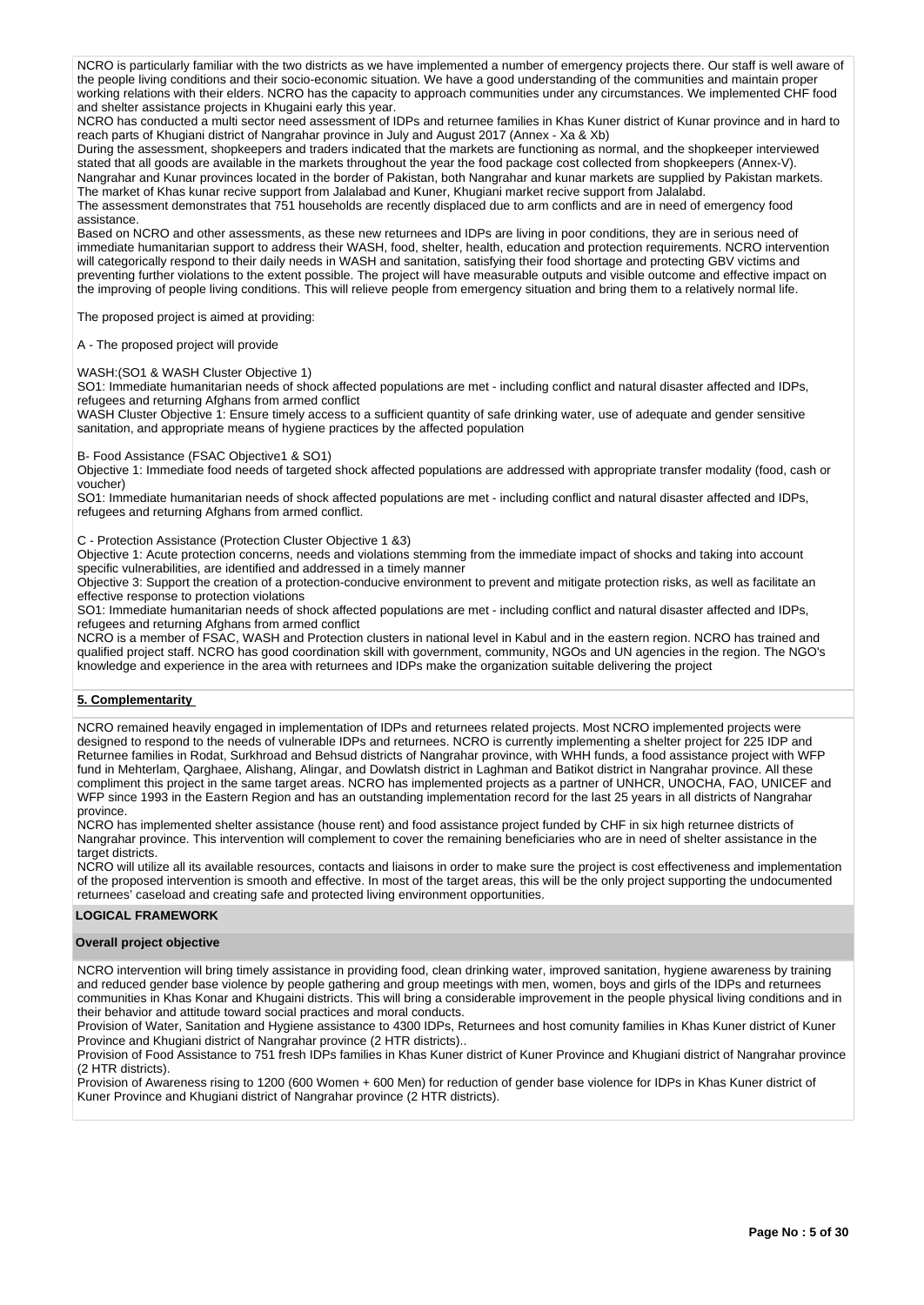| <b>WATER, SANITATION AND HYGIENE</b>                                                                                                                                                                                  |                                                                                                                                                                                                     |                                 |
|-----------------------------------------------------------------------------------------------------------------------------------------------------------------------------------------------------------------------|-----------------------------------------------------------------------------------------------------------------------------------------------------------------------------------------------------|---------------------------------|
| <b>Cluster objectives</b>                                                                                                                                                                                             | <b>Strategic Response Plan (SRP) objectives</b>                                                                                                                                                     | <b>Percentage of activities</b> |
| Objective 1: Ensure timely access to a<br>sufficient quantity of safe drinking water, use<br>of adequate and gender sensitive sanitation,<br>and appropriate means of hygiene practices<br>by the affected population | SO1: Immediate humanitarian needs of<br>shock affected populations are met -<br>including conflict and natural disaster<br>affected and IDPs, refugees and returning<br>Afghans from armed conflict | 100 <sup>°</sup>                |

**Contribution to Cluster/Sector Objectives :** The project contributes to the WASH cluster Objective 1:Ensure timely access to a sufficient quantity of safe drinking water, use of adequate and gender sensitive sanitation and appropriate means of hygiene practices by the affected population by providing access to safe drinking water for 3100 households, providing of sanitation assistance for 250 households and providing hygiene assistance for 1350 households.

1:- 3100 families receive drinking water

2:- 250 families receive sanitation and hygiene assistance.

3:-1350 families receive hygiene assistance.

---------------------------------------------------

Total 4300 families will receive WASH assistance

Note: The total recipients of assistance in WASH are 4700 families. 400 families out of 4700 benefit from two components of project (250 families receive water and hygiene assistance and 150 families will receive water and hygiene assistance) so, in total we estimated 4300 families as beneficiary of project.

### **Outcome 1**

Easy access to safe drinking water created, Sanitation facilities provided for those families who were practicing open defecation and people behavior changed by providing hygiene awareness training and hygiene kit for 30100 people, 6230 men, 6261 Women, 8729 Boys and 8880 girls .

### **Output 1.1**

### **Description**

3100 households have access to safe drinking water, 250 households have healthy latrines assistance and 1350 family members trained in hygiene awareness rising and received hygiene kites.

### **Assumptions & Risks**

The potential factor adversely affecting project implementation is the mostly feared widespread insecurity which constitutes the main concern for any manager during the implementation of the project. Sudden and uncontrollable outbursts of events will always stay as a threat to the successful accomplishment of the project. Delays in funding can potentially pose a real problem. Without proper funding available in the right moment the project risk running into real difficulty both for the beneficiaries and the project staff. NCRO has learnt that the assessment is to be followed immediately by the verification and actual distribution. Longer delays between the assessment, verification and distribution risk posing a problem of losing the identified returnees and IDPs. Some returnees do not have clear cut ideas about the places of return and therefore keep on moving from place to place. Constant moving from place to place could result from other factors too: security, economic opportunities, seasonal considerations, ethnic and familial connections and so on. NCRO will try to identify, analyze and respond to the risk factors in the course of project implementation with the best interests of beneficiaries, donors and the project operational and strategic objectives.

There might be potential risks associated with the GBV activities implementation. One of the main risks is the acceptance of such project in the respective communities. SGBV is a sensitive issue in most of the communities in Afghanistan because of various reasons including but not limited to the traditional/cultural sensitivities.

Following is a short list of the pits that could easily be avoided by an alert and committed manager.

• In order to mitigate the risk of GBV actives, NCRO staff will be heavily engaged in community sensitization together with the partner by participating in the field missions, meeting with the community elders and training sessions. Efforts will also be made in engaging/involving the key stakeholders of the project.

• Insecurity: Insecurity or deteriorating security situation is the main worry for every humanitarian organization. This is so clear that it does not require any clarification. Good security situation is a prerequisite for good performance and successful project implementation. NCRO can prove very flexible to confront certain vagaries but if the situation changes drastically, the project implementation will run into problems.

• Project temporary suspension and cash flow worries, occurring once in a while, can be described as a risk factor. In this case, NCRO will not be able to stick to the projected timeline planned for project activities.

• Interference of local elders in the distribution process. Different power bases including the elders of the community may try to derail the project. NCRO will do its best to ensure that the allocated assistance is delivered to the entitled returnees and IDPs.

NCRO will do its utmost to properly schedule, ensure wider inputs into the planning phase, train staff, ensure proper distribution of Identity cards for the beneficiaries, organize the project implementation activities, coordinate with the government authorities, community elders and other implementing partners at provincial level. Delivery of Humanitarian assistance projects need commitment, caution, care, good planning and staff of good character. NCRO's proven capacity and the foreseen trainings for the staff will certainly make this project a success.

| Indicators      |                                         |                                                                                    |            |                                |      |      |               |
|-----------------|-----------------------------------------|------------------------------------------------------------------------------------|------------|--------------------------------|------|------|---------------|
|                 |                                         |                                                                                    |            | <b>End cycle beneficiaries</b> |      |      |               |
| Code            | <b>Cluster</b>                          | <b>Indicator</b>                                                                   | <b>Men</b> | Women   Boys   Girls           |      |      | <b>Target</b> |
| Indicator 1.1.1 | <b>WATER, SANITATION</b><br>AND HYGIENE | SA2- Number of people in need with access to at<br>least 15 lpcd of drinking water | 4.492      | 4.513                          | 6.29 | 6.40 | 21,700        |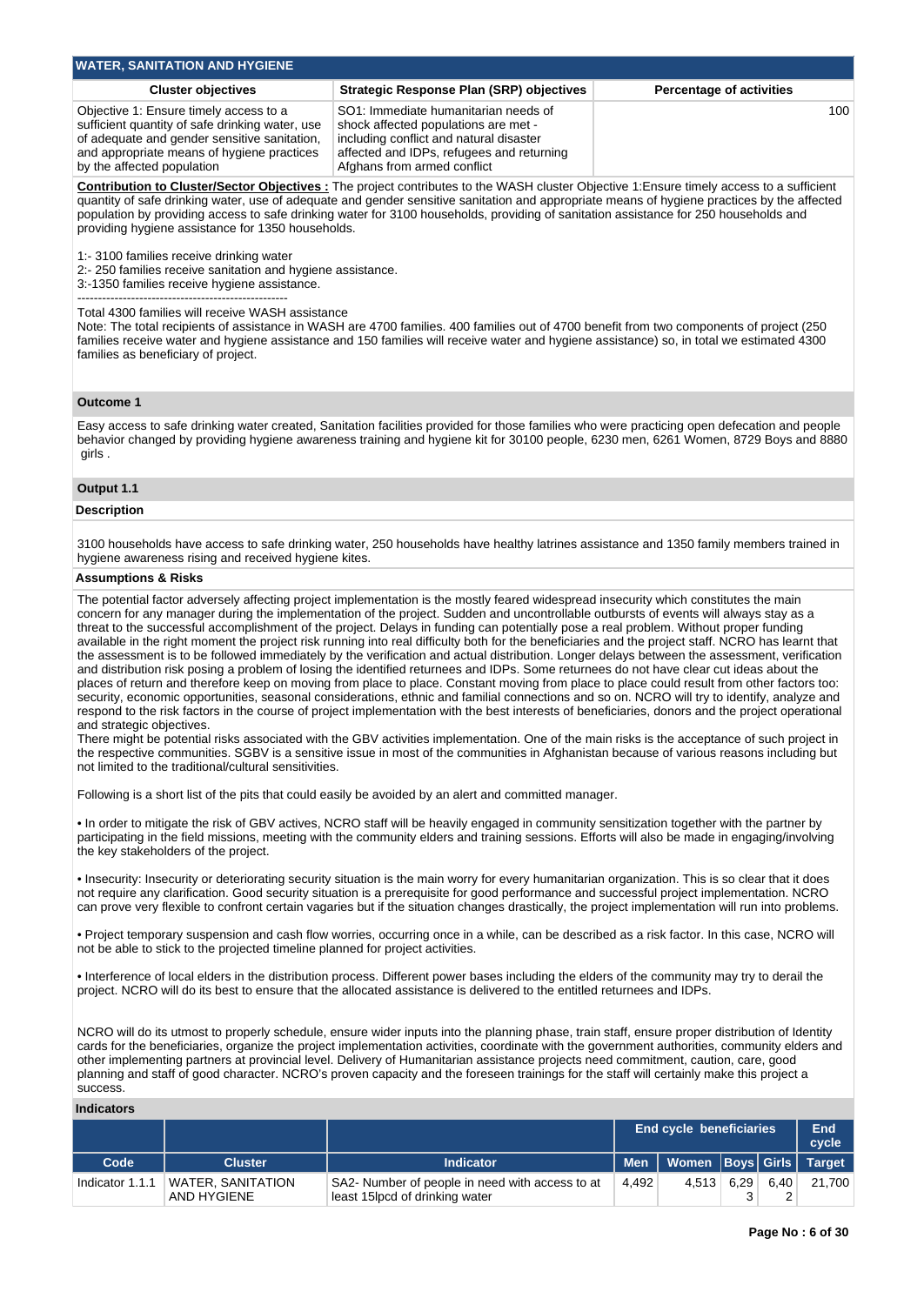| • Distribution lists<br>• Project progress reports<br>• Beneficiaries database                                                                                                                                                                                                                                                                                                                                                                                                                                                                                                               | <b>Means of Verification :</b> . Assessment and registration documents<br>. Established Water Committees<br>• Monitoring and field visits report<br>• Photos from water infrastructures rehabilitated and upgraded |                                                                                                                                                                                                                                                                                                                                                                                                                                |     |     |     |     |       |  |  |  |  |
|----------------------------------------------------------------------------------------------------------------------------------------------------------------------------------------------------------------------------------------------------------------------------------------------------------------------------------------------------------------------------------------------------------------------------------------------------------------------------------------------------------------------------------------------------------------------------------------------|--------------------------------------------------------------------------------------------------------------------------------------------------------------------------------------------------------------------|--------------------------------------------------------------------------------------------------------------------------------------------------------------------------------------------------------------------------------------------------------------------------------------------------------------------------------------------------------------------------------------------------------------------------------|-----|-----|-----|-----|-------|--|--|--|--|
|                                                                                                                                                                                                                                                                                                                                                                                                                                                                                                                                                                                              | Indicator 1.1.2   WATER, SANITATION<br><b>AND HYGIENE</b>                                                                                                                                                          | SA2- Number of people in need with access to a<br>functioning sanitation facilities                                                                                                                                                                                                                                                                                                                                            | 362 | 364 | 508 | 516 | 1,750 |  |  |  |  |
| <b>Means of Verification:</b> Assessment and registration documents<br>• Distribution lists<br>• Project progress reports<br>• Monitoring and field visits report<br>• Photos from constructed Latrines                                                                                                                                                                                                                                                                                                                                                                                      |                                                                                                                                                                                                                    |                                                                                                                                                                                                                                                                                                                                                                                                                                |     |     |     |     |       |  |  |  |  |
| Indicator 1.1.3                                                                                                                                                                                                                                                                                                                                                                                                                                                                                                                                                                              | <b>WATER, SANITATION</b><br>AND HYGIENE                                                                                                                                                                            | Number of People in need of hygiene training,<br>hygiene kits and water kits                                                                                                                                                                                                                                                                                                                                                   |     |     |     |     | 9,450 |  |  |  |  |
| <b>Means of Verification :</b> . Assessment and registration documents<br>• Distribution lists<br>• Project progress reports<br>• Monitoring and field visits report<br>• Photos<br>· Beneficiaries database<br>Note: The beneficiary breakdown is 1956 men, 1966 women, 2740 boys and 2788 girls total 9450 individual 1350 families.<br>Total recipient of Hygiene kites and hygiene training are 1350 families.<br>950 out of 1350 benefit from hygiene assistance, 250 families benefit from water and hygiene assistance and 150 families benefit from water<br>and hygiene assistance. |                                                                                                                                                                                                                    |                                                                                                                                                                                                                                                                                                                                                                                                                                |     |     |     |     |       |  |  |  |  |
|                                                                                                                                                                                                                                                                                                                                                                                                                                                                                                                                                                                              | 400 families out of 1350 families benefit from two component of project.                                                                                                                                           |                                                                                                                                                                                                                                                                                                                                                                                                                                |     |     |     |     |       |  |  |  |  |
| <b>Activities</b>                                                                                                                                                                                                                                                                                                                                                                                                                                                                                                                                                                            |                                                                                                                                                                                                                    |                                                                                                                                                                                                                                                                                                                                                                                                                                |     |     |     |     |       |  |  |  |  |
| Activity 1.1.1                                                                                                                                                                                                                                                                                                                                                                                                                                                                                                                                                                               |                                                                                                                                                                                                                    |                                                                                                                                                                                                                                                                                                                                                                                                                                |     |     |     |     |       |  |  |  |  |
|                                                                                                                                                                                                                                                                                                                                                                                                                                                                                                                                                                                              |                                                                                                                                                                                                                    | Standard Activity: SA2- Household water treatment, water trucking, safe storage solutions, rehabilitation of emergency boreholes<br>and hygiene promotion to ensure sufficient quantity of safe drinking water and appropriate means of hygiene practices.                                                                                                                                                                     |     |     |     |     |       |  |  |  |  |
|                                                                                                                                                                                                                                                                                                                                                                                                                                                                                                                                                                                              |                                                                                                                                                                                                                    | Sharing of project MoU after signing and officially informing the Ministry of Economic and line departments in the province.                                                                                                                                                                                                                                                                                                   |     |     |     |     |       |  |  |  |  |
| Activity 1.1.2                                                                                                                                                                                                                                                                                                                                                                                                                                                                                                                                                                               |                                                                                                                                                                                                                    |                                                                                                                                                                                                                                                                                                                                                                                                                                |     |     |     |     |       |  |  |  |  |
|                                                                                                                                                                                                                                                                                                                                                                                                                                                                                                                                                                                              | <b>Standard Activity: Not Selected</b>                                                                                                                                                                             |                                                                                                                                                                                                                                                                                                                                                                                                                                |     |     |     |     |       |  |  |  |  |
|                                                                                                                                                                                                                                                                                                                                                                                                                                                                                                                                                                                              |                                                                                                                                                                                                                    | Coordination with UNOCHA, HFU, UNICEF, IOM, UNHCR, FSAC, WASH Cluster, Protection Cluster, FAO, WFP, GBV sub cluster,<br>MoEc/DoEc,DoWA, DoRR, Provincial and district authorities in East Region.                                                                                                                                                                                                                             |     |     |     |     |       |  |  |  |  |
| Activity 1.1.3                                                                                                                                                                                                                                                                                                                                                                                                                                                                                                                                                                               |                                                                                                                                                                                                                    |                                                                                                                                                                                                                                                                                                                                                                                                                                |     |     |     |     |       |  |  |  |  |
|                                                                                                                                                                                                                                                                                                                                                                                                                                                                                                                                                                                              | <b>Standard Activity: Not Selected</b>                                                                                                                                                                             |                                                                                                                                                                                                                                                                                                                                                                                                                                |     |     |     |     |       |  |  |  |  |
| <b>Staff Recruitment &amp; Training</b>                                                                                                                                                                                                                                                                                                                                                                                                                                                                                                                                                      |                                                                                                                                                                                                                    |                                                                                                                                                                                                                                                                                                                                                                                                                                |     |     |     |     |       |  |  |  |  |
| Activity 1.1.4                                                                                                                                                                                                                                                                                                                                                                                                                                                                                                                                                                               |                                                                                                                                                                                                                    |                                                                                                                                                                                                                                                                                                                                                                                                                                |     |     |     |     |       |  |  |  |  |
|                                                                                                                                                                                                                                                                                                                                                                                                                                                                                                                                                                                              | <b>Standard Activity: Not Selected</b>                                                                                                                                                                             |                                                                                                                                                                                                                                                                                                                                                                                                                                |     |     |     |     |       |  |  |  |  |
|                                                                                                                                                                                                                                                                                                                                                                                                                                                                                                                                                                                              | water points from community etc.                                                                                                                                                                                   | Community mobilization. The objective and activities of project including target beneficiaries will be explained to the community. The<br>community will be asked for their views, thoughts and contribution on the location for water points with easy access for all beneficiaries,<br>women participation in the project, creating water committee, Training of water committee, care taker and mechanic for maintenance of |     |     |     |     |       |  |  |  |  |
| Activity 1.1.5                                                                                                                                                                                                                                                                                                                                                                                                                                                                                                                                                                               |                                                                                                                                                                                                                    |                                                                                                                                                                                                                                                                                                                                                                                                                                |     |     |     |     |       |  |  |  |  |
|                                                                                                                                                                                                                                                                                                                                                                                                                                                                                                                                                                                              | <b>Standard Activity: Not Selected</b>                                                                                                                                                                             |                                                                                                                                                                                                                                                                                                                                                                                                                                |     |     |     |     |       |  |  |  |  |
|                                                                                                                                                                                                                                                                                                                                                                                                                                                                                                                                                                                              | Forming Beneficiary Selection Committee (BSC).                                                                                                                                                                     |                                                                                                                                                                                                                                                                                                                                                                                                                                |     |     |     |     |       |  |  |  |  |
| Activity 1.1.6                                                                                                                                                                                                                                                                                                                                                                                                                                                                                                                                                                               |                                                                                                                                                                                                                    |                                                                                                                                                                                                                                                                                                                                                                                                                                |     |     |     |     |       |  |  |  |  |
|                                                                                                                                                                                                                                                                                                                                                                                                                                                                                                                                                                                              | <b>Standard Activity: Not Selected</b>                                                                                                                                                                             |                                                                                                                                                                                                                                                                                                                                                                                                                                |     |     |     |     |       |  |  |  |  |
|                                                                                                                                                                                                                                                                                                                                                                                                                                                                                                                                                                                              |                                                                                                                                                                                                                    | Assessment and identification of wells for rehabilitation and upgrading of wells and Latrine.                                                                                                                                                                                                                                                                                                                                  |     |     |     |     |       |  |  |  |  |
| Activity 1.1.7                                                                                                                                                                                                                                                                                                                                                                                                                                                                                                                                                                               |                                                                                                                                                                                                                    |                                                                                                                                                                                                                                                                                                                                                                                                                                |     |     |     |     |       |  |  |  |  |
|                                                                                                                                                                                                                                                                                                                                                                                                                                                                                                                                                                                              | <b>Standard Activity: Not Selected</b>                                                                                                                                                                             |                                                                                                                                                                                                                                                                                                                                                                                                                                |     |     |     |     |       |  |  |  |  |
|                                                                                                                                                                                                                                                                                                                                                                                                                                                                                                                                                                                              |                                                                                                                                                                                                                    |                                                                                                                                                                                                                                                                                                                                                                                                                                |     |     |     |     |       |  |  |  |  |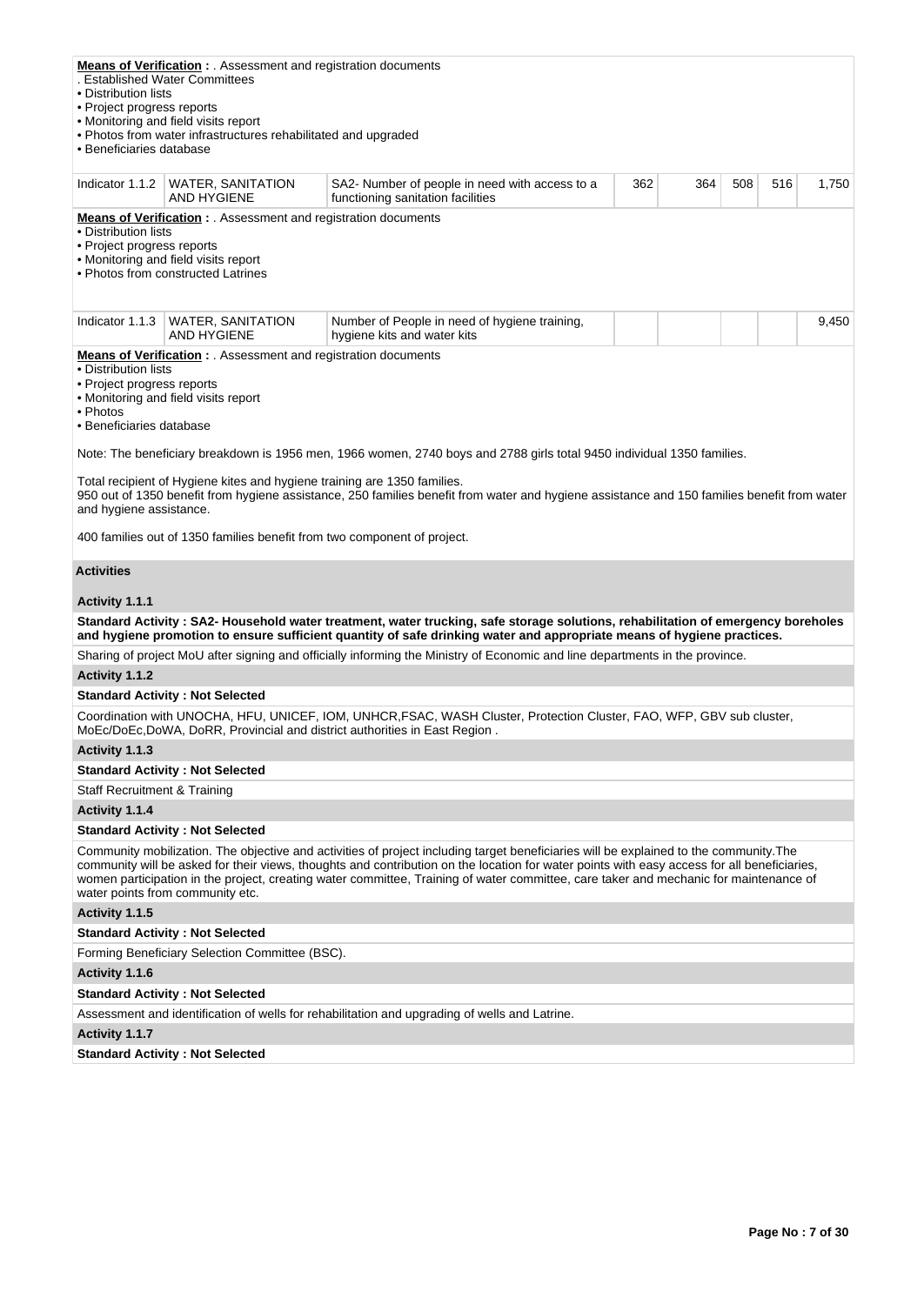Creating water committee, Operator, Care taker and mechanic.

NCRO will create Water Committees (WC) from beneficiaries' base on election in the community level having 5-7 members from all users for each solar equipped well and pipe scheme. The committee also will have under their coverage wells equipped with hand pumps. The WC will have women members or men having direct link the village women Shura.

The water committee (WC) will have the following roles:

- 1. The WC will have the ownership of water infrastructures as soon as the project completed.
- 2. The WC will take the lead of use with equal right to all user with priority to the person with disability and women users
- 3. The WC will help the project in selection of water point (Tap stands) in the locations with easy accessible for all users.
- 4. The WC will arrange that the person with disability, children and women will be given the first priority.
- 5. The WC will have responsibility for management and monitor the WASH activities in their respective communities
- 6. The WC will have responsibility for operation and maintenance of water facilities.

7. The WC will have responsibility to select one mechanic, one operator for solar equipped wells and care taker for each well equipped with hand pumps.

8. The WC will have responsibility for the collection of funds from the communities to pay for the maintenance repairs and fuel for the generator in long rainy days when the solar is not working due to poor weather.

9. The WC will have responsibility to provide labor from most vulnerable families during the project implementation stage.

The WC, mechanic, operator and care takers will be trained in the following:

1. The WC members will be trained in water management.

2. Operation and maintenance of water infrastructures.

3. Selection criteria for location of water points (Tab stand).

4. The WC will be oriented on the operation, and maintenance of the water infrastructure.

5. The mechanics will be trained in installation of hand pumps and plumbing.

6. The operator will be trained keep clean the solar panels, use of direct solar panels at day time, Use of charged batteries at night times or poor weather condition, use of generator in poor weather days (cloudy or rainy days), maintenance of generator, keeping clean the reservoir, water distribution system and guarding the reservoir, operator room and equipments.

7. The care taker will be trained for sample repairing of hand pumps and tap stands and will be equipped with sample tools.

#### **Activity 1.1.8**

#### **Standard Activity : Not Selected**

Rehabilitation of 40 wells (Installation of Hand pumps) to provide drinking water for 5600 people 1159 Men, 1165 Women, 1624 Boys, 1652 Girls

### **Activity 1.1.9**

#### **Standard Activity : Not Selected**

Sanitation (Construction of 250 Latrines) for returnees to provide sanitation facilities for safety and dignity of 1750 people 362 Men, 364 Women, 508 Boys, 516 Girls

#### **Activity 1.1.10**

### **Standard Activity : Not Selected**

Home base hygiene training and distribution of leaflets showing hygiene message - Distribution of Hygiene Kits to provide hygiene assistance for health protection, behavior change and good practice for 9450 people 1956 Men, 1966 Women, 2740 Boys and 2788 Girls

### **Activity 1.1.11**

**Standard Activity : Not Selected**

# Yield test of wells

#### **Activity 1.1.12**

#### **Standard Activity : Not Selected**

Rehabilitation and upgrading of wells and Pipe schemes equipped with solar water pumps - Rehabilitation of Spring, Water storage and extension of pipe scheme

A:- 8 wells will be equipped with solar pump, solar panels, reservoir and extension through pipe to 10 tab stands:

For each well please see Annex-IV

For the operation of water pump we will have the following 3 sources:

1. Direct solar panel: 3000 watts solar panels will be connected with AC water pump through a DC/AC converter. This system will work

automatically every day from sunrise to sunset it will have capacity to fill 24000-30000 letter per day.

2. Solar panel with Batteries: 1000 watt solar panels will charge the 8 batteries at day time to store the electricity every day from sunrise to sunset. The charged batteries will be used at poor weather hours and night times.

3. Generator: A small generator with capacity of 3-5 Kw will be used in poor weather days (cloudy or rainy days). This generator will operate base on need of community for water.

Having above 3 systems in each well will enable continuity of water pump operation in all weather condition.

For each well solar panel, water pump, generator, one elevated reservoir, one operator room and 10 tap stands will be constructed

B:- two springs will be rehabilitated, one reservoir will be constructed for both springs and 12 tab stands will be installed(Please see Annex-III).

Under this item drinking water will be provided for 16100 people 3333 Men, 3349 Women, 4669 Boys and 4749 Girls

#### **Activity 1.1.13**

### **Standard Activity : Not Selected**

Handover of Water points to water committee

#### **Activity 1.1.14**

#### **Standard Activity : Not Selected**

Baseline (Pre Knowledge Attitude Practice-KAP) survey

**Activity 1.1.15**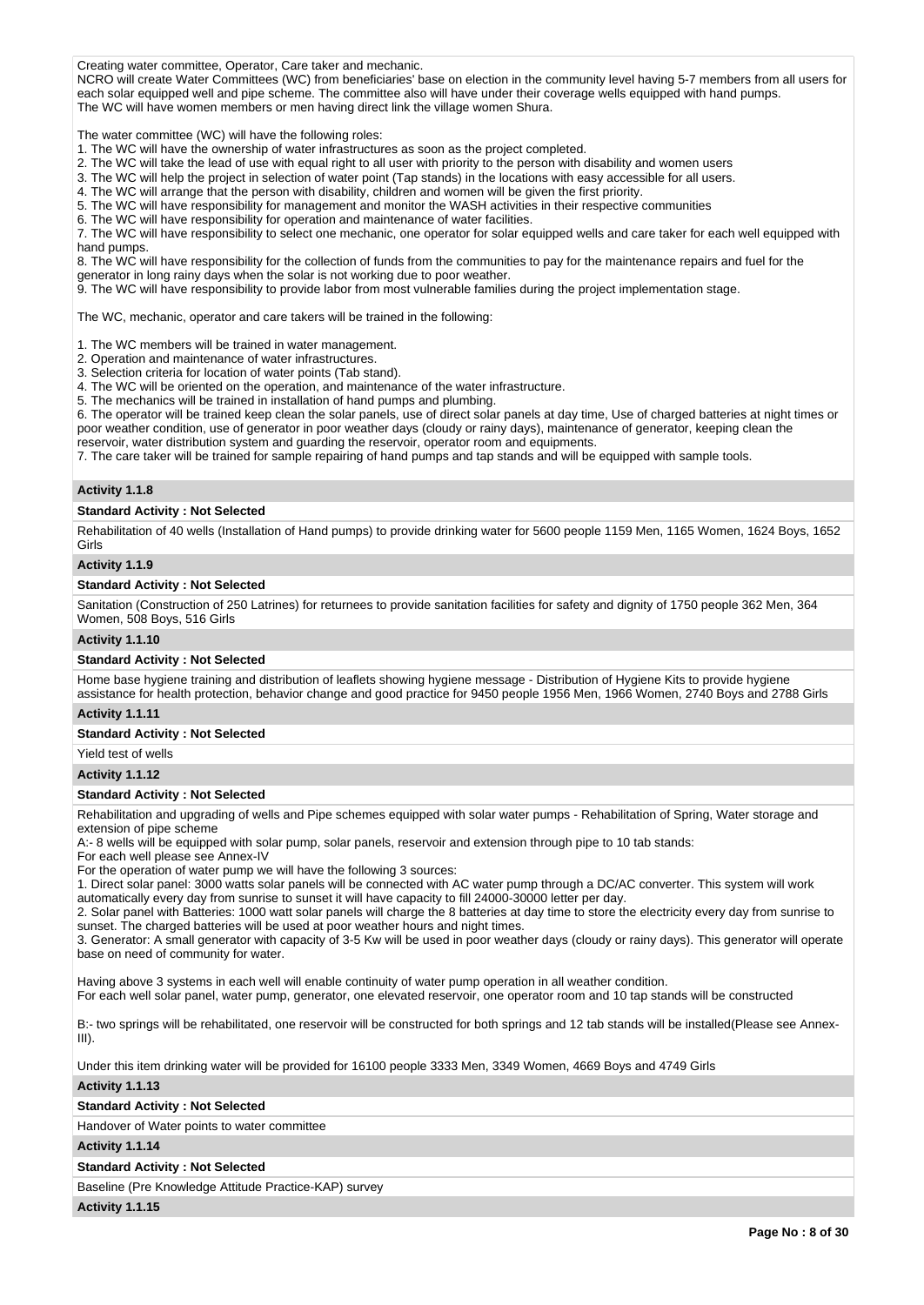**Additional Targets :**

#### **FOOD SECURITY AND AGRICULTURE Cluster objectives Strategic Response Plan (SRP) objectives Percentage of activities** Objective 1: Immediate food needs of targeted shock affected populations are addressed with appropriate transfer modality (food, cash or voucher) SO1: Immediate humanitarian needs of shock affected populations are met including conflict and natural disaster affected and IDPs, refugees and returning Afghans from armed conflict 100

**Contribution to Cluster/Sector Objectives :** The project contribute to the HRP SO1: Immediate humanitarian needs of shock affected populations are meet; Ensure that the live saving protection and assistance needs of conflict, natural disaster affected and internally displaced persons(IDPS), refugees and returning Afghan are met and FSAC Objective 1: Immediate food needs of targeted shock affected populations are addressed with appropriate transfer modality (food, cash or voucher) by provision of two months food assistance (Cash assistance) to 751 vulnerable IDPs families in inaccessible villages of Khugiani district displaced by armed conflict from Chaperhar and Pacheir Wa Agam districts and IDPs families in Shally and Sarki area of Khas Kuner living under tents displaced by border shelling.

Note: Most of agencies responding in Chamtalla settlement, Chamtalla is located in the border of Khugiani and Surkhroad district (50% in Khugiani and 50% in Surkhroad). NCRO will respond to IDPs in the villages of Khugiani district such as Pera khell, Khwaran, Murdar dand, Kamboo, Spin Ragha, Tora Ragha and Sra kallah. Only ARCS and NCRO has visited these new IDPs in their displaced villages in Khugiani district. ARCS has listed these IDPs families and NCRO has assessed their needs.

### **Outcome 1**

The emergency food Items supported by cash assistance will enable the vulnerable IDPs' families (men, women, boys and girls) to meet their basic food needs for two months, minimize the life threatening risks and restore the undesired and unexpected condition of their lives.

#### **Output 1.1**

#### **Description**

751 most vulnerable fresh IDPs' families(5257 people 1088 Men, 1094 Women, 1524 Boys and 1551 Girls), after assessment and registration received emergency food assistance for two months

Base on Cluster recommended basic food basket(Wheat Flour 60 Kg, Local Rice 29 Kg, Vegetable Oil 6 Liter, Pulses 14 Kg, Salt 1 Kg and Sugar 6 Kg) for population (100% -2,100Kcal/person/day for a family of seven) and current market price NCRO will distribute US\$ 90/Months/Family. Selected 751 beneficiary families receive US\$ 180 in one voucher for two months.

751 target families selected on the basis of UNOCHA IDP record, ARCS assessment July 2017, NCRO assessment August 2017 and HEAT in hard to reach villages of Khugiani district and Khas Kuner. NCRO for selection of most vulnerable families will establish a beneficiary selection committee including NCRO, DoRR, District authority village CDC, and representative of IDPs under WFP beneficiary selection criteria. The most vulnerable families(1:- Women or child HoH without adult male, 2:- HHs with dependency ratio of 9 or more, 3:- Person with disability or elder as HoH, 4:- HH with poor asset holdings, 5:- HH referred by protection agencies ) will be selected as targeted beneficiaries of project.

#### **Assumptions & Risks**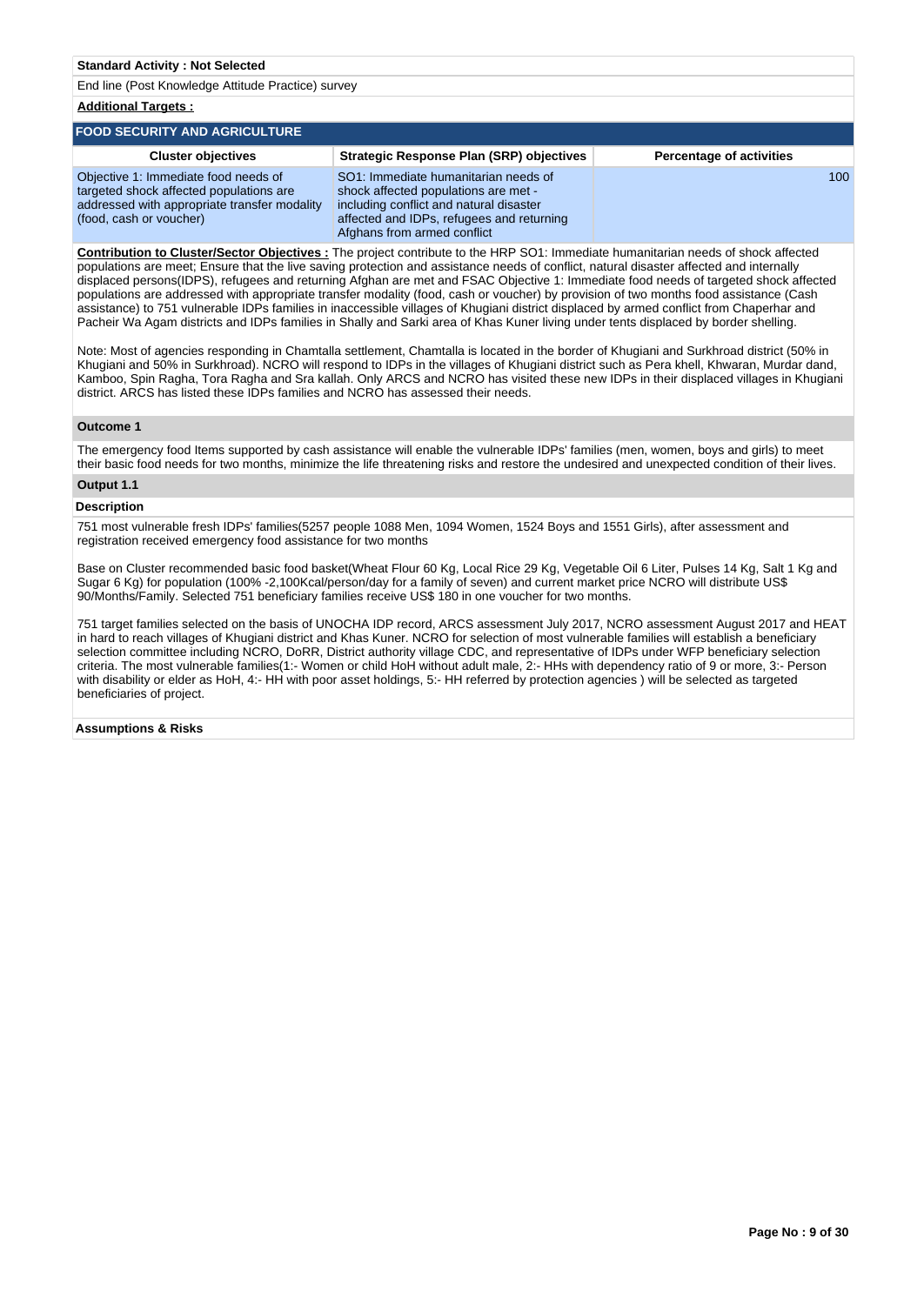The potential factor adversely affecting project implementation is the mostly feared widespread insecurity which constitutes the main concern for any manager during the implementation of the project. Sudden and uncontrollable outbursts of events will always stay as a threat to the successful accomplishment of the project. Delays in funding can potentially pose a real problem. Without proper funding available in the right moment the project risk running into real difficulty both for the beneficiaries and the project staff. NCRO has learnt that the assessment is to be followed immediately by the verification and actual distribution. Longer delays between the assessment, verification and distribution risk posing a problem of losing the identified returnees and IDPs. Some returnees do not have clear cut ideas about the places of return and therefore keep on moving from place to place. Constant moving from place to place could result from other factors too: security, economic opportunities, seasonal considerations, ethnic and familial connections and so on. NCRO will try to identify, analyze and respond to the risk factors in the course of project implementation with the best interests of beneficiaries, donors and the project operational and strategic objectives.

There might be potential risks associated with the GBV activities implementation. One of the main risks is the acceptance of such project in the respective communities. SGBV is a sensitive issue in most of the communities in Afghanistan because of various reasons including but not limited to the traditional/cultural sensitivities.

Following is a short list of the pits that could easily be avoided by an alert and committed manager.

• In order to mitigate the risk of GBV actives, NCRO staff will be heavily engaged in community sensitization together with the partner by participating in the field missions, meeting with the community elders and training sessions. Efforts will also be made in engaging/involving the key stakeholders of the project.

• Insecurity: Insecurity or deteriorating security situation is the main worry for every humanitarian organization. This is so clear that it does not require any clarification. Good security situation is a prerequisite for good performance and successful project implementation. NCRO can prove very flexible to confront certain vagaries but if the situation changes drastically, the project implementation will run into problems.

• Project temporary suspension and cash flow worries, occurring once in a while, can be described as a risk factor. In this case, NCRO will not be able to stick to the projected timeline planned for project activities.

• Interference of local elders in the distribution process. Different power bases including the elders of the community may try to derail the project. NCRO will do its best to ensure that the allocated assistance is delivered to the entitled returnees and IDPs.

NCRO will do its utmost to properly schedule, ensure wider inputs into the planning phase, train staff, ensure proper distribution of Identity cards for the beneficiaries, organize the project implementation activities, coordinate with the government authorities, community elders and other implementing partners at provincial level. Delivery of Humanitarian assistance projects need commitment, caution, care, good planning and staff of good character. NCRO's proven capacity and the foreseen trainings for the staff will certainly make this project a success.

### **Indicators**

|                                                                                                                                                                                                                                                                         |                                                                                                                                                                                                                                                                                                                                                                                   |                                                                                                                                                                                         | <b>End cycle beneficiaries</b><br>End<br>cycle |              |                   |           |               |  |  |  |  |
|-------------------------------------------------------------------------------------------------------------------------------------------------------------------------------------------------------------------------------------------------------------------------|-----------------------------------------------------------------------------------------------------------------------------------------------------------------------------------------------------------------------------------------------------------------------------------------------------------------------------------------------------------------------------------|-----------------------------------------------------------------------------------------------------------------------------------------------------------------------------------------|------------------------------------------------|--------------|-------------------|-----------|---------------|--|--|--|--|
| Code                                                                                                                                                                                                                                                                    | <b>Cluster</b>                                                                                                                                                                                                                                                                                                                                                                    | <b>Indicator</b>                                                                                                                                                                        | <b>Men</b>                                     | <b>Women</b> | <b>Boys</b> Girls |           | <b>Target</b> |  |  |  |  |
| Indicator 1.1.1                                                                                                                                                                                                                                                         | <b>FOOD SECURITY AND</b><br><b>AGRICULTURE</b>                                                                                                                                                                                                                                                                                                                                    | SA2- Number of cash interventions followed up<br>with post distribution monitoring as per CHF<br>requirements                                                                           | 1,088                                          | 1,094        | 1,52<br>4         | 1,55<br>1 | 5,257         |  |  |  |  |
| Means of Verification : . HEAT Assessment and registration documents<br>• Distribution lists<br>• Case studies<br>• Project progress reports<br>• Monitoring and field visits report<br>• Photos<br>• Beneficiaries database<br>Post distribution monitoring PDM report |                                                                                                                                                                                                                                                                                                                                                                                   |                                                                                                                                                                                         |                                                |              |                   |           |               |  |  |  |  |
| Indicator 1.1.2                                                                                                                                                                                                                                                         | <b>FOOD SECURITY AND</b><br><b>AGRICULTURE</b>                                                                                                                                                                                                                                                                                                                                    | 751 recent arm conflict IDP families (5257 people<br>1088 Men, 1094 Women, 1524 Boys and 1551<br>Girls) received cash assistance for two months<br>FSAC standard food package of family |                                                |              |                   |           | 5,257         |  |  |  |  |
| • Case studies<br>• Photos                                                                                                                                                                                                                                              | Means of Verification: • HEAT Assessment and registration documents<br>• Distribution lists<br>• Project progress reports<br>• Monitoring and field visits report<br>• Beneficiaries' database<br>. Post distribution monitoring PDM report<br>Note: the target Beneficiaries breakdown are 1088 Men, 1094 Women, 1524 boys, 1551 Girls and total beneficiaries are 5257 persons. |                                                                                                                                                                                         |                                                |              |                   |           |               |  |  |  |  |
| <b>Activities</b><br>Activity 1.1.1                                                                                                                                                                                                                                     |                                                                                                                                                                                                                                                                                                                                                                                   |                                                                                                                                                                                         |                                                |              |                   |           |               |  |  |  |  |
|                                                                                                                                                                                                                                                                         |                                                                                                                                                                                                                                                                                                                                                                                   | Standard Activity: SA2- Cash assistance to new IDPs within the 45 hard to reach districts;                                                                                              |                                                |              |                   |           |               |  |  |  |  |
|                                                                                                                                                                                                                                                                         | <b>HEAT Assessment of IDPs families</b>                                                                                                                                                                                                                                                                                                                                           |                                                                                                                                                                                         |                                                |              |                   |           |               |  |  |  |  |
| Activity 1.1.2                                                                                                                                                                                                                                                          |                                                                                                                                                                                                                                                                                                                                                                                   |                                                                                                                                                                                         |                                                |              |                   |           |               |  |  |  |  |
|                                                                                                                                                                                                                                                                         | <b>Standard Activity: Not Selected</b>                                                                                                                                                                                                                                                                                                                                            |                                                                                                                                                                                         |                                                |              |                   |           |               |  |  |  |  |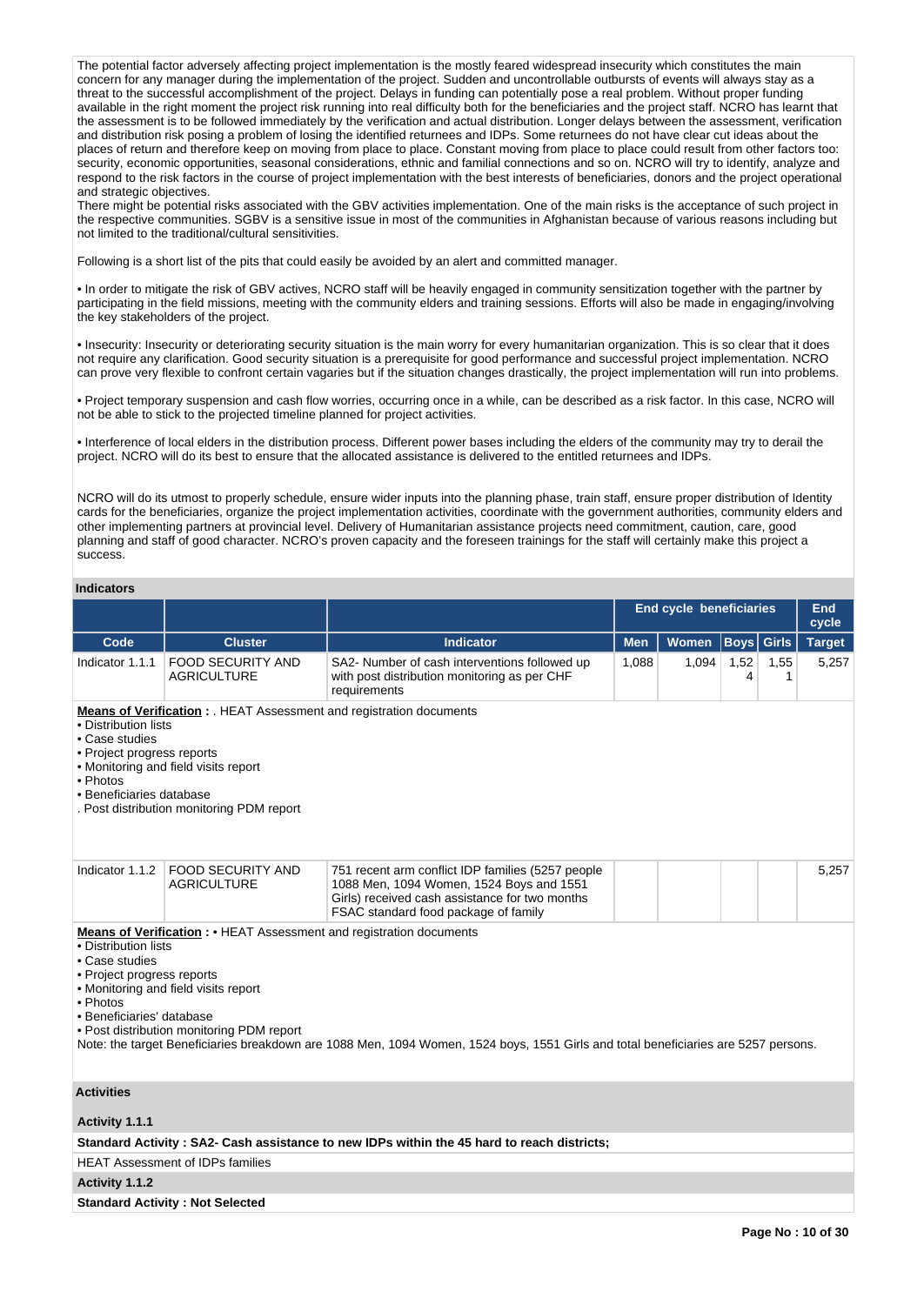Beneficiary verification and selection as per WFP beneficiaries selection criteria through BSC

### **Activity 1.1.3**

## **Standard Activity : Not Selected**

Distribution of ID card to eligible selected beneficiaries.

#### **Activity 1.1.4**

#### **Standard Activity : Not Selected**

Identifying money changer (Saraf) and cash distribution points both for male and females in consultation with beneficiaries to have save and protected access to cash assistance.

#### **Activity 1.1.5**

#### **Standard Activity : Not Selected**

Distribution of Cash vouchers to beneficiaries identified by BSC after HEAT assessment.

#### **Activity 1.1.6**

#### **Standard Activity : Not Selected**

Distribution of Cash Grant for Food assistance to IDP. Under this item two months emergency food assistance will be provided for 5257 people 1088 Men, 1094 Women, 1524 Boys and 1551 Girls

#### **Activity 1.1.7**

**Standard Activity : Not Selected**

Monitoring of cash flow to the beneficiaries through vouchers by Male and Female monitoring officers

#### **Activity 1.1.8**

#### **Standard Activity : Not Selected**

Post distribution monitoring

#### **Activity 1.1.9**

#### **Standard Activity : Not Selected**

Provision of Financial report, narrative report to HFU, weekly response report to UNOCHA ER, Monthly activity report in reporting hup to clusters, 3W,4W Quarterly report showing NCRO presence and ability to response to FSAC, WASH and Protection Cluster .

#### **Activity 1.1.10**

### **Standard Activity : Not Selected**

Security & Risk Analysis in Khugiani district of Nangrahar province and Khas Kunar district of Khuanr province

#### **Additional Targets :**

## **PROTECTION**

| <b>Cluster objectives</b>                                                                                                                                                                          | <b>Strategic Response Plan (SRP) objectives</b>                                                                                                                                                     | <b>Percentage of activities</b> |
|----------------------------------------------------------------------------------------------------------------------------------------------------------------------------------------------------|-----------------------------------------------------------------------------------------------------------------------------------------------------------------------------------------------------|---------------------------------|
| Objective 3: Support the creation of a<br>protection-conducive environment to prevent<br>and mitigate protection risks, as well as<br>facilitate an effective response to protection<br>violations | SO1: Immediate humanitarian needs of<br>shock affected populations are met -<br>including conflict and natural disaster<br>affected and IDPs, refugees and returning<br>Afghans from armed conflict | 100                             |

**Contribution to Cluster/Sector Objectives :** The project contributes to the HRP SO1: Immediate humanitarian needs of shock affected populations are meet; Ensure that the live saving protection and assistance needs of conflict, natural disaster affected and internally displaced persons(IDPS), refugees and returning Afghan are met and Protection Cluster Objective 1: Acute protection concerns, needs and violations stemming from the immediate impact of shocks and taking into account specific vulnerabilities, are identified and addressed in a timely manner by providing EiE for IDPs children in inaccessible villages of Khugiani district displaced by armed conflict from Chaperhar and Pacheir Wa Agam districts and IDPs families in Shally and Sarki area of Khas Kuner living under tents displaced by border shelling.

HRP SO1: Immediate humanitarian needs of shock affected populations are met - including conflict and natural disaster affected and IDPs, refugees and returning Afghans from armed conflict .

Objective 3: Support the creation of a protection-conducive environment to prevent and mitigate protection risks, as well as facilitate an effective response to protection violations by awareness rising workshops to men and women for reduction of gender based violence in Khas Kuner district of Kuner province and Khugiani district of Nangrahar province.

It will respond to the education needs and Reduction of Gender Base violence (RGBV) of IDPs that are displaced due to arm conflict of Chaperhar and Pachiar wa Agam district to Khugiani district on 05.06. 2017 and IDPs from Shally and Serki villages in border of Pakistan due to border shelling to a desert of Khas kuner district living under tents. The project will ensure child protection minimum standard and Reduction of Gender Base violence (RGBV) and education in emergency in gender-balanced response.

Note: Most of agencies responding in Chamtalla settlement, Chamtalla is located in the border of Khugiani and Surkhroad district (50% in Khugiani and 50% in Surkhroad). NCRO will respond to IDPs in the villages of Khugiani district such as Pera khell, Khwaran, Murdar dand, Kamboo, Spin Ragha, Tora Ragha and Sra kallah. Only ARCS and NCRO has visited these new IDPs in their displaced villages in Khugiani district. ARCS has listed these IDPs families and NCRO has assessed their needs.

#### **Outcome 1**

By implementation of this awareness rising in women, men and childern rights and advocacy workshop Gender Base violence reduced

#### **Output 1.1**

**Description**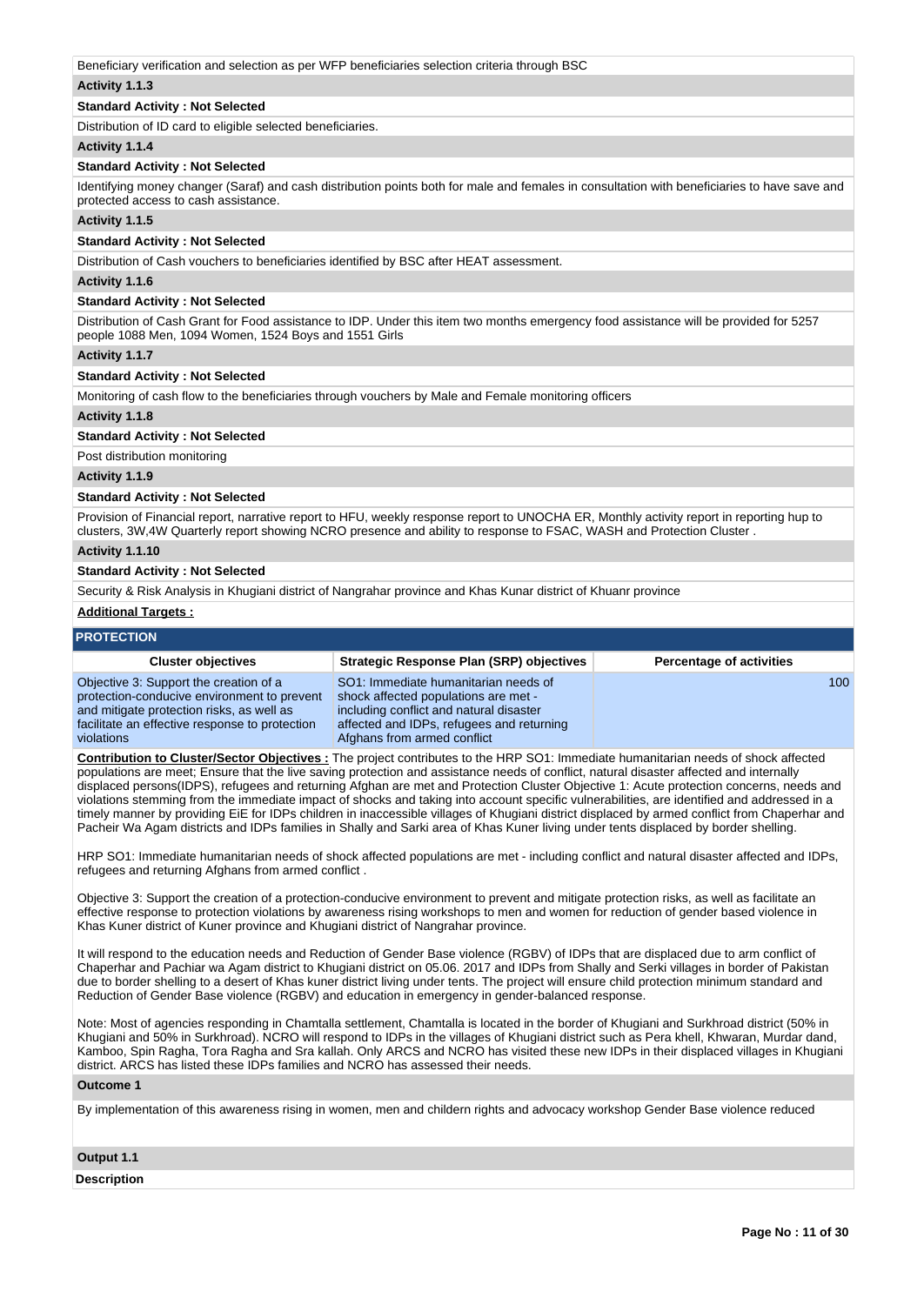1200 IDPs (600 men and 600 women) got awareness rising in women, men and childern rights and advocacy workshop. # of cases responded (to evaluated during project life)

# of cases refereed for response to the relevant governmental and non-governmental agencies for response. (to evaluated during project life)

# of protection issues followed up with relevant stockholders. (to evaluated during project life)

### **Assumptions & Risks**

The potential factor adversely affecting project implementation is the mostly feared widespread insecurity which constitutes the main concern for any manager during the implementation of the project. Sudden and uncontrollable outbursts of events will always stay as a threat to the successful accomplishment of the project. Delays in funding can potentially pose a real problem. Without proper funding available in the right moment the project risk running into real difficulty both for the beneficiaries and the project staff. NCRO has learnt that the assessment is to be followed immediately by the verification and actual distribution. Longer delays between the assessment, verification and distribution risk posing a problem of losing the identified returnees and IDPs. Some returnees do not have clear cut ideas about the places of return and therefore keep on moving from place to place. Constant moving from place to place could result from other factors too: security, economic opportunities, seasonal considerations, ethnic and familial connections and so on. NCRO will try to identify, analyze and respond to the risk factors in the course of project implementation with the best interests of beneficiaries, donors and the project operational and strategic objectives.

There might be potential risks associated with the GBV activities implementation. One of the main risks is the acceptance of such project in the respective communities. SGBV is a sensitive issue in most of the communities in Afghanistan because of various reasons including but not limited to the traditional/cultural sensitivities.

Following is a short list of the pits that could easily be avoided by an alert and committed manager.

• In order to mitigate the risk of GBV actives, NCRO staff will be heavily engaged in community sensitization together with the partner by participating in the field missions, meeting with the community elders and training sessions. Efforts will also be made in engaging/involving the key stakeholders of the project.

• Insecurity: Insecurity or deteriorating security situation is the main worry for every humanitarian organization. This is so clear that it does not require any clarification. Good security situation is a prerequisite for good performance and successful project implementation. NCRO can prove very flexible to confront certain vagaries but if the situation changes drastically, the project implementation will run into problems.

• Project temporary suspension and cash flow worries, occurring once in a while, can be described as a risk factor. In this case, NCRO will not be able to stick to the projected timeline planned for project activities.

• Interference of local elders in the distribution process. Different power bases including the elders of the community may try to derail the project. NCRO will do its best to ensure that the allocated assistance is delivered to the entitled returnees and IDPs.

NCRO will do its utmost to properly schedule, ensure wider inputs into the planning phase, train staff, ensure proper distribution of Identity cards for the beneficiaries, organize the project implementation activities, coordinate with the government authorities, community elders and other implementing partners at provincial level. Delivery of Humanitarian assistance projects need commitment, caution, care, good planning and staff of good character. NCRO's proven capacity and the foreseen trainings for the staff will certainly make this project a success.

#### **Indicators**

|                                                                                                                                                                        |                                                                                                                |                                                                                                                                                                                                                                                                         |            | <b>End cycle beneficiaries</b> |           |           |       |
|------------------------------------------------------------------------------------------------------------------------------------------------------------------------|----------------------------------------------------------------------------------------------------------------|-------------------------------------------------------------------------------------------------------------------------------------------------------------------------------------------------------------------------------------------------------------------------|------------|--------------------------------|-----------|-----------|-------|
| Code                                                                                                                                                                   | <b>Cluster</b>                                                                                                 | <b>Indicator</b>                                                                                                                                                                                                                                                        | <b>Men</b> | <b>Boys</b> Girls<br>Women     |           |           |       |
| Indicator 1.1.1                                                                                                                                                        | <b>PROTECTION</b>                                                                                              | SA2- Number of boys, girls, men and women<br>receiving psychosocial support                                                                                                                                                                                             | 1,739      | 1,747                          | 2,43<br>6 | 2,47<br>8 | 8,400 |
| • Distribution lists<br>. Workshop participant lists<br>• Case studies<br>. Case referral report<br>• Project progress reports<br>• Photos<br>• Beneficiaries database | <b>Means of Verification :</b> . Assessment and registration documents<br>• Monitoring and field visits report |                                                                                                                                                                                                                                                                         |            |                                |           |           |       |
| Indicator 1.1.2                                                                                                                                                        | <b>PROTECTION</b>                                                                                              | 1200 women and men got awareness rising<br>workshops in women, men and chidern rights,<br>GBV risk reduced, GBV cases recorded, referred<br>and followed up. GBV survivors received<br>protection survive (including health, WASH,<br>Food, Education, Legal rights and |            |                                |           |           | 8,400 |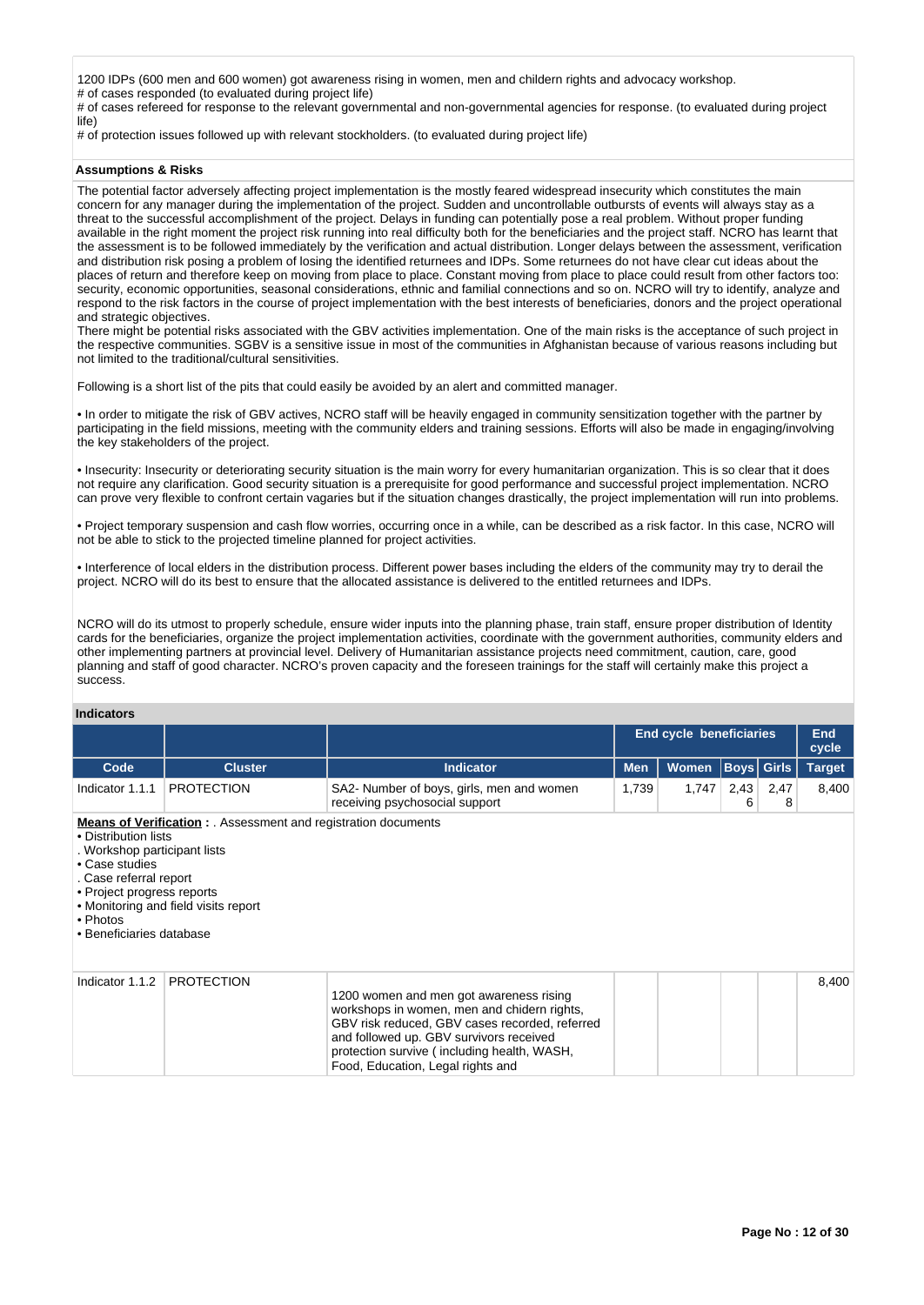### **Means of Verification :** . Assessment and registration documents

#### • Distribution lists

- . Workshop participant lists
- Case studies
- . Case referral report
- Project progress reports
- Monitoring and field visits report
- Photos
- Beneficiaries database

Beneficiary Gender and age breakdown is 1,739 Men, 1,747 Women,2,436 Boys, 2,478 Girls and total target is 8,400 individual

## **Activities**

#### **Activity 1.1.1**

**Standard Activity : Mobile outreach protection services to women, men, girls and boys; principled referrals and psychosocial support to conflict affected people;**

Community Mobilization for organizing GBV workshops

### **Activity 1.1.2**

#### **Standard Activity : Not Selected**

Hold GBV awareness training sessions for community members, religious scholars, students and teachers in schools (10th, 11th and 12th class), and NCRO projects beneficiaries. There will be training for religious scholars so that they become vocal GBV awareness trainers in the communities. Each training workshop will be a two-day session with an average of 100 participants (50 women and 50 men) each.

### **Activity 1.1.3**

### **Standard Activity : Not Selected**

Identification, referral of GBV cases by NCRO project support through PSN network to relevant agencies for assistance as following;

- Referrals of children to community based education and to people with special needs networks for children at risk
- Identification of PSN and orientation to services

### **Activity 1.1.4**

#### **Standard Activity : Not Selected**

Follow up of GBV cases through NCRO project support and PSN network to relevant agencies for assistance as following;

- Referrals of children to community based education and to people with special needs networks for children at risk
- Identification of PSN and orientation to services

#### **Activity 1.1.5**

# **Standard Activity : Not Selected**

Coordination meeting with ERPC, GBV sub cluster, PSN network and relevant agencies for assistance to GBV victimized people

### **Activity 1.1.6**

### **Standard Activity : Not Selected**

Monitoring and reporting of GBV activities

### **Additional Targets :**

**M & R**

### **Monitoring & Reporting plan**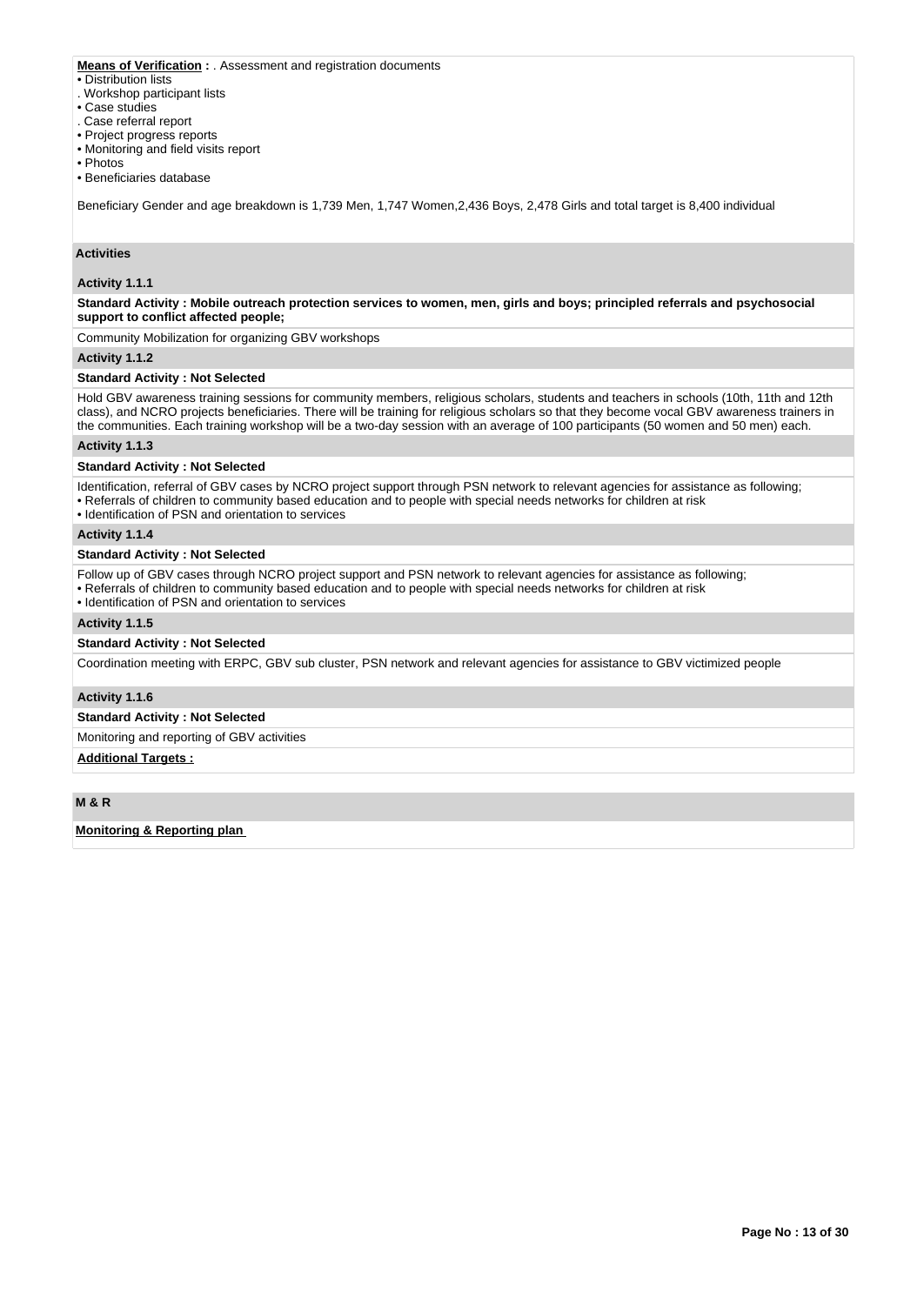NCRO Monitoring and Evaluation plan is part of the project work plan. Monitoring starts from the beneficiary selection, continues from the start up to the end of project implementation, and follow up project impact after project completion. The monitoring staff will follow the monitoring plan within the project work plan against the agreed project outcomes using the standard tools required by WASH, FSAC, and Protection clusters. Monitoring staff will be present at each step of the process and will be recording his or her observations. They will be in close contact with the community and particularly with the beneficiaries. Monitors will be observing the actual project implementation and will be reporting directly to the M&E manager their findings requiring review and modification. Reports with timely recommendations and measures for applying will be given to the management to be shared with all the concerned staff. M&E manager will be recommending measures and expecting positive feedback from the field. All this will also be shared with the BSC members as well.

Besides the monitoring staff, NCRO field staff in a close coordination with the project beneficiaries and BSC members will have a significant role in the project activity monitoring. NCRO common practice has been that in case of inaccessibility due to insecurity to certain project sites, our staff uses mobile phone to collect data and conduct distance monitoring. Observation of the physical site, interviewing beneficiaries, group discussions, listening to complaints, and hearing stories will be used for collecting information and data.

NCRO will apply an internal verification system for cross-checking the project information and monitoring performance. The M&E team of NCRO will use all the required tools for monitoring project activities. NCRO management and field staff in coordination with the local authorities, DoRR and community representatives, will oversee the cash distribution process to make certain that only the entitled beneficiaries receive assistance.

NCRO will interview, after each distribution, the beneficiaries to verify they have received the assistance according to the specifications stated in the project documents. A complaints officer will be assigned for collecting complaints, and a box will be placed in each site for putting written complaints of the beneficiaries and others. Beneficiary complaints will be recorded and timely followed up with appropriate action. NCRO is committed to ensure transparency and accountability of the project we undertake and feel it our obligations towards community and donors.

NCRO will conduct post distribution monitoring PDM of cash component of project.

NCRO will facilitate the site visit for third party remote monitoring.

Weekly, monthly and site field visit reports will be used to measure the project activity progress. These reports will be regularly given to UNOCHA and to the relevant clusters. NCRO will provide a project completion report to the CHF within a month of project completion. The report will have lessons learnt listed, beneficiary communities' reflections, and recommendations for future programs. NCRO field staff will conduct post monitoring and will participate in evaluation of the relevant clusters and any other stakeholders may plan after project completion

#### **Workplan**

| <b>Activitydescription</b>                                                                                                                                           | Year |          |     | 3 | 5 | 6. | 8 | $\bf{9}$ | 10   11 |   |     |
|----------------------------------------------------------------------------------------------------------------------------------------------------------------------|------|----------|-----|---|---|----|---|----------|---------|---|-----|
| Activity 1.1.1: Community Mobilization for organizing GBV workshops                                                                                                  | 2017 |          |     |   |   |    |   |          |         | X | ΙX. |
|                                                                                                                                                                      | 2018 | X        |     |   |   |    |   |          |         |   |     |
| Activity 1.1.1: HEAT Assessment of IDPs families                                                                                                                     | 2017 |          |     |   |   |    |   |          | X       | X |     |
|                                                                                                                                                                      | 2018 |          |     |   |   |    |   |          |         |   |     |
| Activity 1.1.1: Sharing of project MoU after signing and officially informing the<br>Ministry of Economic and line departments in the province.                      | 2017 |          |     |   |   |    |   |          | X       |   |     |
|                                                                                                                                                                      | 2018 |          |     |   |   |    |   |          |         |   |     |
| Activity 1.1.10: Home base hygiene training and distribution of leaflets showing<br>hygiene message - Distribution of Hygiene Kits to provide hygiene assistance for | 2017 |          |     |   |   |    |   |          | X       | X | ΙX  |
| health protection, behavior change and good practice for 9450 people 1956 Men,<br>1966 Women, 2740 Boys and 2788 Girls                                               | 2018 | <b>X</b> | ΙX. |   |   |    |   |          |         |   |     |
| Activity 1.1.10: Security & Risk Analysis in Khugiani district of Nangrahar province<br>and Khas Kunar district of Khuanr province                                   | 2017 |          |     |   |   |    |   |          | X       |   |     |
|                                                                                                                                                                      | 2018 |          |     |   |   |    |   |          |         |   |     |
| Activity 1.1.11: Yield test of wells                                                                                                                                 | 2017 |          |     |   |   |    |   |          |         | X | ΙX  |
|                                                                                                                                                                      | 2018 |          |     |   |   |    |   |          |         |   |     |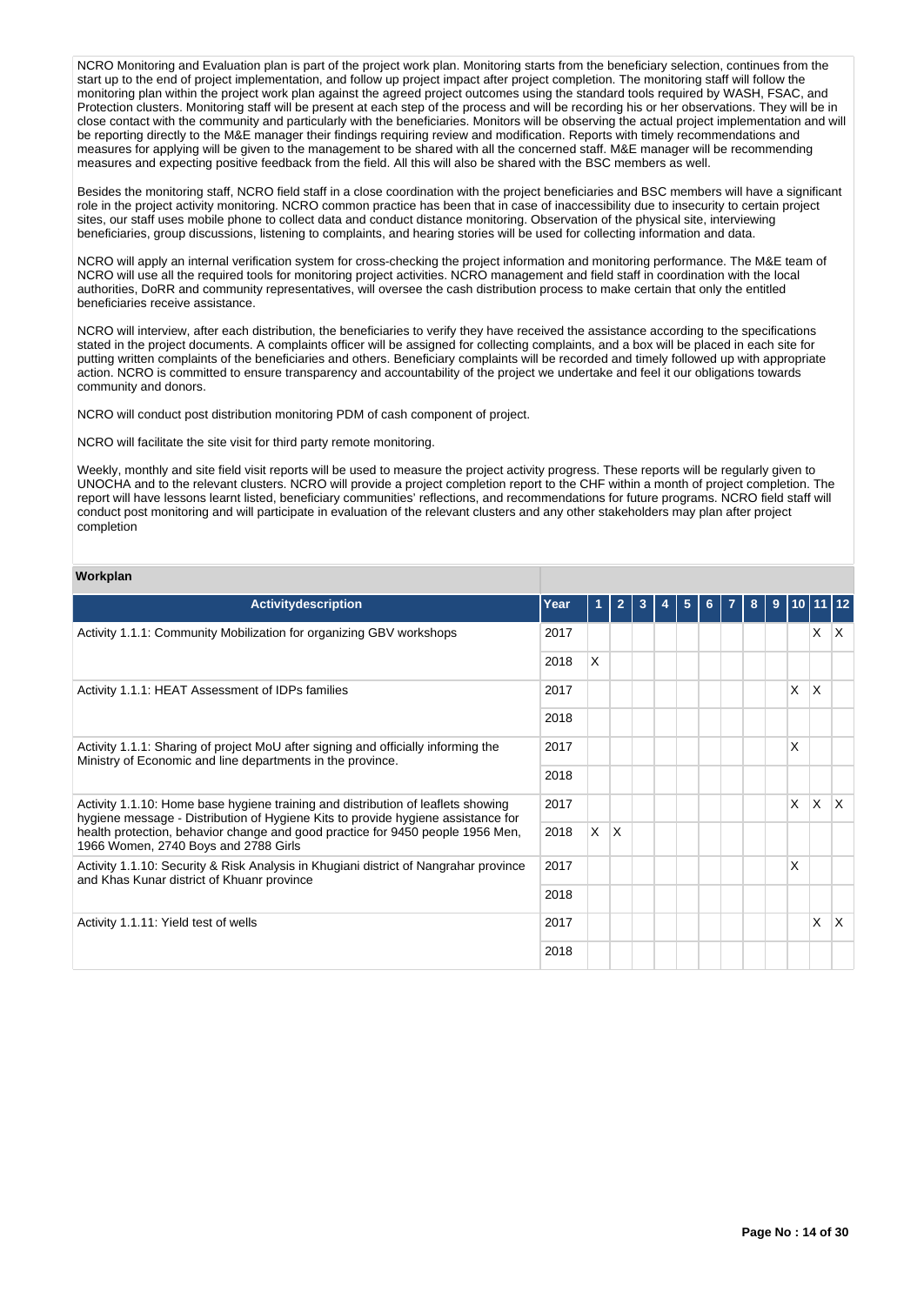| Activity 1.1.12: Rehabilitation and upgrading of wells and Pipe schemes equipped<br>with solar water pumps - Rehabilitation of Spring, Water storage and extension of                                                                                                                                                                                                                                                                                                                                                                                                                                                                                                                                                                                                                                                                                                                                                                                                                                                                                                                                                                                                                                                                                                                                                                                                    | 2017 |    |              |              |   |  |  | X. | $X$ $X$      |              |
|--------------------------------------------------------------------------------------------------------------------------------------------------------------------------------------------------------------------------------------------------------------------------------------------------------------------------------------------------------------------------------------------------------------------------------------------------------------------------------------------------------------------------------------------------------------------------------------------------------------------------------------------------------------------------------------------------------------------------------------------------------------------------------------------------------------------------------------------------------------------------------------------------------------------------------------------------------------------------------------------------------------------------------------------------------------------------------------------------------------------------------------------------------------------------------------------------------------------------------------------------------------------------------------------------------------------------------------------------------------------------|------|----|--------------|--------------|---|--|--|----|--------------|--------------|
| pipe scheme<br>A:- 8 wells will be equipped with solar pump, solar panels, reservoir and extension<br>through pipe to 10 tab stands:<br>For each well please see Annex-IV<br>For the operation of water pump we will have the following 3 sources:<br>1. Direct solar panel: 3000 watts solar panels will be connected with AC water<br>pump through a DC/AC converter. This system will work automatically every day<br>from sunrise to sunset it will have capacity to fill 24000-30000 letter per day.<br>2. Solar panel with Batteries: 1000 watt solar panels will charge the 8 batteries at<br>day time to store the electricity every day from sunrise to sunset. The charged<br>batteries will be used at poor weather hours and night times.<br>3. Generator: A small generator with capacity of 3-5 Kw will be used in poor<br>weather days (cloudy or rainy days). This generator will operate base on need of<br>community for water.<br>Having above 3 systems in each well will enable continuity of water pump<br>operation in all weather condition.<br>For each well solar panel, water pump, generator, one elevated reservoir, one<br>operator room and 10 tap stands will be constructed<br>B:- two springs will be rehabilitated, one reservoir will be constructed for both<br>springs and 12 tab stands will be installed (Please see Annex-III). | 2018 | X  | $\mathsf{X}$ |              |   |  |  |    |              |              |
| Under this item drinking water will be provided for 16100 people 3333 Men, 3349<br>Women, 4669 Boys and 4749 Girls                                                                                                                                                                                                                                                                                                                                                                                                                                                                                                                                                                                                                                                                                                                                                                                                                                                                                                                                                                                                                                                                                                                                                                                                                                                       |      |    |              |              |   |  |  |    |              |              |
| Activity 1.1.13: Handover of Water points to water committee                                                                                                                                                                                                                                                                                                                                                                                                                                                                                                                                                                                                                                                                                                                                                                                                                                                                                                                                                                                                                                                                                                                                                                                                                                                                                                             | 2017 |    |              |              |   |  |  |    |              |              |
|                                                                                                                                                                                                                                                                                                                                                                                                                                                                                                                                                                                                                                                                                                                                                                                                                                                                                                                                                                                                                                                                                                                                                                                                                                                                                                                                                                          | 2018 | X. | $X$ $X$      |              |   |  |  |    |              |              |
| Activity 1.1.14: Baseline (Pre Knowledge Attitude Practice-KAP) survey                                                                                                                                                                                                                                                                                                                                                                                                                                                                                                                                                                                                                                                                                                                                                                                                                                                                                                                                                                                                                                                                                                                                                                                                                                                                                                   | 2017 |    |              |              |   |  |  |    | X            |              |
|                                                                                                                                                                                                                                                                                                                                                                                                                                                                                                                                                                                                                                                                                                                                                                                                                                                                                                                                                                                                                                                                                                                                                                                                                                                                                                                                                                          | 2018 |    |              |              |   |  |  |    |              |              |
| Activity 1.1.15: End line (Post Knowledge Attitude Practice) survey                                                                                                                                                                                                                                                                                                                                                                                                                                                                                                                                                                                                                                                                                                                                                                                                                                                                                                                                                                                                                                                                                                                                                                                                                                                                                                      | 2017 |    |              |              |   |  |  |    |              |              |
|                                                                                                                                                                                                                                                                                                                                                                                                                                                                                                                                                                                                                                                                                                                                                                                                                                                                                                                                                                                                                                                                                                                                                                                                                                                                                                                                                                          | 2018 |    |              |              | х |  |  |    |              |              |
| Activity 1.1.2: Beneficiary verification and selection as per WFP beneficiaries                                                                                                                                                                                                                                                                                                                                                                                                                                                                                                                                                                                                                                                                                                                                                                                                                                                                                                                                                                                                                                                                                                                                                                                                                                                                                          | 2017 |    |              |              |   |  |  | X. | $\mathsf{X}$ |              |
| selection criteria through BSC                                                                                                                                                                                                                                                                                                                                                                                                                                                                                                                                                                                                                                                                                                                                                                                                                                                                                                                                                                                                                                                                                                                                                                                                                                                                                                                                           | 2018 |    |              |              |   |  |  |    |              |              |
| Activity 1.1.2: Coordination with UNOCHA, HFU, UNICEF, IOM, UNHCR, FSAC,                                                                                                                                                                                                                                                                                                                                                                                                                                                                                                                                                                                                                                                                                                                                                                                                                                                                                                                                                                                                                                                                                                                                                                                                                                                                                                 | 2017 |    |              |              |   |  |  | X. | $X$ $X$      |              |
| WASH Cluster, Protection Cluster, FAO, WFP, GBV sub cluster,<br>MoEc/DoEc,DoWA, DoRR, Provincial and district authorities in East Region.                                                                                                                                                                                                                                                                                                                                                                                                                                                                                                                                                                                                                                                                                                                                                                                                                                                                                                                                                                                                                                                                                                                                                                                                                                | 2018 | X. | X.           | $\mathsf{X}$ |   |  |  |    |              |              |
| Activity 1.1.2: Hold GBV awareness training sessions for community members,                                                                                                                                                                                                                                                                                                                                                                                                                                                                                                                                                                                                                                                                                                                                                                                                                                                                                                                                                                                                                                                                                                                                                                                                                                                                                              | 2017 |    |              |              |   |  |  |    | $X \mid X$   |              |
| religious scholars, students and teachers in schools (10th, 11th and 12th class),<br>and NCRO projects beneficiaries. There will be training for religious scholars so<br>that they become vocal GBV awareness trainers in the communities. Each training<br>workshop will be a two-day session with an average of 100 participants (50 women<br>and 50 men) each.                                                                                                                                                                                                                                                                                                                                                                                                                                                                                                                                                                                                                                                                                                                                                                                                                                                                                                                                                                                                       | 2018 | X  | ΙX           |              |   |  |  |    |              |              |
| Activity 1.1.3: Distribution of ID card to eligible selected beneficiaries.                                                                                                                                                                                                                                                                                                                                                                                                                                                                                                                                                                                                                                                                                                                                                                                                                                                                                                                                                                                                                                                                                                                                                                                                                                                                                              | 2017 |    |              |              |   |  |  | X. | $\mathsf{X}$ | $\mathsf{X}$ |
|                                                                                                                                                                                                                                                                                                                                                                                                                                                                                                                                                                                                                                                                                                                                                                                                                                                                                                                                                                                                                                                                                                                                                                                                                                                                                                                                                                          | 2018 |    |              |              |   |  |  |    |              |              |
| Activity 1.1.3: Identification, referral of GBV cases by NCRO project support<br>through PSN network to relevant agencies for assistance as following;                                                                                                                                                                                                                                                                                                                                                                                                                                                                                                                                                                                                                                                                                                                                                                                                                                                                                                                                                                                                                                                                                                                                                                                                                   | 2017 |    |              |              |   |  |  |    |              | X            |
| • Referrals of children to community based education and to people with special<br>needs networks for children at risk<br>• Identification of PSN and orientation to services                                                                                                                                                                                                                                                                                                                                                                                                                                                                                                                                                                                                                                                                                                                                                                                                                                                                                                                                                                                                                                                                                                                                                                                            | 2018 | X  | $\mathsf{X}$ |              |   |  |  |    |              |              |
| Activity 1.1.3: Staff Recruitment & Training                                                                                                                                                                                                                                                                                                                                                                                                                                                                                                                                                                                                                                                                                                                                                                                                                                                                                                                                                                                                                                                                                                                                                                                                                                                                                                                             | 2017 |    |              |              |   |  |  | X  |              |              |
|                                                                                                                                                                                                                                                                                                                                                                                                                                                                                                                                                                                                                                                                                                                                                                                                                                                                                                                                                                                                                                                                                                                                                                                                                                                                                                                                                                          | 2018 |    |              |              |   |  |  |    |              |              |
| Activity 1.1.4: Community mobilization. The objective and activities of project                                                                                                                                                                                                                                                                                                                                                                                                                                                                                                                                                                                                                                                                                                                                                                                                                                                                                                                                                                                                                                                                                                                                                                                                                                                                                          | 2017 |    |              |              |   |  |  | X. | ΙX.          | $\mathsf{X}$ |
| including target beneficiaries will be explained to the community. The community<br>will be asked for their views, thoughts and contribution on the location for water<br>points with easy access for all beneficiaries, women participation in the project,<br>creating water committee, Training of water committee, care taker and mechanic<br>for maintenance of water points from community etc.                                                                                                                                                                                                                                                                                                                                                                                                                                                                                                                                                                                                                                                                                                                                                                                                                                                                                                                                                                    | 2018 | X. | ΙX.          |              |   |  |  |    |              |              |
| Activity 1.1.4: Follow up of GBV cases through NCRO project support and PSN<br>network to relevant agencies for assistance as following;                                                                                                                                                                                                                                                                                                                                                                                                                                                                                                                                                                                                                                                                                                                                                                                                                                                                                                                                                                                                                                                                                                                                                                                                                                 | 2017 |    |              |              |   |  |  |    |              | X            |
| • Referrals of children to community based education and to people with special<br>needs networks for children at risk<br>• Identification of PSN and orientation to services                                                                                                                                                                                                                                                                                                                                                                                                                                                                                                                                                                                                                                                                                                                                                                                                                                                                                                                                                                                                                                                                                                                                                                                            | 2018 | X  | $\mathsf{X}$ |              |   |  |  |    |              |              |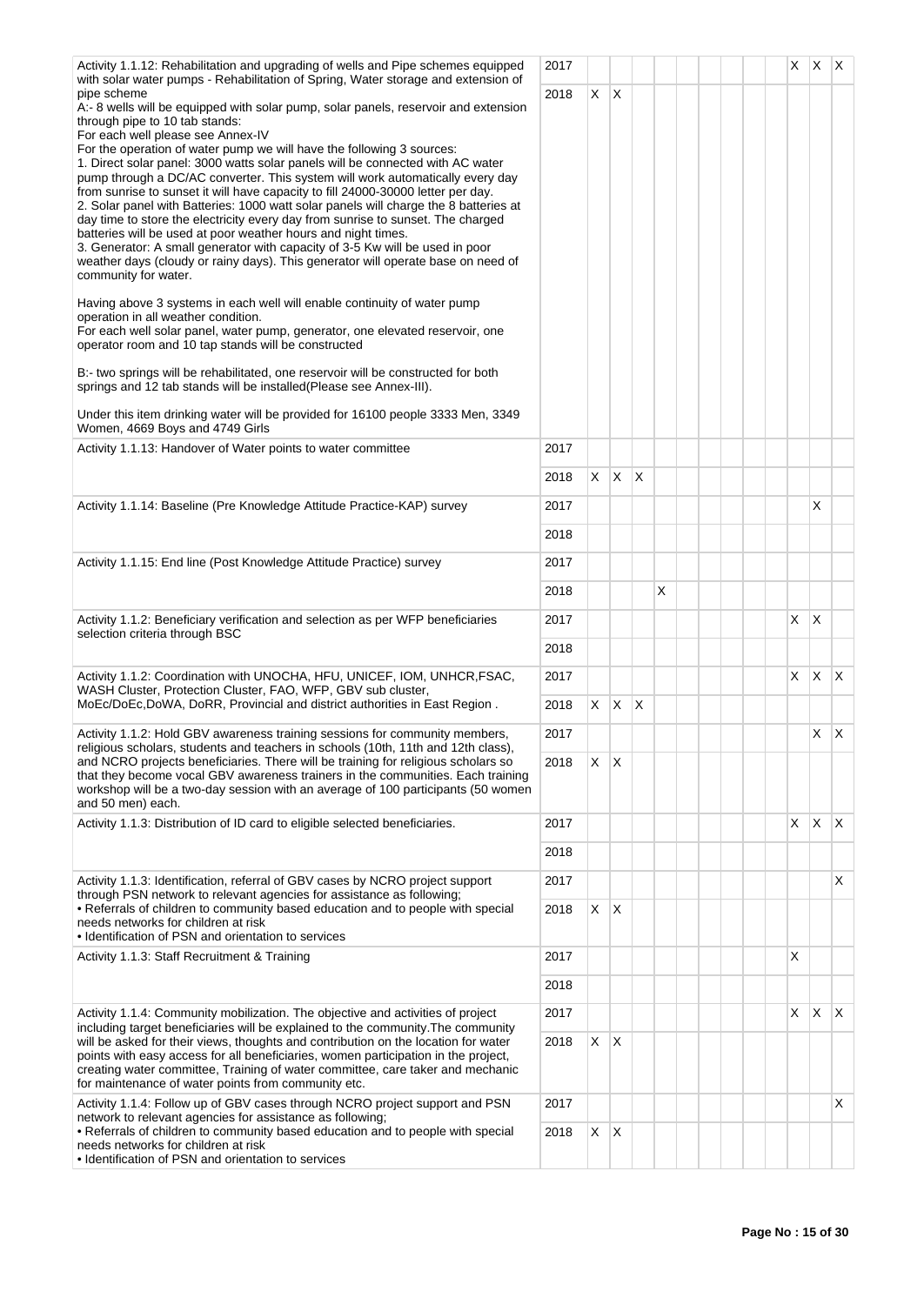| Activity 1.1.4: Identifying money changer (Saraf) and cash distribution points both<br>for male and females in consultation with beneficiaries to have save and protected  | 2017 |            |   |              |  |  |  | X                 |              |    |
|----------------------------------------------------------------------------------------------------------------------------------------------------------------------------|------|------------|---|--------------|--|--|--|-------------------|--------------|----|
| access to cash assistance.                                                                                                                                                 | 2018 |            |   |              |  |  |  |                   |              |    |
| Activity 1.1.5: Coordination meeting with ERPC, GBV sub cluster, PSN network<br>and relevant agencies for assistance to GBV victimized people                              | 2017 |            |   |              |  |  |  | $x \mid x \mid x$ |              |    |
|                                                                                                                                                                            | 2018 | X          |   |              |  |  |  |                   |              |    |
| Activity 1.1.5: Distribution of Cash vouchers to beneficiaries identified by BSC after                                                                                     | 2017 |            |   |              |  |  |  | X                 | $\mathsf{X}$ | X. |
| HEAT assessment.                                                                                                                                                           | 2018 |            |   |              |  |  |  |                   |              |    |
| Activity 1.1.5: Forming Beneficiary Selection Committee (BSC).                                                                                                             | 2017 |            |   |              |  |  |  | X                 | $X$ $X$      |    |
|                                                                                                                                                                            | 2018 |            |   |              |  |  |  |                   |              |    |
| Activity 1.1.6: Assessment and identification of wells for rehabilitation and                                                                                              | 2017 |            |   |              |  |  |  | X.                | $X$ $X$      |    |
| upgrading of wells and Latrine.                                                                                                                                            | 2018 |            |   |              |  |  |  |                   |              |    |
| Activity 1.1.6: Distribution of Cash Grant for Food assistance to IDP. Under this                                                                                          | 2017 |            |   |              |  |  |  | X                 | IX.          | X. |
| item two months emergency food assistance will be provided for 5257 people 1088<br>Men, 1094 Women, 1524 Boys and 1551 Girls                                               | 2018 | X          |   |              |  |  |  |                   |              |    |
| Activity 1.1.6: Monitoring and reporting of GBV activities                                                                                                                 | 2017 |            |   |              |  |  |  |                   | X.           | X. |
|                                                                                                                                                                            | 2018 | $X \mid X$ |   |              |  |  |  |                   |              |    |
| Activity 1.1.7: Creating water committee, Operator, Care taker and mechanic.                                                                                               | 2017 |            |   |              |  |  |  | X                 | $\mathsf{X}$ | X. |
| NCRO will create Water Committees (WC) from beneficiaries' base on election in<br>the community level having 5-7 members from all users for each solar equipped            | 2018 |            |   |              |  |  |  |                   |              |    |
| well and pipe scheme. The committee also will have under their coverage wells<br>equipped with hand pumps.                                                                 |      |            |   |              |  |  |  |                   |              |    |
| The WC will have women members or men having direct link the village women<br>Shura.                                                                                       |      |            |   |              |  |  |  |                   |              |    |
| The water committee (WC) will have the following roles:                                                                                                                    |      |            |   |              |  |  |  |                   |              |    |
| 1. The WC will have the ownership of water infrastructures as soon as the project<br>completed.                                                                            |      |            |   |              |  |  |  |                   |              |    |
| 2. The WC will take the lead of use with equal right to all user with priority to the<br>person with disability and women users                                            |      |            |   |              |  |  |  |                   |              |    |
| 3. The WC will help the project in selection of water point (Tap stands) in the<br>locations with easy accessible for all users.                                           |      |            |   |              |  |  |  |                   |              |    |
| 4. The WC will arrange that the person with disability, children and women will be<br>given the first priority.                                                            |      |            |   |              |  |  |  |                   |              |    |
| 5. The WC will have responsibility for management and monitor the WASH<br>activities in their respective communities                                                       |      |            |   |              |  |  |  |                   |              |    |
| 6. The WC will have responsibility for operation and maintenance of water facilities.<br>7. The WC will have responsibility to select one mechanic, one operator for solar |      |            |   |              |  |  |  |                   |              |    |
| equipped wells and care taker for each well equipped with hand pumps.<br>8. The WC will have responsibility for the collection of funds from the communities               |      |            |   |              |  |  |  |                   |              |    |
| to pay for the maintenance repairs and fuel for the generator in long rainy days<br>when the solar is not working due to poor weather.                                     |      |            |   |              |  |  |  |                   |              |    |
| 9. The WC will have responsibility to provide labor from most vulnerable families<br>during the project implementation stage.                                              |      |            |   |              |  |  |  |                   |              |    |
| The WC, mechanic, operator and care takers will be trained in the following:                                                                                               |      |            |   |              |  |  |  |                   |              |    |
| 1. The WC members will be trained in water management.                                                                                                                     |      |            |   |              |  |  |  |                   |              |    |
| 2. Operation and maintenance of water infrastructures.                                                                                                                     |      |            |   |              |  |  |  |                   |              |    |
| 3. Selection criteria for location of water points (Tab stand).<br>4. The WC will be oriented on the operation, and maintenance of the water<br>infrastructure.            |      |            |   |              |  |  |  |                   |              |    |
| 5. The mechanics will be trained in installation of hand pumps and plumbing.                                                                                               |      |            |   |              |  |  |  |                   |              |    |
| 6. The operator will be trained keep clean the solar panels, use of direct solar<br>panels at day time, Use of charged batteries at night times or poor weather            |      |            |   |              |  |  |  |                   |              |    |
| condition, use of generator in poor weather days (cloudy or rainy days),<br>maintenance of generator, keeping clean the reservoir, water distribution system               |      |            |   |              |  |  |  |                   |              |    |
| and guarding the reservoir, operator room and equipments.<br>7. The care taker will be trained for sample repairing of hand pumps and tap stands                           |      |            |   |              |  |  |  |                   |              |    |
| and will be equipped with sample tools.                                                                                                                                    |      |            |   |              |  |  |  |                   |              |    |
| Activity 1.1.7: Monitoring of cash flow to the beneficiaries through vouchers by<br>Male and Female monitoring officers                                                    | 2017 |            |   |              |  |  |  | X                 | $\mathsf{X}$ | X. |
|                                                                                                                                                                            | 2018 | X          |   |              |  |  |  |                   |              |    |
| Activity 1.1.8: Post distribution monitoring                                                                                                                               | 2017 |            |   |              |  |  |  |                   |              |    |
|                                                                                                                                                                            | 2018 | X          | X | $\mathsf{X}$ |  |  |  |                   |              |    |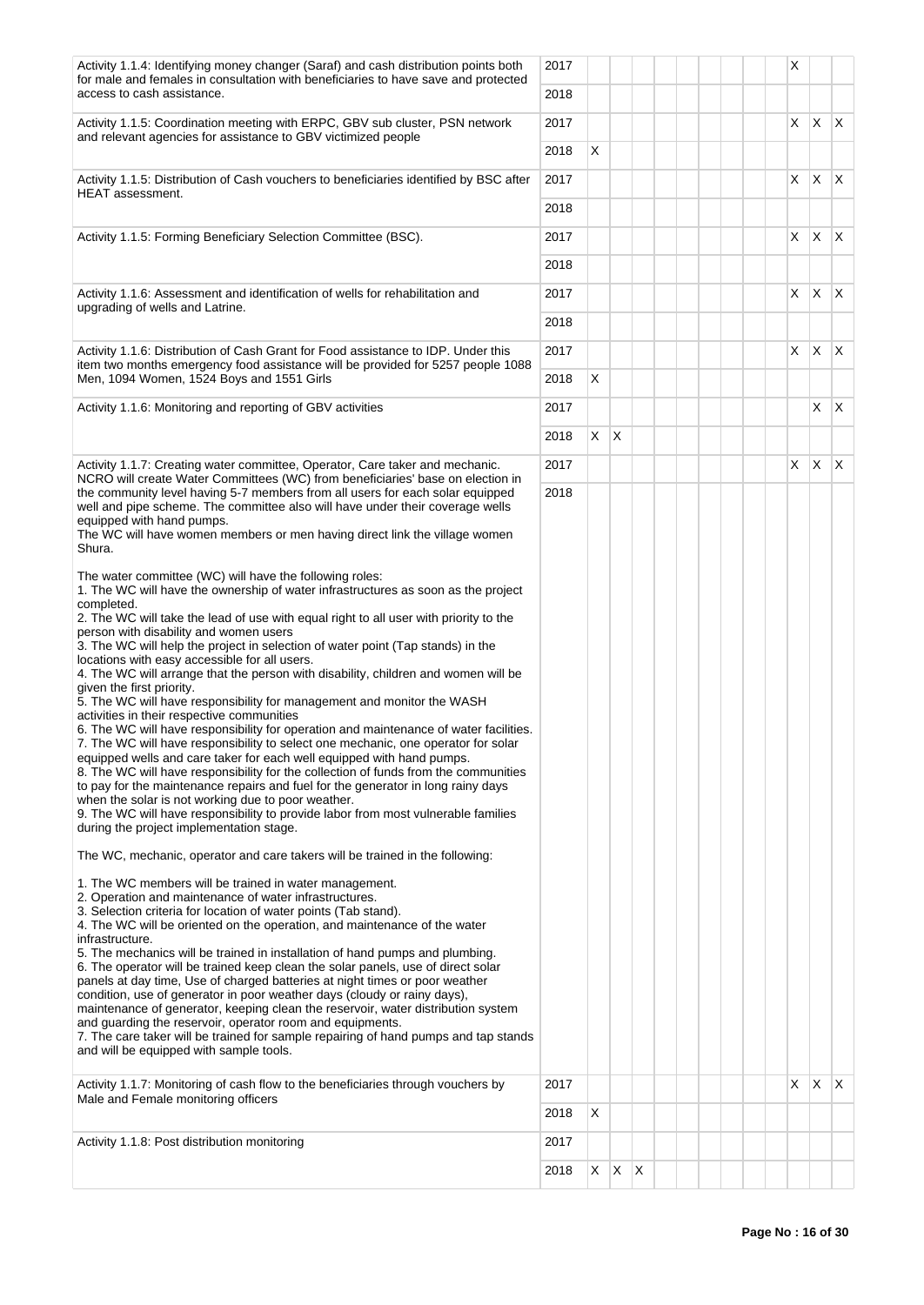| Activity 1.1.8: Rehabilitation of 40 wells (Installation of Hand pumps) to provide<br>drinking water for 5600 people 1159 Men, 1165 Women, 1624 Boys, 1652 Girls      | 2017 |   |   |  |  | x | x |  |
|-----------------------------------------------------------------------------------------------------------------------------------------------------------------------|------|---|---|--|--|---|---|--|
|                                                                                                                                                                       | 2018 | X | X |  |  |   |   |  |
| Activity 1.1.9: Provision of Financial report, narrative report to HFU, weekly<br>response report to UNOCHA ER, Monthly activity report in reporting hup to           | 2017 |   |   |  |  |   | X |  |
| clusters, 3W, 4W Quarterly report showing NCRO presence and ability to response<br>to FSAC, WASH and Protection Cluster.                                              | 2018 | X | X |  |  |   |   |  |
| Activity 1.1.9: Sanitation (Construction of 250 Latrines) for returnees to provide<br>sanitation facilities for safety and dignity of 1750 people 362 Men, 364 Women, | 2017 |   |   |  |  | X | X |  |
| 508 Boys, 516 Girls                                                                                                                                                   | 2018 | X | X |  |  |   |   |  |

### **OTHER INFO**

#### **Accountability to Affected Populations**

The beneficiaries will be selected based on beneficiary eligibility and prioritization for selection according to the beneficiary selection committee (BSC) with the established transparent system like involvement of and recognized decision making bodies in each community during the planning and implementation.

NCRO assessment team has assessed the need of each community with involvement of community elders. A member of each community Shura , CDC or Malik will be involved in beneficiary selection.

During the community mobilization process, NCRO will have orientation season for the community and will explain the target beneficiaries of project, vulnerability criteria for beneficiary selection, assistance kits, amount of cash for each beneficiary, selection criteria for rehabilitation of water point, location of Water tap and stand post to be easy accessible for all beneficiaries (men, women considering the rights of people with disability), complaint mechanism, contact address of project complaints officer,Joint monitoring of activities through committee with involvement of community elders, location for community base classes for EiE.

Hence, local context understanding and ability to engage community will be crucial. The list of beneficiaries will be shared with other aid organizations to avoid duplication in assistance. A complaints mechanism could be put in place. NCRO's complaint mechanism will prove handy to remedy any situation deemed unsatisfactory by the beneficiaries. NCRO will hand out two mobile phone numbers and the name of the responsible person to the beneficiaries in order they are able to address their complaints to NCRO.

A complaints box will be installed in the office, field and distribution center accessible for all beneficiaries to receive written complains as well and will be followed up in daily base.

As most of our beneficiary will be illiterate, so written complaints will be difficult for them, to have easy access to complaints officer the contact number of complaints officer will be shared with beneficiaries also her/his number will be printed to all vouchers and coupon of beneficiaries. Also the number of complaint officer will be shared with CDC, Malik, Elders, Mullah, and women shura. NCRO will select a female staff as complaint officer to be able to help the women beneficiaries whom cannot talk to men due to their family restrictions. In addition to processing the complaints she will check the list of selected beneficiaries and contact them that they are entitled for assistance.

NCRO has option of replacing a community representative and or DoRR staffer if suspected of any type of corruption or misuse of power. NCRO is also working with the beneficiaries and encouraging them not to surrender to community representatives or DoRR representative in this project for any type of probable corruption attempt.

NCRO will establish a Beneficiary Selection Committee (BSC) and project management committee, which will select the beneficiary based on agreed criteria for selection. The project management committee should include the provincial DoRR representatives and local authorities from the district, members of the Community Development Council (CDC) or village Shura, representative of village women affaires and representatives from NCRO.

Female participation in decision making and implementation will be a guiding principle of the Program. NCRO and DoRR female staff jointly with village women affairs will participate in monitoring and oversee all distribution at progress of project activities. This enables us to have direct dialogue with women through member of village women shura and to identify vulnerable beneficiaries.

As the project will be implemented in involvement of all including gender equity so, Do No Harm policy will be implemented at all stages and activities of the project in life-cycle of project from needs assessment to completion including the implementation of M&E.

### **Implementation Plan**

This project has three component WASH Food Security and Protection assistance.

The NCRO staff under the direct supervision of Project Manager will implement the project in two districts of Kunar and Nangarhar provinces. Qualified staff will be recruited for the project on a competitive basis. Oversight, management, and monitoring functions will be effectively coordinating activity implementation on the ground. No other partner or contractor will share this project implementation.

NCRO field staff will establish a Beneficiary Selection Committee (BSC) for effective coordination in each of the two districts. This committee will be constituted of DoRR, representative, Department of Women's Affairs (DoWA), Department of Education (DoE), local authorities' representative, community elders, and NCRO field staff.

The BSC will do the actual selection of beneficiaries. NCRO will employ WFP vulnerability criteria for beneficiary selection based on the HEAT assessment for identifying the most vulnerable families. The list will be given to the main office for verification and presented for consultation to UNOCHA for final approval. NCRO technical staff will do the selection of wells, latrines etc in proper location based on technical standards and norms. Laborers for work will be introduced and recommended by the community on whatever basis they community members agree up on. NCRO field staff will have the authority to employ skilled workers in case they are not available within the community. All this will be done under a close supervision and in the presence of BSC members.

Distribution centers will be identified by the selection committee in safe and easily accessible locations. Proper arrangement will be provided for the beneficiaries with place for waiting and separate distribution arrangement for women and elderly persons. All cultural reservations shall be respected at the cash distribution process in the centers. A money exchanger will be selected with the consensus of BSC members. This money exchanger will be contracted by NCRO. The money exchanger will be providing money for distribution to the beneficiaries at the distribution centers.

Cash distribution will be taking place at the presence of all BSC members. The monitoring staff will be monitoring the process right from beneficiary selection up to the delivery of cash to the beneficiary. NCRO technical staff will monitor technical aspects of construction work based on the accepted standards. This is to ensure transparency and accountability in the project undertaken and respond to obligations towards communities and to donors as well. Joint monitoring visits will be arranged to ensure the implementation is in line with specifications stated in the project documents

NCRO will be implementing the entire project by its own staffers. No part of the project will be subcontracted to any other NGO, company or any private firm. The NCRO assigned project manager will be responsible for overall project implementation, guidance of staff base on his/her job description, supervision, and reporting. All parts of project will be implemented according to the designed activities.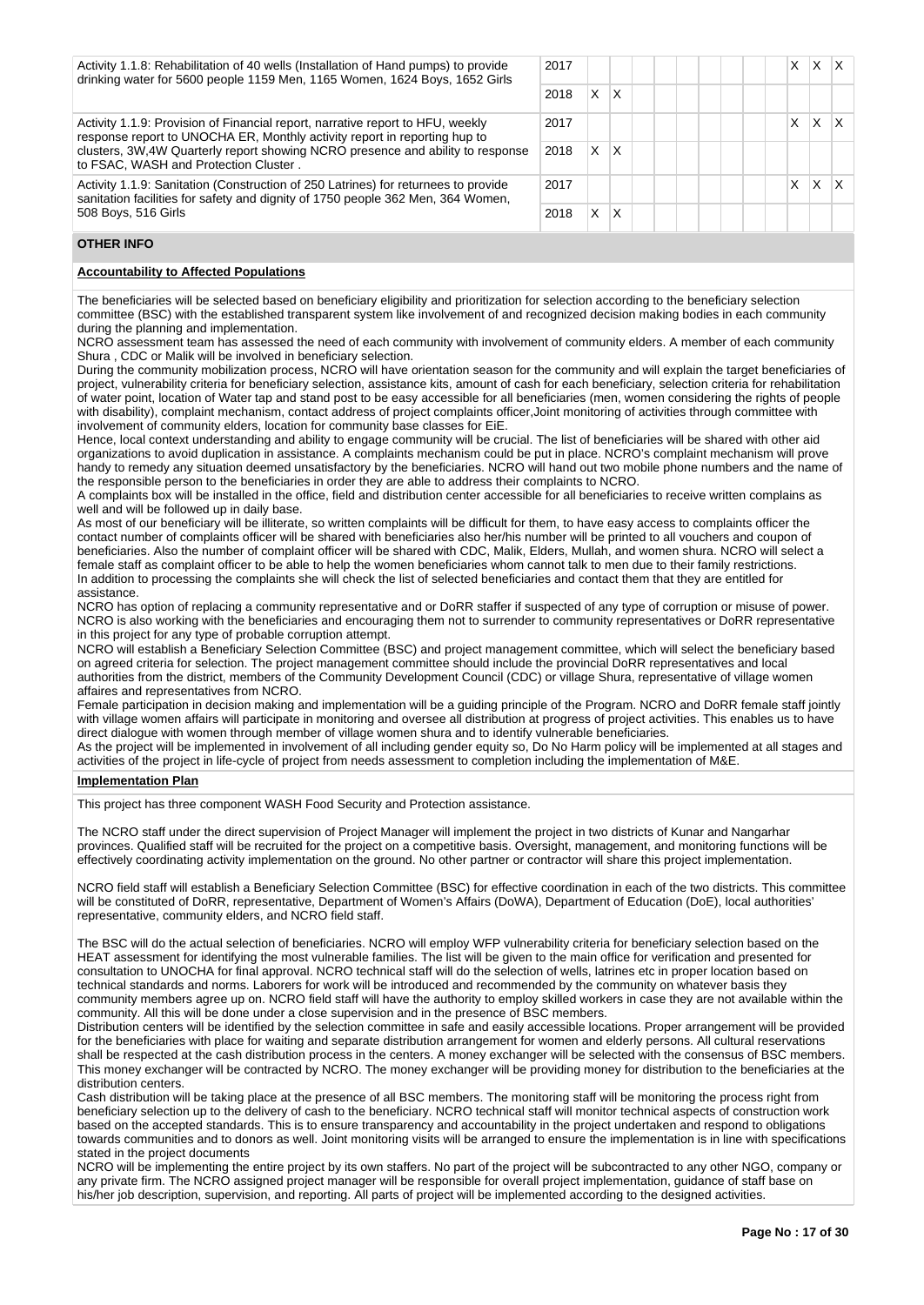#### **Name of the organization Areas/activities of collaboration and rationale** FSAC **TEAC ISLAC IS A TEACH ISLAC IS A MORT OF THE SAC** IS A member of Food Security and Agriculture Cluster in National and sub national level. NCRO regularly attends FSAC meetings on national level in Kabul and sub national level ER in Jalalabad. NCRO will report and coordinate the project activities in the project area in ER-and National cluster. WASH Cluster Number of WASH Cluster in National and sub national and sub national and sub national level. NCRO regularly attends WASH Cluster meetings on national level in Kabul and sub national level ER in Jalalabad. NCRO will report and coordinate the project activities in the project area in ERand National cluster. Protection Cluster NCRO is a member of Protection Cluster in sub national level PC-ER Cluster. NCRO regularly attends the PC meetings Sub National level ER in Jalalabad. NCRO will report and coordinate the project activities in the project Area in ER-Protection Cluster NCRO is a member of Protection Cluster in sub national level PC-ER Cluster. NCRO regularly attends the PC meetings Sub National level ER in Jalalabad. NCRO will report and coordinate the project activities in the project Area in ER-Protection ClusterNCRO is a member of Protection Cluster in sub national level PC-ER Cluster. NCRO regularly attends the PC meetings Sub National level ER in Jalalabad. NCRO will report and coordinate the project activities in the project Area in ER-Protection Cluster.NCRO is a member of Protection Cluster in sub national level PC-ER Cluster. NCRO regularly attends the PC meetings Sub National level ER in Jalalabad. NCRO will report and coordinate the project activities in the project Area in ER-Protection Cluster. GBV sub- Cluster Number of Protection Cluster in sub national level PC-ER Cluster. NCRO regularly attends the PC meetings Sub National level ER in Jalalabad. NCRO will report and coordinate the project activities in the project Area in ER-Protection Cluster NCRO is a member of Protection Cluster in sub national level PC-ER Cluster. NCRO regularly attends the PC meetings Sub National level ER in Jalalabad. NCRO will report and coordinate the project activities in the project Area in ER-Protection ClusterNCRO is a member of Protection Cluster in sub national level PC-ER Cluster. NCRO regularly attends the PC meetings Sub National level ER in Jalalabad. NCRO will report and coordinate the project activities in the project Area in ER-Protection Cluster.NCRO is a member of Protection Cluster in sub national level PC-ER Cluster. NCRO regularly attends the GBV sub-cluster meetings leading by IMC Sub National level ER in Jalalabad. NCRO will report and coordinate the project activities in the project Area in ER-GBV sub- Cluster. EIEWG Eastern Region North American NCRO will regularly participate in EIEWG Eastern Region meeting and coordinate the project activities. Provincial directorate of Education. The extended in the Educational directorate regular in the Educational directorate regular meetings in Nangrahar and Kuner province. District Authorities The district authority will be officially informed through directorate of economic to officially start the project and help the implementation introducing project staff and planned activities to the elders of beneficiaries also a continuous coordination will be opened as a bridge between NGO and community which help in safety and security of our staff as well as better mobilization of communities UNHCR **For smooth implementation of project activities**, assessment and registration process will be coordinated with UNHCR to avoid duplication as well as get their consultation and best practices. NCRO will participate in meetings organized by UNHCR and provide updates on the project UNICEF **For smooth implementation of project activities**, assessment and registration process will be coordinated with UNICEF to avoid duplication as well as get their consultation and best practices. NCRO will participate in meetings organized by UNICEF and provide updates on the project DoRR is the main government department dealing with IDPs and returnees, it is obligatory to coordinate such activities with MoRR at national level and with DoRR at provincial level, DoRR will be consulted in all steps of the project, they will attest all related documents of the project, coordination with MoRR/DoRR will strengthen more the transparency and accountability. A focal point of DoRR will participate in all related meetings and join the team in the field. Consultation with will prevent duplication and assist in reporting

to Directorate of Economy

**Coordination with other Organizations in project area**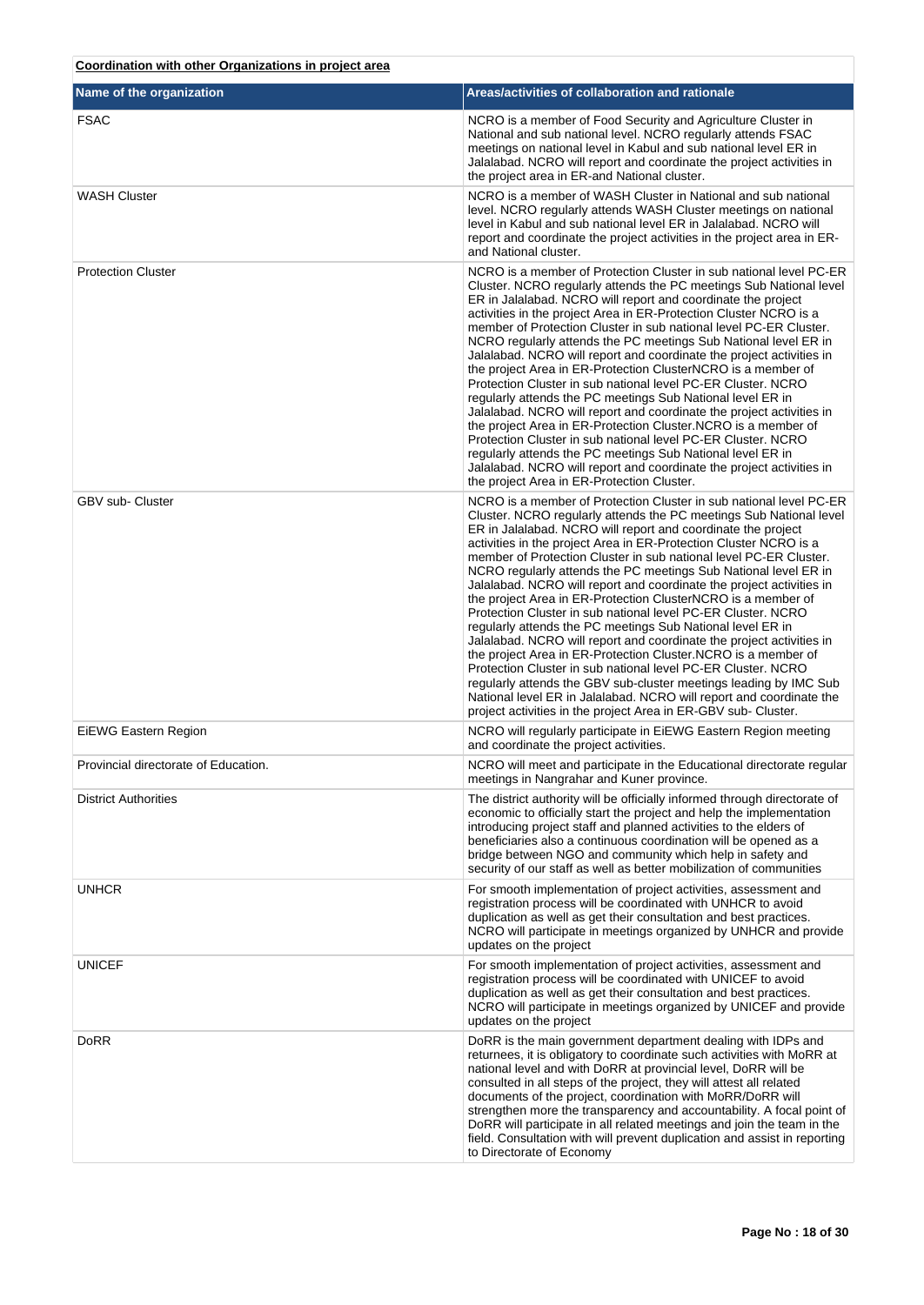| <b>DoWA</b>   | Directorate of Women Affairs DoWA is the main government<br>department dealing with Women related activities. it is obligatory to<br>coordinate such activities with DoWA at provincial level, DoWAR will<br>be consulted in all steps of the women protection (GBV) activities,<br>they will attest all GBV related documents of the project, coordination<br>with DoWA will strengthen more the transparency and accountability.<br>A focal point of DoWA will participate in all related meetings and join<br>the team in the field. Consultation with will DoWA will assist in<br>implementation of GBV activities of project. |
|---------------|------------------------------------------------------------------------------------------------------------------------------------------------------------------------------------------------------------------------------------------------------------------------------------------------------------------------------------------------------------------------------------------------------------------------------------------------------------------------------------------------------------------------------------------------------------------------------------------------------------------------------------|
| <b>UNOCHA</b> | NCRO will participate in weekly Humanitarian response meetings<br>and HRT meetings of UNOCHA to coordinate the implementation<br>and response with UNOCHA and other Humanitarian agencies to<br>avoid duplication in response and share the experience and access<br>together.                                                                                                                                                                                                                                                                                                                                                     |
| UNOCHA/HFU    | NCFRO will have regular coordination with HFU in all steps of<br>project. NCRO will report cash distribution to beneficiaries in weekly<br>base, activities report on monthly base, project financial report,<br>Monitoring report and will facilitate field visit to HFU                                                                                                                                                                                                                                                                                                                                                          |
| MoEc/DoEc     | NCRO will share the project documents with MoEc before starting<br>the project, after officially approval of MoEc, NCRO will start<br>coordination with DoEc for implementation and officially introducing<br>NCRO to relevant directorate and district authorities. NCRO will<br>regularly attend DoEc meetings and will submit project progress<br>report including final completion reports to DoEc in the provinces and<br>MoEc.                                                                                                                                                                                               |

### **Environment Marker Of The Project**

A: Neutral Impact on environment with No mitigation

#### **Gender Marker Of The Project**

2a-The project is designed to contribute significantly to gender equality

#### **Justify Chosen Gender Marker Code**

NCRO staff is well familiar with local circumstance. The project outcomes are weighted on gender-sensitive based programming methodologies to effectively target the most vulnerable (child headed, female headed households, families with disabled members, families with chronically ill members, elderly headed household, etc.) to enhance women and children immediate wellbeing. Overall project activities must be appropriate for women. NCRO past experience undertaking various projects for women and children is an asset. We have learned lessons on maintaining effective and viable gender balance in project planning and implementation assisting IDPs and Returnees since 1996.

In coordination with relevant clusters and stakeholders, the beneficiary selection criteria, assessment and registration will be managed the way it targets the most vulnerable families including female-headed households. Recruitment of female staff in the field and office is to advocate gender equity and balance in the project context.

Cultural restrictions may not allow project male staff to interview female beneficiaries. NCRO will assign female staff in beneficiary assessment, beneficiary selection, voucher distribution, monitoring and evaluation to enable women equally benefit from assistance. NCRO will utilize all possible ways and means to benefit men, women, boys and girls without any discrimination. NCRO will respect the following points in project implementing:

• Design project in such a way that all ages of men and women equally benefit.

- Women to be involved in the beneficiary selection.
- Women to be involved in project management and monitoring.
- Beneficiary breakdown show equal involvement of all ages women and men.
- People with disabilities will have priority in beneficiary selection.
- Gender equity is a considerable project outcome.

• Create an environment free from gender discrimination within NCRO's operations and programs, with equal opportunities for women and men, boys and girls to participate in and benefit from resources and services.

• Build staff capacity enabling them to meet NCRO's responsibility and commitment to the promotion of gender equality by improving their knowledge to understand gender related issues and concepts to prevent discrimination and achieve gender equality results throughout NCRO programs. Over 50% female beneficiaries will be assisted in each target area. In total 43,756 individuals the project direct beneficiaries 9058 Men (20.70%), 90102 Women(20.80), 12688 Boys(28.99%) and 12908 (29.50%) girls will benefit from the project. 49.70 % of project beneficiaries are Male and 50.30 % are Female.

#### **Protection Mainstreaming**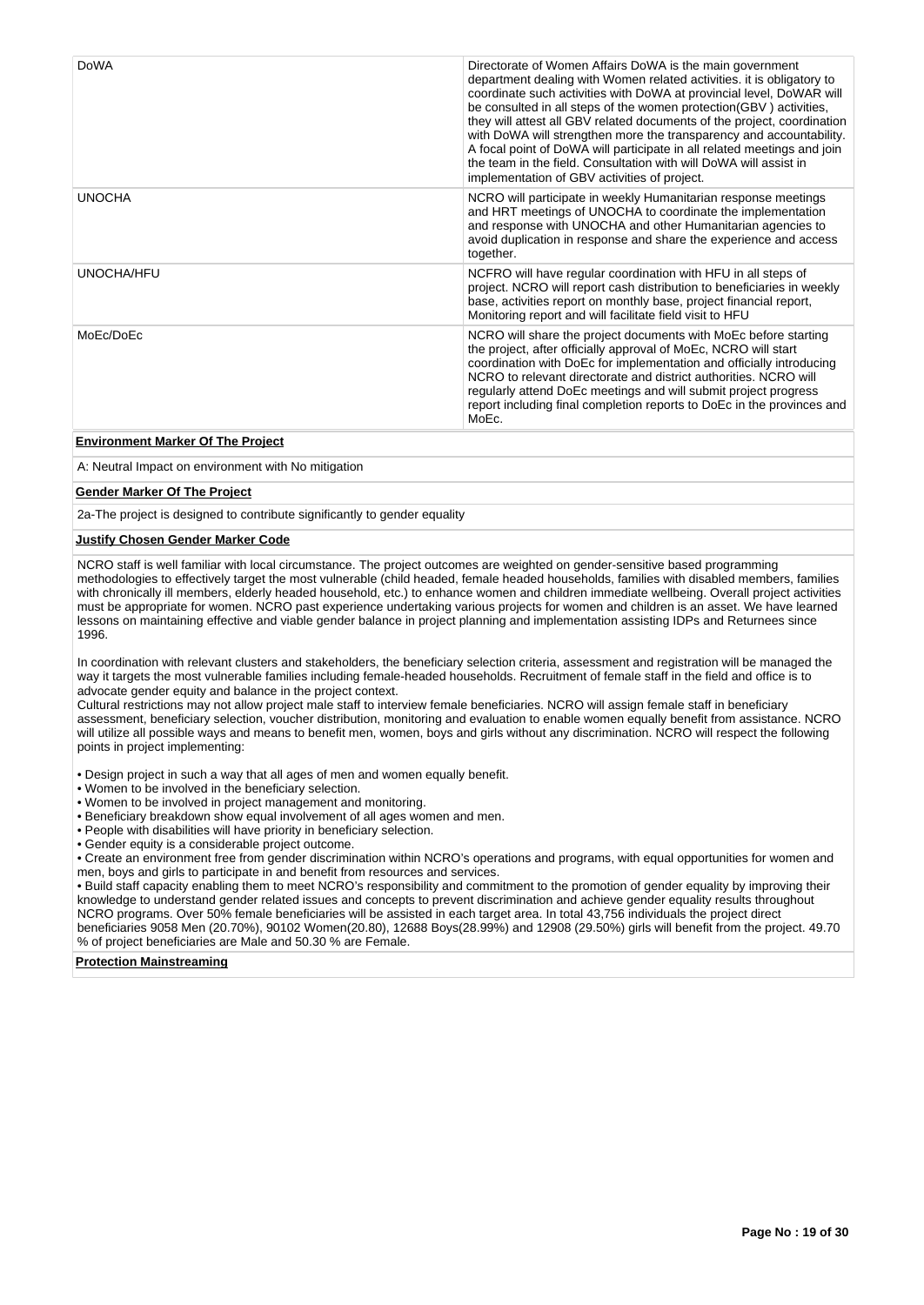The project have prioritized the safety and dignity of beneficiaries and considered the principle of Do No Harm in the conception of the proposed project. The community mobiliser will first identify and then visit the potential beneficiaries in their villages/places of return. Particular attention will be given to the women beneficiaries especially those with specific problems, needing help to get the allocated assistance. NCRO will establish secure distribution points (separate for men and women) with good access for men and women taking into account the safety and dignity of the beneficiaries. The distribution center will be located away from the perpetrators/army and police, equipped with electricity, separate halls and bathrooms for men and women. NCRO will make every effort to ensure that women receive their entitlements directly and without having to confront culturally sanctioned barricades. NCRO female staff will be available to help women through the various processes of registration, paperwork and distribution. Elderly and disable men and women will be given immediate chance to receive cash. They will not have to wait for their turn in the waiting room. NCRO staff will be ready to help them in processing the papers and getting the cash.

Those disables, women whom cannot travel to distribution center due to some security or cultural restriction and older who are not able to attend cash distribution center, they can assign a representative to be authorized by NCRO, who can receive the cash and bring it him. NCRO monitors will later verify it with the beneficiary.The recruitment and inclusion of female staff in management committee, beneficiary selection committee, and community mobilization teams as well as giving first priority to the persons with disability and people with specific needs clearly show that the proposed project is set to ensure equal and impartial access to the assistance with safety and dignity. NCRO will inform beneficiaries of their entitlements, preparation of vouchers, dates, time and location of distributions, a day before the actual distribution. The presence of management committee, composed of all parties including representative of beneficiaries, along with NCRO field monitors will ensure delivery of assistance to the entitled beneficiaries.NCRO will have awareness rising programs for empowerment of beneficiaries to develop their self protection capacities and assist people to claim their rights, including not exclusively – the rights to shelter, food, water and sanitation, health, women right and education. NCRO will assess and monitor access to assistance by collecting disaggregated data by age, gender, and location or specific community. NCRO will select the water point (tap stands) in a central location to have every one easy access and will priorities the location near to family with disability and women headed families. To prioritize safety and dignity NCRO will prioritize women headed families in beneficiary selection for providing of sanitation facility (Latrine). To facilitated easy use of latrines for women for their safety and dignity and avoid cultural restrictions for women NCRO will build the latrines inside of returnees compound ,all age women, men, girls and boys will have equal right of use without any cultural barrier. For families with disabled members will be advised to construct ramp beside stair in the latrines. For each water points water committee will be established to allow water from storage to the taps in the convenient time, not to be under use at the time of sun harm and all beneficiaries will have an elected member in the water committee to have everyone the same right of use. NCRO's complaint mechanism will prove handy to remedy any situation deemed unsatisfactory by the beneficiaries. NCRO will hand out two mobile phone numbers and the name of the responsible person to the beneficiaries in order they are able to address their complaints to NCRO.

#### **Country Specific Information**

#### **Safety and Security**

The security situation in the targeted areas of project is not very serious. NCRO involve community elders and district authority in project implementation which is a positive step for safety and security of project staff.

NCRO is working in Nangrahar since 1996 and is familiar in working through community elders' support. Besides having long term working experience NCRO is undertaking situational and context analysis at provincial and district level, NCRO maintains regular contact and information sharing with field staff on the ground and doing continues follow up the security situation with staff members having mission in the field. Furthermore, NCRO is fully keen regarding mitigation measures if any unexpected threat is realized. For new established project and staff NCRO is following the following procedure according to NCRO safety and security manual.

Situational awareness: Every NCRO staff member has an obligation to learn and understand the security situation where they are located and move around. Inappropriate or offensive behavior can put NCRO in a difficult position, impair operations, and jeopardize its staff and of other aid organizations. Safety and security policies and procedures: Each NCRO staff member should adhere to all pertinent policies concerning safety and security, including gender and diversity policies. Lapses in safe conduct can jeopardize the health and welfare of all staff.

NCRO Field staff and Senior Program staff receive regular security updates and immediate security incidents alert from INSO and district security in charge.

NCRO Field Security Advisor will organize and conduct security trainings as well as orientation session on NCRO's Security Guideline to the staff of the project and make sure that the staff has gained good security knowledge in order to help them in deteriorating situation. NCRO has access to media and latest news and will use mobile phones networks and satellites for communication with field staff providing them updates and receive updates from them. NCRO Human Resources Department strictly check project staffs' previous employment record and references fully checked before being employed. NCRO finance department will undertake more frequent banking e.g. twice rather than once daily/weekly etc and will keep the amount in secure system.

Corruption in the targeting phase might be a risk for the project, where communities may collude with field staff to sign up the 'wrong' beneficiaries, create 'false' beneficiaries, or demand that beneficiaries hand over a portion of aid in exchange for inclusion in the project, but the selection criteria, continues monitoring and a composed assessment team of various organizations will help to control such corruptions. The appropriate mobilization of host population and utilization of provided cash by IDPs in displaced location for purchase of food and nonfood items from shops and markets run by host population will create further opportunities towards acceptant of project activities, on the other hand this assistance will reduce tension and burden on host population as sometime the host populations may make somehow donations to assist the IDPs for their basic needs. Vouchers will be issued to entitled beneficiaries and they will receive cash from Money Exchangers (Saraf), the Money Exchanger will be overall responsible for cash transfer and distribution in the distribution location. However, NCRO will consider the limiting knowledge of cash movements, varying distribution days and locations and shall select a safe location for distribution. Minimizing the number of people who have information about the date, time, location, and manner with which the payments will be made and undertake the pre-assessment of the area where the distribution take place. As the identified amount will cover the food needs of a family for two months, the cash of both months will be provided at once in order to minimize the risk. NCRO will prapare and send

#### **Access**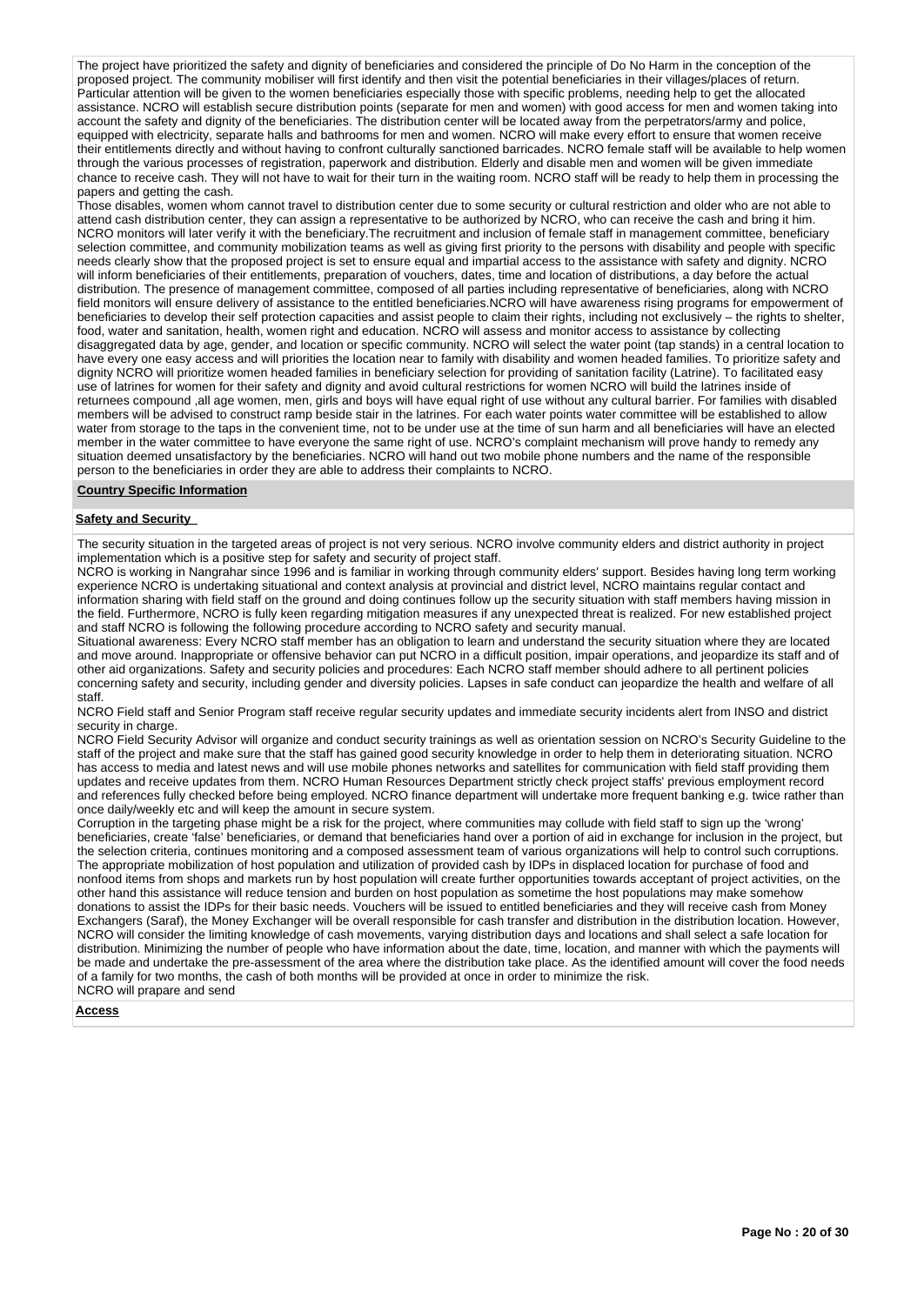NCRO very recent working experience in the 2 targeted districts Khugiani and Khas Kunar and worked in all districts of Nangrahar and Kuner province. NCRO has close ties with communities in the province and has the capacity on how to establish communication and get access to remote areas. Most importantly, NCRO will seek and use its local network to find and recruit the reliable and trust worthy project officer from the target areas, who will have full knowledge and familiarity with local context and will pave the way for further interventions. It will also be taken into account that the field team should be self-motivated, can work independently, rather than those who need constant Encouragement and attention to get the job done, they should have strong communication skill, bear open and straightforward personalities. NCRO prefers to engage the target communities from the beginning; this will underpin access to remote and rural areas and delivery of services in remote areas. The process of engagement facilitates community participation, the community engagement will help the beneficiaries on understanding the project goals and target beneficiaries, improve target community satisfaction, turn them more responsive on acceptance of the intervention – these all in turn help us for effective and sustainable way of gaining and maintaining access to target areas and vulnerable populations. Prior accessing the area, risk assessment will be carried out and the team will be briefed properly on the purposes of target communities' mobilization.

There isn't any transportation constraints to target areas, to assess, register and provide cash to entitled IDPs, the project staff will travel to every part of these target districts Khugiani and Khas Kunar and provincial capitals where recent armed conflict IDPs live or displacement occurs during the course of the project as the way to these target areas are safe and the project staff can easily have access, NCRO experience showed that the present entities in the area, host communities and IDPs are always cooperative and facilitate the accessibility to reach the target areas and target entitled beneficiaries. The BSC members will visit house of each potential beneficiary with the support of the community. Communities have some kind of understanding with the armed groups in the district and in the neighborhood. At least some of the armed men are inhabitants of the same district. The armed groups make compromise with the community for the sake of their own security. The armed groups in the target districts usually do not make large disturbance. If they make any disturbance, they do it on the main Jalalabad - Torkham, Jalalabad Kunar or Jalalabad Khugiani road, which is heavily under the government control. The beneficiaries will be consulted about the cash distribution centers. In case of any problem, cash can be distributed in Jalalabad city.

NCRO male field staff will interview the potential beneficiary male members and female staff will interview female members of the potential beneficiary household. NCRO has option of replacing a community representative and or DoRR staffer if suspected of any type of corruption of misuse of power. NCRO is also working with the beneficiaries and encouraging them not to surrender to community representatives or DoRR representative in this project for any type of probable corruption attempt.

### **BUDGET**

| Code | <b>Budget Line Description</b>                                                                                                                                                                                                                                                                                                                                                                                                                                                                                                                                                                                                                                                                                                                                                                         |   | D/S Quantity   | <b>Unit</b><br>cost    | <b>Duration</b><br>Recurran<br>ce | $\frac{9}{6}$<br>charged<br>to CHF | <b>Total Cost</b> |
|------|--------------------------------------------------------------------------------------------------------------------------------------------------------------------------------------------------------------------------------------------------------------------------------------------------------------------------------------------------------------------------------------------------------------------------------------------------------------------------------------------------------------------------------------------------------------------------------------------------------------------------------------------------------------------------------------------------------------------------------------------------------------------------------------------------------|---|----------------|------------------------|-----------------------------------|------------------------------------|-------------------|
|      | 1. Staff and Other Personnel Costs                                                                                                                                                                                                                                                                                                                                                                                                                                                                                                                                                                                                                                                                                                                                                                     |   |                |                        |                                   |                                    |                   |
| 1.1  | <b>NCRO Director</b>                                                                                                                                                                                                                                                                                                                                                                                                                                                                                                                                                                                                                                                                                                                                                                                   | S |                | 1 2,000<br>.00         | 6                                 | 35.00                              | 4,200.00          |
|      | The NGO director will work 3 days per week for coordination gathering project report contacting UNOCHA and other stakeholders<br>regarding this project, weekly meeting with project staff and manager, receiving project progress report from project manager and<br>M&E. Monitors project activities progress control effective documentation of program and progress; oversee all activities of the<br>project; ensuring existence of M&E planes; direct, control and motivate the team. Based on NCRO previous implemented<br>projects he will receive 35% of his salary US\$ 700 per month including Food allowance, insurance and government tax                                                                                                                                                 |   |                |                        |                                   |                                    |                   |
| 1.2  | NCRO program manager                                                                                                                                                                                                                                                                                                                                                                                                                                                                                                                                                                                                                                                                                                                                                                                   | S |                | $1 \mid 1,200$<br>.00  | 6                                 | 20.00                              | 1,440.00          |
|      | The NGO program manager will work and assist the project manager for planning and implementation of project and he will<br>spend 35% of his working time to this project. NCRO previous implemented projects he will receive 35% of his salary US\$ 420<br>salary per including Food allowance, insurance and government tax                                                                                                                                                                                                                                                                                                                                                                                                                                                                           |   |                |                        |                                   |                                    |                   |
| 1.3  | NCRO Finance manager                                                                                                                                                                                                                                                                                                                                                                                                                                                                                                                                                                                                                                                                                                                                                                                   | S |                | $1 \mid 1,200$<br>.00  | 6                                 | 20.00                              | 1,440.00          |
|      | The NGO finance manager will work and support project finance assistant for financial management of this project. he will spend<br>20% of his working time to this project. NCRO previous implemented projects he will receive 20% of his salary US\$ 240 salary<br>per month including Food allowance, insurance and government tax                                                                                                                                                                                                                                                                                                                                                                                                                                                                   |   |                |                        |                                   |                                    |                   |
| 1.4  | NCRO Procurement manager                                                                                                                                                                                                                                                                                                                                                                                                                                                                                                                                                                                                                                                                                                                                                                               | S | 1 <sup>1</sup> | 1,200<br>.00           | 6                                 | 20.00                              | 1,440.00          |
|      | The NGO procurement manager will work and support project Procurement, logistic and transportation facilities of this project. he<br>will spend 20% of his working time to this project. NCRO previous implemented projects s/he will receive 20% of his salary US\$<br>240 salary per month including Food allowance, insurance and government tax                                                                                                                                                                                                                                                                                                                                                                                                                                                    |   |                |                        |                                   |                                    |                   |
| 1.5  | NCRO HR manager                                                                                                                                                                                                                                                                                                                                                                                                                                                                                                                                                                                                                                                                                                                                                                                        | S |                | $1 \mid 1,200$<br>.00  | 6                                 | 20.00                              | 1,440.00          |
|      | The NGO HR manager will work and support project human resource recruitment and admintative activities of this project. he will<br>spend 20% of his working time to this project. NCRO previous implemented projects he will receive 20% of his salary US\$ 240<br>salary per month including Food allowance, insurance and government tax                                                                                                                                                                                                                                                                                                                                                                                                                                                             |   |                |                        |                                   |                                    |                   |
| 1.6  | NCRO M&E manager                                                                                                                                                                                                                                                                                                                                                                                                                                                                                                                                                                                                                                                                                                                                                                                       | S |                | $1 \mid 1,200$<br>.00. | 6                                 | 35.00                              | 2,520.00          |
|      | The NGO M&E manager will work and support project M&E officers, will have planning responsibility of project monitoring<br>activities of this project. he will spend 35% of his working time to this project. NCRO previous implemented projects he will<br>receive 35% of his salary US\$ 420 salary per month including Food allowance, insurance and government tax                                                                                                                                                                                                                                                                                                                                                                                                                                 |   |                |                        |                                   |                                    |                   |
| 1.7  | Project Manager                                                                                                                                                                                                                                                                                                                                                                                                                                                                                                                                                                                                                                                                                                                                                                                        | D |                | $1 \mid 1,200$<br>.00  | 6                                 | 100.00                             | 7,200.00          |
|      | The Project Manager will develop work plans and monitors progress and present monthly progress report; ensure effective<br>documentation of program and progress; oversee all activities of the project; ensuring existence of M&E planes; direct, control<br>and motivate the team, ensuring that they have clear objectives and receive meaningful feedback on their performance; ensure<br>effective and efficient utilization of project budget under responsibility for intended purpose; keep sufficient and proper<br>coordination mechanism with relevant stakeholders and line departments; monitoring closely all project activities . Based on<br>NCRO previous implemented projects s/he will receive US\$ 1200 salary per month including Food allowance, insurance and<br>government tax |   |                |                        |                                   |                                    |                   |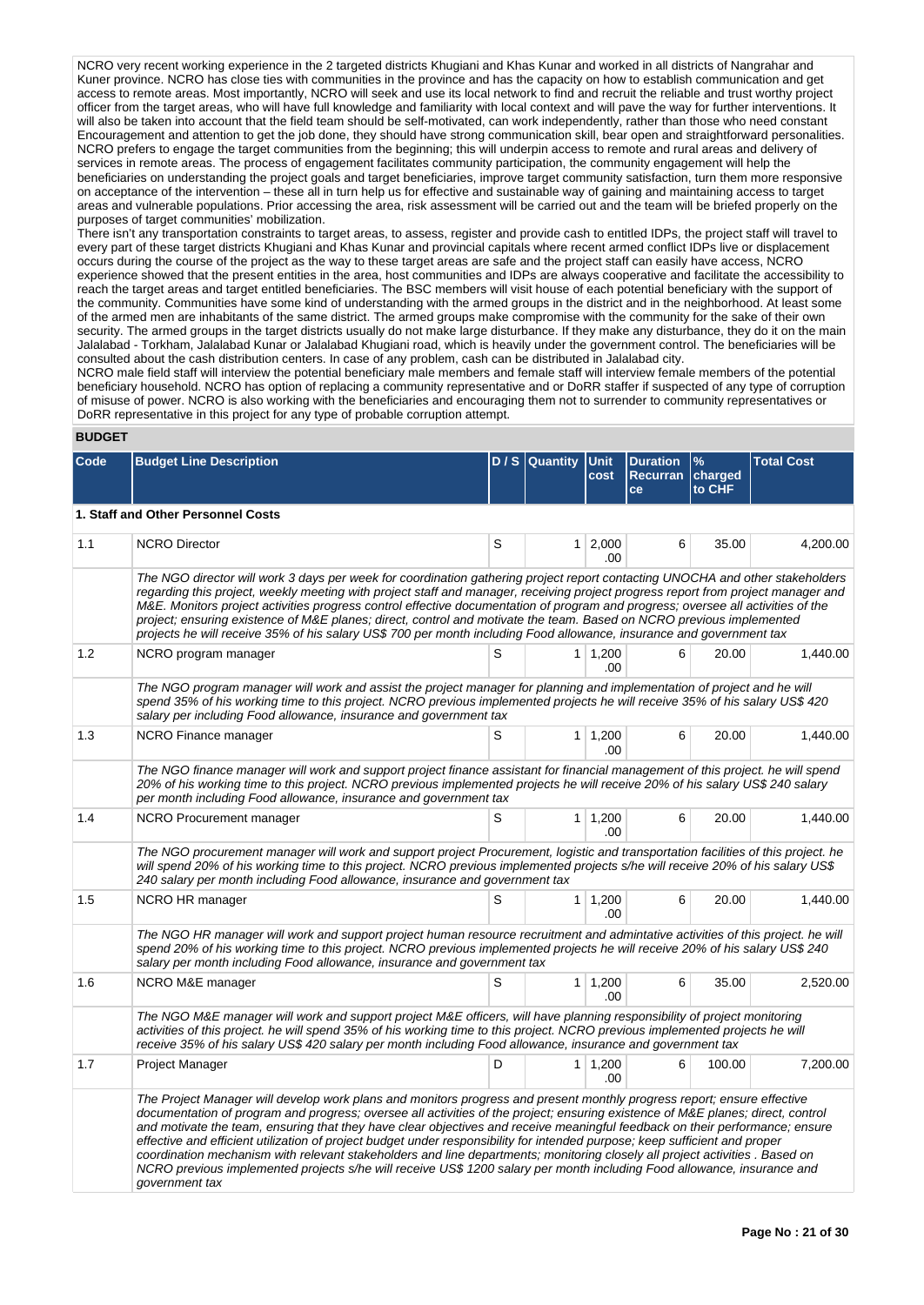| 1.8  | Project Officer WASH                                                                                                                                                                                                                                                                                                                                                                                                                                                                                                                                                                                                                                                                                                                                                                                                                                                                                                                                                                                                                                                                                                                                                                                                                                                                                                                                                              | D | 1 <sup>1</sup> | 800.0<br>0     | 6 | 100.00 | 4,800.00  |
|------|-----------------------------------------------------------------------------------------------------------------------------------------------------------------------------------------------------------------------------------------------------------------------------------------------------------------------------------------------------------------------------------------------------------------------------------------------------------------------------------------------------------------------------------------------------------------------------------------------------------------------------------------------------------------------------------------------------------------------------------------------------------------------------------------------------------------------------------------------------------------------------------------------------------------------------------------------------------------------------------------------------------------------------------------------------------------------------------------------------------------------------------------------------------------------------------------------------------------------------------------------------------------------------------------------------------------------------------------------------------------------------------|---|----------------|----------------|---|--------|-----------|
|      | The Project Officer will be responsible to undertake the planned activities implementation in 2 target districts of Kuner and<br>Nangrahar provinces, develop and implement all project relevant activities, and make sure that the community level stakeholders<br>actively participate in the process of project implementation; prepare the requisition of material base on estimation and planned<br>activity for procurement, participate in quality control team for procured material, meet site engineers, hygiene promoters and for<br>weekly scheduled activities for implementation, technical advice to site engineers and technicians, make sure the most secure<br>ways for the distribution of Hygiene kites and sanitation kits to the target beneficiaries, coordinate the interventions with<br>stakeholders and line departments at provincial level; reporting on project progress to project manager; maintains financial<br>records, monitors and reconciles expenditures, balances, payments, statements, other data for day-to-day transactions and<br>reports; facilitate all monitoring and evaluation missions; manage the provincial office administration which includes filing system,<br>up to date reports, photo gallery, success stories etc. He/She will receive US\$ 800 per month including Food allowance,<br>insurance and government tax. |   |                |                |   |        |           |
| 1.9  | Community mobilizer and Hygiene trainer - WASH                                                                                                                                                                                                                                                                                                                                                                                                                                                                                                                                                                                                                                                                                                                                                                                                                                                                                                                                                                                                                                                                                                                                                                                                                                                                                                                                    | D |                | 4   600.0<br>0 | 6 | 100.00 | 14,400.00 |
|      | The Community mobilizers will be responsible for community mobilizing, Beneficiary selection, hygiene training, distribution of<br>hygiene kites, help community receiving their WASH assistance, data collection and filing of beneficiary and project documents.<br>Each one will receive US\$ 600 per month including Food allowance, insurance and government tax.                                                                                                                                                                                                                                                                                                                                                                                                                                                                                                                                                                                                                                                                                                                                                                                                                                                                                                                                                                                                            |   |                |                |   |        |           |
| 1.10 | Monitoring and Evaluation Officers (1 male and 1 female) -<br><b>WASH</b>                                                                                                                                                                                                                                                                                                                                                                                                                                                                                                                                                                                                                                                                                                                                                                                                                                                                                                                                                                                                                                                                                                                                                                                                                                                                                                         | D |                | 2   600.0<br>0 | 6 | 100.00 | 7,200.00  |
|      | The M&E Officers will be responsible for reqular monitoring of project activities in the field, make sure that activities are<br>undertaken as planned in the proposal and detailed implementation plan, undertake post evaluation, prepare monitoring reports,<br>facilitating external and internal monitoring and evaluation missions, making sure that project activities are met qualitatively and<br>quantitatively according to the project indicators and providing regular updates to Project Officer on project indicator and outputs.<br>Each one will each receive US\$ 600 per month including food allowance, insurance and government tax                                                                                                                                                                                                                                                                                                                                                                                                                                                                                                                                                                                                                                                                                                                          |   |                |                |   |        |           |
| 1.11 | Data Entry Officer - WASH<br>The Date Entry officer will be responsible for entry of data collected from field. He/She will receive US\$ 500 per month including                                                                                                                                                                                                                                                                                                                                                                                                                                                                                                                                                                                                                                                                                                                                                                                                                                                                                                                                                                                                                                                                                                                                                                                                                  | D | 1.             | 500.0<br>0     | 6 | 100.00 | 3,000.00  |
| 1.12 | food allowance, insurance and government tax<br>1 Distribution Officer (WASH) + 2 Distribution officer FS + 1                                                                                                                                                                                                                                                                                                                                                                                                                                                                                                                                                                                                                                                                                                                                                                                                                                                                                                                                                                                                                                                                                                                                                                                                                                                                     | D |                | 3   500.0      | 6 | 100.00 | 9,000.00  |
|      | Data Entry officer FS<br>1 Distribution Officer (WASH) for 6 months:                                                                                                                                                                                                                                                                                                                                                                                                                                                                                                                                                                                                                                                                                                                                                                                                                                                                                                                                                                                                                                                                                                                                                                                                                                                                                                              |   |                | 0              |   |        |           |
|      | 2 Distribution officer FS for 4 months:<br>The Distribution officers will be responsible for processing and documentation of vouchers in distribution center. They will receive<br>US\$ 500 per month including food allowance, insurance and government tax.<br>1 Data Entry officer FS for 4 months:<br>The Date Entry officer will be responsible for entry of data collected from field. Preparing distribution vouchers and ID cards for<br>selected beneficiaries. He/She will receive US\$ 500 per month including food allowance, insurance and government tax.                                                                                                                                                                                                                                                                                                                                                                                                                                                                                                                                                                                                                                                                                                                                                                                                           |   |                |                |   |        |           |
| 1.13 | Site Engineers - WASH                                                                                                                                                                                                                                                                                                                                                                                                                                                                                                                                                                                                                                                                                                                                                                                                                                                                                                                                                                                                                                                                                                                                                                                                                                                                                                                                                             | D |                | 2   600.0<br>0 | 6 | 100.00 | 7,200.00  |
|      | The Site Engineers will be responsible for for planning and implementation of project activities, orientation of foremen and skilled<br>labors daily bases, technical supervision of WASH, quality control of material. They will receive US\$ 600 per month including food<br>allowance, insurance and government tax.                                                                                                                                                                                                                                                                                                                                                                                                                                                                                                                                                                                                                                                                                                                                                                                                                                                                                                                                                                                                                                                           |   |                |                |   |        |           |
| 1.14 | Foremen - WASH                                                                                                                                                                                                                                                                                                                                                                                                                                                                                                                                                                                                                                                                                                                                                                                                                                                                                                                                                                                                                                                                                                                                                                                                                                                                                                                                                                    | D |                | 6 300.0<br>0   | 6 | 100.00 | 10,800.00 |
|      | The foremen will be responsible for leading the labors skilled/unskilled, receiving daily work plan and technical instruction from<br>field engineer and supervise the daily activity according to the work specification. They will receive US\$ 300 per month including<br>food allowance, insurance and government tax                                                                                                                                                                                                                                                                                                                                                                                                                                                                                                                                                                                                                                                                                                                                                                                                                                                                                                                                                                                                                                                         |   |                |                |   |        |           |
| 1.15 | 1 Finance officer + 1 Complaints Officer - WASH                                                                                                                                                                                                                                                                                                                                                                                                                                                                                                                                                                                                                                                                                                                                                                                                                                                                                                                                                                                                                                                                                                                                                                                                                                                                                                                                   | D |                | 2   600.0<br>0 | 6 | 100.00 | 7,200.00  |
|      | Finance officer:<br>The finance officer will be responsible for financial activities, budget, cash transfer to beneficiaries through money changer<br>(Saraf) and bank transfer to suppliers, preparing project financial reports and project documents. He will receive US\$ 600 per<br>month including food allowance, insurance and government tax.<br>Complains Officer:<br>One Compliance officer will be employed with the monthly salary of USD 600 including insurance, food allowance, transportation<br>and food allowance and government tax for 6 months. He/She will be responsible for recording, processing and follow up any<br>compliance received from beneficiaries, project staff and relevant organizations regarding project implementation and quality of<br>implementation.He/She will be responsible for recording, processing and follow up any compliance received from beneficiaries,<br>project staff and relevant organizations regarding project implementation and quality of implementation.                                                                                                                                                                                                                                                                                                                                                     |   |                |                |   |        |           |
| 1.16 | Guards - WASH                                                                                                                                                                                                                                                                                                                                                                                                                                                                                                                                                                                                                                                                                                                                                                                                                                                                                                                                                                                                                                                                                                                                                                                                                                                                                                                                                                     | D |                | 6 300.0<br>0   | 6 | 100.00 | 10,800.00 |
|      | There will be 6 guards, continuing duty for 12 hours/1 Guard in 24 hours in for project site offices in Khas Kunar and Khugiani<br>district 2/district office. Their responsibilities will be office security, monitor and authorize entrance and departure of employees,<br>visitors and other persons to guard against theft and maintain security of the premises,2 guards will be responsible for looking<br>after construction materials and equipment in the project site. Each one will receive US\$ 300 per month including food expenses<br>and government tax.                                                                                                                                                                                                                                                                                                                                                                                                                                                                                                                                                                                                                                                                                                                                                                                                          |   |                |                |   |        |           |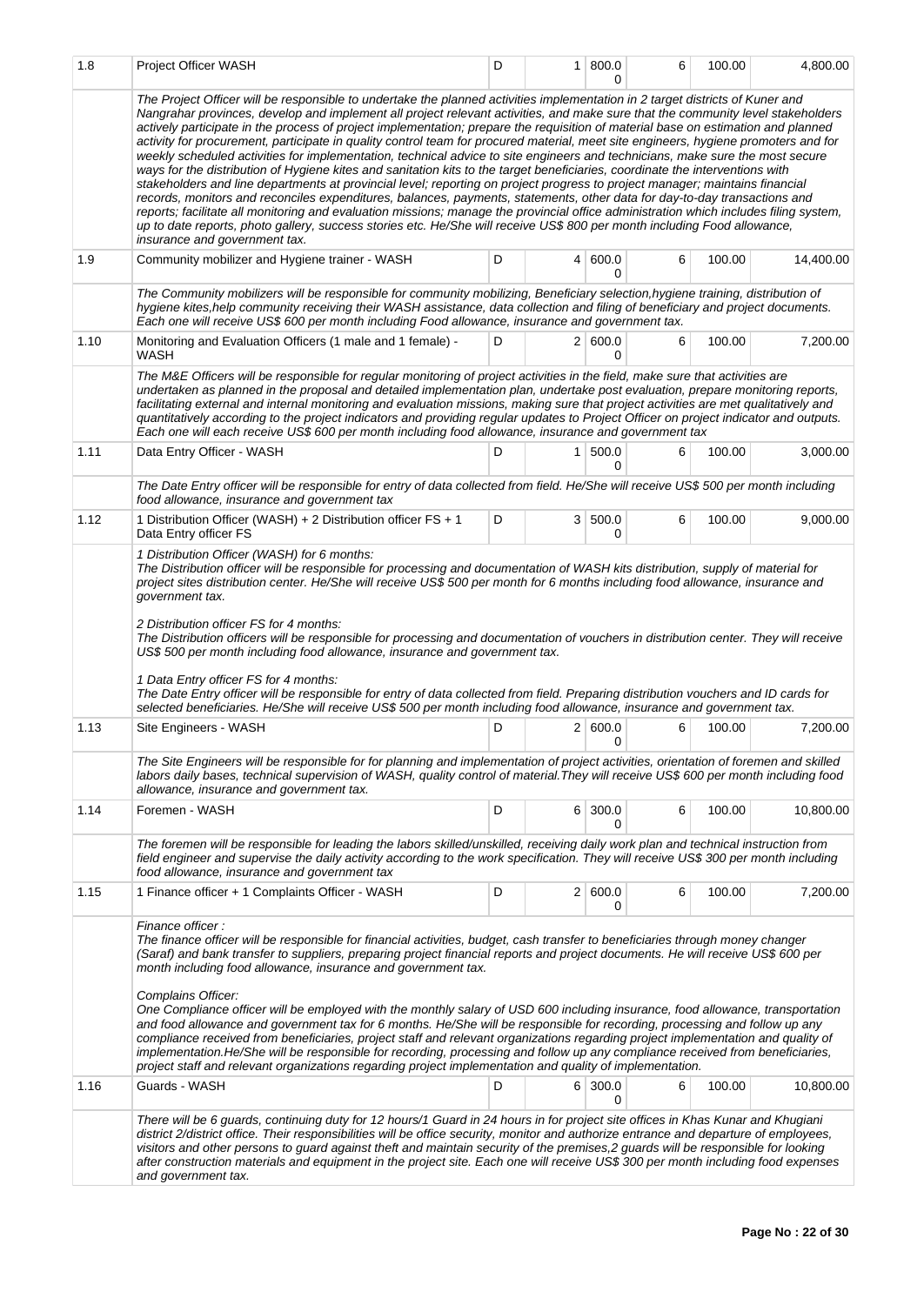| 1.17 | Cleaners - 1 WASH - 1 GBV & 1 FS                                                                                                                                                                                                                                                                                                                                                                                                                                                                                                                                                                                                                                                                                                                                                                                                                                                                                                                                                                                                                         | D | 3 220.0           | 6 | 100.00 | 3,960.00 |
|------|----------------------------------------------------------------------------------------------------------------------------------------------------------------------------------------------------------------------------------------------------------------------------------------------------------------------------------------------------------------------------------------------------------------------------------------------------------------------------------------------------------------------------------------------------------------------------------------------------------------------------------------------------------------------------------------------------------------------------------------------------------------------------------------------------------------------------------------------------------------------------------------------------------------------------------------------------------------------------------------------------------------------------------------------------------|---|-------------------|---|--------|----------|
|      | There will be 3 cleaners. The responsibilities of cleaner will be cleaning of all parts of office including doors, windows and<br>furniture preparing food and tea in the district level project office and refreshments in GBV workshops in the project site. They will<br>receive US\$ 220 per month including food allowance, insurance and government tax.                                                                                                                                                                                                                                                                                                                                                                                                                                                                                                                                                                                                                                                                                           |   |                   |   |        |          |
| 1.18 | Project Officer Officers - GBV+ FS                                                                                                                                                                                                                                                                                                                                                                                                                                                                                                                                                                                                                                                                                                                                                                                                                                                                                                                                                                                                                       | D | $1 \, 800.0$<br>0 | 4 | 100.00 | 3,200.00 |
|      | GBV:<br>The Project Officer will be responsible to undertake the planned activities implementation in target districts of Nangrahar<br>provinces, develop and implement all project relevant activities, and make sure that the community level stakeholders actively<br>participate in the process of project implementation; make sure the most secure ways for establishment of GBV reduction<br>workshop to the target beneficiaries, coordinate the interventions with stakeholders and line departments at provincial level;<br>reporting on project progress to project manager; maintains financial records, monitors and reconciles expenditures, balances,<br>payments, statements, other data for day-to-day transactions and reports; facilitate all monitoring and evaluation missions;<br>manage the provincial office administration which includes filing system, up to date reports, photo gallery, success stories etc.<br>they will receive US\$ 800 per month including government tax.                                              |   |                   |   |        |          |
|      | FS:<br>The Project Officer will be responsible to undertake the planned activities implementation in target districts of Nangrahar<br>provinces, develop and implement all project relevant activities, and make sure that the community level stakeholders actively<br>participate in the process of project implementation; make sure the most secure ways for cash transfer to the target beneficiaries,<br>distribution of cash vouchers (per HH), coordinate the interventions with stakeholders and line departments at provincial level;<br>reporting on project progress to project manager; maintains financial records, monitors and reconciles expenditures, balances,<br>payments, statements, other data for day-to-day transactions and reports; facilitate all monitoring and evaluation missions;<br>manage the provincial office administration which includes filing system, up to date reports, photo gallery, success stories etc.<br>He/She will receive US\$ 800 per month including food allowance, insurance and government tax. |   |                   |   |        |          |
| 1.19 | Community Mobilizer - 2 GBV + 4 FS                                                                                                                                                                                                                                                                                                                                                                                                                                                                                                                                                                                                                                                                                                                                                                                                                                                                                                                                                                                                                       | D | 4   600.0<br>0    | 4 | 100.00 | 9,600.00 |
|      | 2 for GBV:<br>The Community mobilizers will be responsible for community mobilizing, organizing GBV workshop in each targeted community,<br>recording GBV cases and follow up, referral of cases to relevant governmental and none governmental organizations, data<br>collection and filing of beneficiary and project documents. They will receive US\$ 600 per month including food allowance,<br>insurance and government tax<br>4 for FS:<br>The Community mobilizers will be responsible for community mobilizing, Beneficiary selection, distribution of cash vouchers, help<br>community receiving their cash through vouchers, data collection and filing of beneficiary and project documents. They will<br>receive US\$ 600 per month including food allowance, insurance and government tax.                                                                                                                                                                                                                                                 |   |                   |   |        |          |
| 1.20 | Adviser (GBV) + Complaint officers FS                                                                                                                                                                                                                                                                                                                                                                                                                                                                                                                                                                                                                                                                                                                                                                                                                                                                                                                                                                                                                    | D | 2   600.0<br>0    | 4 | 100.00 | 4,800.00 |
|      | Adviser (GBV):<br>One expert GBV Adviser with monthly salary of USD 600. GBV Adviser will provide technical support in the implementation of<br>the project.<br>Complain officers FS<br>One Compliance officer will be employed with the monthly salary of USD 600 including insurance, food allowance, transportation<br>and medical allowance for 4 months. He/She will be responsible for recording, processing and follow up any compliance received<br>from beneficiaries, project staff and relevant organizations regarding project implementation and quality of implementation.<br>He/She will call for meeting of complain committee and response to the complain and documentation.                                                                                                                                                                                                                                                                                                                                                           |   |                   |   |        |          |
| 1.21 | Monitoring and Evaluation Officers - GBV + FS                                                                                                                                                                                                                                                                                                                                                                                                                                                                                                                                                                                                                                                                                                                                                                                                                                                                                                                                                                                                            | D | 4   600.0<br>0    | 4 | 100.00 | 9,600.00 |
|      | The M&E Officers will be responsible for regular monitoring of project activities in the field, make sure that activities are<br>undertaken as planned in the proposal and detailed implementation plan, undertake post evaluation, prepare monitoring reports,<br>facilitating external and internal monitoring and evaluation missions, making sure that project activities are met qualitatively and<br>quantitatively according to the project indicators and providing regular updates to Project Officer on project indicator and outputs.<br>They will each receive US\$ 600 per month, including insurance, food allowance and government tax.                                                                                                                                                                                                                                                                                                                                                                                                   |   |                   |   |        |          |
| 1.22 | Admin and Logistic Officer - GBV + 2 Field assistant FS                                                                                                                                                                                                                                                                                                                                                                                                                                                                                                                                                                                                                                                                                                                                                                                                                                                                                                                                                                                                  | D | 3   600.0<br>0    | 4 | 100.00 | 7,200.00 |
|      | GBV:<br>One Admin and Logistic officer with monthly salary of USD 600 for 4 months will be responsible for administration and logistic<br>related tasks like payment of workshop participants, keeping records of time sheets of GBV workshop participant, support for<br>organizing workshops in community level for the targeted area, providing refreshment for workshop participants and providing<br>workshop facilities. His salary includes, insurance, food allowance, transportation and government tax.<br>2 Field Assistants FS:<br>The Field Assistants will be responsible for distribution of ID cards and Cash vouchers to selected benificiaries by benificiary<br>selection committee for food assisstance, Leading beneficiary to cash distribution points, oversee distribution of cash against<br>vouchers, support persons with disability, certifying authorization letters of benificiaries whom are not able to collect his/her cash                                                                                             |   |                   |   |        |          |
|      | in cash distribution center (persons with disability, ill and etc).<br>Each one will receive US\$ 600 per month including Food allowance, insurance and government tax.                                                                                                                                                                                                                                                                                                                                                                                                                                                                                                                                                                                                                                                                                                                                                                                                                                                                                  |   |                   |   |        |          |
| 1.23 | 2 Guards (GBV) + 3 supporting staff FS                                                                                                                                                                                                                                                                                                                                                                                                                                                                                                                                                                                                                                                                                                                                                                                                                                                                                                                                                                                                                   | D | 5 300.0<br>0      | 4 | 100.00 | 6,000.00 |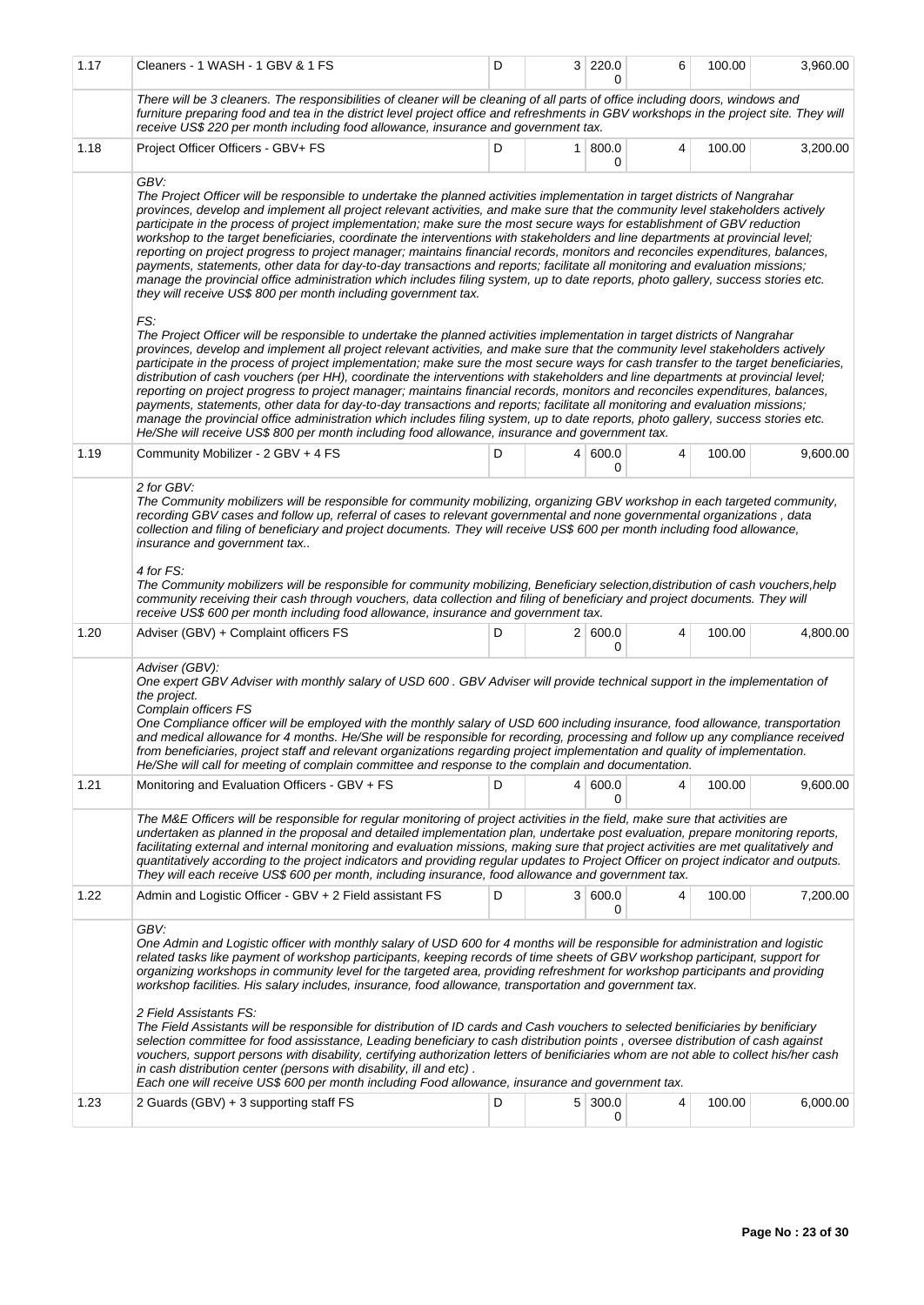|      | 2 Guards:<br>There will be 2 guards, continuing duty for Guard in 24 hours in 2 provinces. Their responsibilities will be security of organized<br>GBV workshops both for man and women in the community level, office security, monitor and authorize entrance and departure<br>of workshop participants, visitors and other persons to guard against and maintain security of the premises, Each one will receive<br>US\$ 300 per month including food expenses and government tax.<br>3 Supporting staff FS:<br>The Supporting staff consist of 1 copier, 1 camera operator and 1 beneficiary leading in distribution center. Each one will receive                                                                                                                                                                                                                                                                                                                                                                                                                                                 |   |      |                      |    |        |            |
|------|--------------------------------------------------------------------------------------------------------------------------------------------------------------------------------------------------------------------------------------------------------------------------------------------------------------------------------------------------------------------------------------------------------------------------------------------------------------------------------------------------------------------------------------------------------------------------------------------------------------------------------------------------------------------------------------------------------------------------------------------------------------------------------------------------------------------------------------------------------------------------------------------------------------------------------------------------------------------------------------------------------------------------------------------------------------------------------------------------------|---|------|----------------------|----|--------|------------|
| 1.24 | US\$ 300 per month including food expenses and government tax.<br><b>GBV Trainers</b>                                                                                                                                                                                                                                                                                                                                                                                                                                                                                                                                                                                                                                                                                                                                                                                                                                                                                                                                                                                                                  | D |      | 4   600.0<br>0       | 4  | 100.00 | 9,600.00   |
|      | 4 GBV Trainers (men and Women) will be employed with the monthly salary of USD 600 including insurance, food allowance,<br>transportation and governmental tax for 4 months. He/She will be responsible for training of men and women to reduce the GBV<br>and awareness rising of women rights, recording, prepossessing and follow up all cases received from community.                                                                                                                                                                                                                                                                                                                                                                                                                                                                                                                                                                                                                                                                                                                             |   |      |                      |    |        |            |
|      | <b>Section Total</b>                                                                                                                                                                                                                                                                                                                                                                                                                                                                                                                                                                                                                                                                                                                                                                                                                                                                                                                                                                                                                                                                                   |   |      |                      |    |        | 148,040.00 |
|      | 2. Supplies, Commodities, Materials                                                                                                                                                                                                                                                                                                                                                                                                                                                                                                                                                                                                                                                                                                                                                                                                                                                                                                                                                                                                                                                                    |   |      |                      |    |        |            |
| 2.1  | Rehabilitation of wells (Installation of Hand pumps) (WASH)                                                                                                                                                                                                                                                                                                                                                                                                                                                                                                                                                                                                                                                                                                                                                                                                                                                                                                                                                                                                                                            | D |      | 40 350.0<br>$\Omega$ | 1  | 100.00 | 14,000.00  |
|      | 40 wells will be rehabilitated under this item. the wells which s' depth is more than 40 m and the quality of hand pups is very poor<br>and not working properly. 15 wells will be rehabilitated in Khas Kuner district of Kuner province and 25 wells in Khugiani district of<br>Nangrahar province. For each well best quality hand pumps, repair or remolding of wells' apron, training of care taker and<br>equipping him with spare parts including wages of plumber and mason. For each well US\$ 350 will be spend.                                                                                                                                                                                                                                                                                                                                                                                                                                                                                                                                                                             |   |      |                      |    |        |            |
| 2.2  | Sanitation (Latrines) for returnees in Khas Kuner - WASH                                                                                                                                                                                                                                                                                                                                                                                                                                                                                                                                                                                                                                                                                                                                                                                                                                                                                                                                                                                                                                               | D |      | 250 139.8<br>9       | 1  | 100.00 | 34,972.50  |
|      | Under this item construction material for construction of dry Vault/VIP Latrine will be provided (Annex -I). The labor wage and<br>available local construction material such as Stone, mud, manpower, dry mud bricks, mud-straw and etc will be beneficiaries<br>contribution, the material will be distributed in kind                                                                                                                                                                                                                                                                                                                                                                                                                                                                                                                                                                                                                                                                                                                                                                               |   |      |                      |    |        |            |
| 2.3  | NCRO will target 150 Returnees families in Khas Kuner district and 100 in Khugiani district.<br>Rehabilitation of Spring, Water storage and extension of pipe<br>scheme in Khas Kuner - WASH                                                                                                                                                                                                                                                                                                                                                                                                                                                                                                                                                                                                                                                                                                                                                                                                                                                                                                           | D |      | 1 54,04<br>8.42      | 1  | 100.00 | 54,048.42  |
|      | Under this items two springs (Annex-III) will be rehabilitated and extended to the IDPs settlements to provide drinking water for<br>350 IDP & Returnee families in Khas Kuner district of Kuner province.                                                                                                                                                                                                                                                                                                                                                                                                                                                                                                                                                                                                                                                                                                                                                                                                                                                                                             |   |      |                      |    |        |            |
| 2.4  | Posters showing Hygiene Message in Pictures - WASH                                                                                                                                                                                                                                                                                                                                                                                                                                                                                                                                                                                                                                                                                                                                                                                                                                                                                                                                                                                                                                                     | D | 1350 | 5.00                 | 1  | 100.00 | 6,750.00   |
|      | Under this item NCRO will distribute posters showing hygiene message through pictures as most of these returnees are<br>uneducated and posters will give them message of hygiene.<br>The posters will be computerized print in 2 x 1 m best quality flax. As per market price in Jalalabad the cost of each poster will be<br>US\$ 5 and total US\$ 6750 will be spend under this item.                                                                                                                                                                                                                                                                                                                                                                                                                                                                                                                                                                                                                                                                                                                |   |      |                      |    |        |            |
| 2.5  | Packing and Transportation cost of Hygiene Kits, Latrine and<br>Water Kits from CHF/DACAAR stock Nangrahar to Khugiani<br>district of Nangrahar province                                                                                                                                                                                                                                                                                                                                                                                                                                                                                                                                                                                                                                                                                                                                                                                                                                                                                                                                               | D | 1350 | 5.00                 | 1  | 100.00 | 6,750.00   |
|      | Under this item NCRO will cover transportation cost of Hygiene Kits, and Water Kits from CHF stock availible with DACAAR in<br>Nangrahar to fresh IDPs in Khugiani district of Nangrahar province.<br>The Kites will be distributed to the following IDPs and Returnees:<br>1:-350 new IDPs families in Khas Kuner<br>2:- 250 Returnees families in Khas Kuner<br>3:-600 New IDPs families in Khugiani district<br>4:- 150 Returnees families in Khugiani district                                                                                                                                                                                                                                                                                                                                                                                                                                                                                                                                                                                                                                     |   |      |                      |    |        |            |
| 2.6  | Rehabilitation and upgrading cost of wells and Pipe schemes<br>equipped with solar water pumps                                                                                                                                                                                                                                                                                                                                                                                                                                                                                                                                                                                                                                                                                                                                                                                                                                                                                                                                                                                                         | D |      | 8 36,56<br>0.58      | 1  | 100.00 | 292,484.64 |
|      | Under this item NCRO will repaired, upgrade and equip 8 wells by pipe scheme and deep wells with solar panels and electric<br>water pumps, Batteries, Generator and 10 Tap stands. for details please see Annex- IV<br>For the operation of water pump we will have the following 3 sources:<br>1. Direct solar panel: 3000 watts solar panels will be connected with AC water pump through a DC/AC converter. This system will<br>work automatically every day from sunrise to sunset it will have capacity to fill 24000-30000 liter water per day.<br>2. Solar panel with Batteries: 1000 watt solar panels will charge the 8 batteries at day time to store the electricity every day from<br>sunrise to sunset. The charged batteries will be use at poor weather hours and night times.<br>3. Generator: A small generator with capacity of 3-5 Kw will be used in poor weather days (cloudy or rainy days). This generator<br>will operate base on need of community for water.<br>Having above 3 systems in each well will enable continuity of water pump operation in all weather condition. |   |      |                      |    |        |            |
| 2.7  | Cash Grant for Food assistance to IDP                                                                                                                                                                                                                                                                                                                                                                                                                                                                                                                                                                                                                                                                                                                                                                                                                                                                                                                                                                                                                                                                  | D |      | 751 90.00            | 2  | 100.00 | 135,180.00 |
|      | As per guideline on food security and agriculture cluster response for food packages and market price (Annex-V), each<br>beneficiary HH will be supported two months food through cash transfer as an emergency response to food unsecured families.<br>As per FSAC cluster standards the identified food basket and market price the food package costs will be US\$ 90 per month for 2<br>Months and totally US\$ 180 cost of food commodities to cover the food needs of a family of seven members for two months. The<br>amount will be paid in one installment through cash transfer. Under this item 681 IDP families in Khugiani district and 70 families<br>in Khas Kuner district will receive 2 months food assistance                                                                                                                                                                                                                                                                                                                                                                       |   |      |                      |    |        |            |
| 2.8  | Cash Grant transfer cost to Food beneficiaries                                                                                                                                                                                                                                                                                                                                                                                                                                                                                                                                                                                                                                                                                                                                                                                                                                                                                                                                                                                                                                                         | D | 751  | 2.50                 | 90 | 2.00   | 3,379.50   |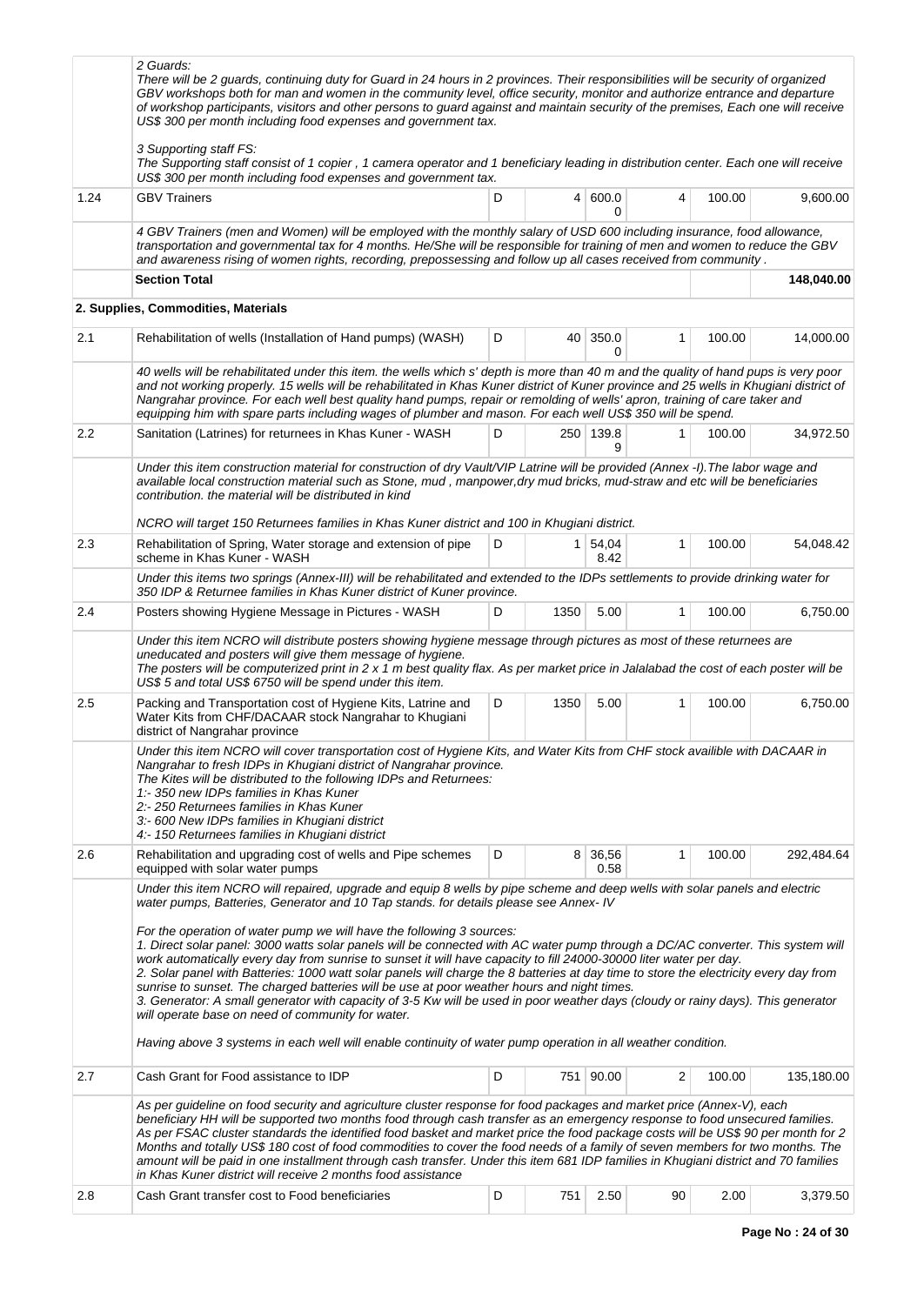|      | The cash transfer to distribution point and paying the identified amount to voucher holder beneficiary will be done through a<br>money exchanger (Saraf). The money changer will be paid 2.5 % of total amount to be paid to a beneficiary = US\$ 90 X 2.5 %<br>beneficiaries = 2.25 The money changer will have overall responsible of cash distribution to the beneficiaries at the field.                                                                                                                                                                                                                                                                                                                                                                                                                                                                                                                                                                                                                                                                                                                                                                                                                                                                                                                                                                                                                                |           |                |              |   |        |            |
|------|-----------------------------------------------------------------------------------------------------------------------------------------------------------------------------------------------------------------------------------------------------------------------------------------------------------------------------------------------------------------------------------------------------------------------------------------------------------------------------------------------------------------------------------------------------------------------------------------------------------------------------------------------------------------------------------------------------------------------------------------------------------------------------------------------------------------------------------------------------------------------------------------------------------------------------------------------------------------------------------------------------------------------------------------------------------------------------------------------------------------------------------------------------------------------------------------------------------------------------------------------------------------------------------------------------------------------------------------------------------------------------------------------------------------------------|-----------|----------------|--------------|---|--------|------------|
| 2.9  | Baseline survey (Pre KAP) - WASH                                                                                                                                                                                                                                                                                                                                                                                                                                                                                                                                                                                                                                                                                                                                                                                                                                                                                                                                                                                                                                                                                                                                                                                                                                                                                                                                                                                            | D         | 1 <sup>1</sup> | 800.0<br>0   | 1 | 100.00 | 800.00     |
|      | The Baseline KAP Survey will be implemented in the two districts.<br>A consultant will be hired to complete the Pre Knowledge Attitude Practice survey in 10 working days with the lumsum payment of<br>USD 800 to conduct the baseline survey including the report writing.                                                                                                                                                                                                                                                                                                                                                                                                                                                                                                                                                                                                                                                                                                                                                                                                                                                                                                                                                                                                                                                                                                                                                |           |                |              |   |        |            |
| 2.10 | End line (Post KAP) Survey - WASH                                                                                                                                                                                                                                                                                                                                                                                                                                                                                                                                                                                                                                                                                                                                                                                                                                                                                                                                                                                                                                                                                                                                                                                                                                                                                                                                                                                           | D         | 1 <sup>1</sup> | 900.0<br>0   | 1 | 100.00 | 900.00     |
|      | A consultant will be hired for 10 working days with the lum sum payment of USD 900 to conduct the end line (Post KAP) survey<br>including the report writing.                                                                                                                                                                                                                                                                                                                                                                                                                                                                                                                                                                                                                                                                                                                                                                                                                                                                                                                                                                                                                                                                                                                                                                                                                                                               |           |                |              |   |        |            |
| 2.11 | Food/refreshment for trainees - GBV                                                                                                                                                                                                                                                                                                                                                                                                                                                                                                                                                                                                                                                                                                                                                                                                                                                                                                                                                                                                                                                                                                                                                                                                                                                                                                                                                                                         | D         | 1200           | 5.00         | 2 | 100.00 | 12,000.00  |
|      | Under this item the charges of Food/refreshment for trainees (600 women + 600 men) (\$1 refreshments+\$4 food) x 2 days GBV<br>training(in Khugiani district of Nangrahar province and Khas Kuner district of Kuner province)                                                                                                                                                                                                                                                                                                                                                                                                                                                                                                                                                                                                                                                                                                                                                                                                                                                                                                                                                                                                                                                                                                                                                                                               |           |                |              |   |        |            |
| 2.12 | Wage compensation for trainees -GBV                                                                                                                                                                                                                                                                                                                                                                                                                                                                                                                                                                                                                                                                                                                                                                                                                                                                                                                                                                                                                                                                                                                                                                                                                                                                                                                                                                                         | D         | 1200           | 5.00         | 2 | 100.00 | 12,000.00  |
|      | Under this item the USD 5 will be paid to each participant to cover the wage compensation of trainees (600 women + 600 men)<br>for the day he/she participate in the workshop full day GBV training workshop and local transportation cost in Khugiani district of<br>Nangrahar province and Khas Kuner district of Kuner province                                                                                                                                                                                                                                                                                                                                                                                                                                                                                                                                                                                                                                                                                                                                                                                                                                                                                                                                                                                                                                                                                          |           |                |              |   |        |            |
|      | <b>Section Total</b>                                                                                                                                                                                                                                                                                                                                                                                                                                                                                                                                                                                                                                                                                                                                                                                                                                                                                                                                                                                                                                                                                                                                                                                                                                                                                                                                                                                                        |           |                |              |   |        | 573,265.06 |
|      | 3. Equipment                                                                                                                                                                                                                                                                                                                                                                                                                                                                                                                                                                                                                                                                                                                                                                                                                                                                                                                                                                                                                                                                                                                                                                                                                                                                                                                                                                                                                |           |                |              |   |        |            |
| NA   | <b>NA</b>                                                                                                                                                                                                                                                                                                                                                                                                                                                                                                                                                                                                                                                                                                                                                                                                                                                                                                                                                                                                                                                                                                                                                                                                                                                                                                                                                                                                                   | <b>NA</b> | 0              | 0.00         | 0 | 0      | 0.00       |
|      | ΝA                                                                                                                                                                                                                                                                                                                                                                                                                                                                                                                                                                                                                                                                                                                                                                                                                                                                                                                                                                                                                                                                                                                                                                                                                                                                                                                                                                                                                          |           |                |              |   |        |            |
|      | <b>Section Total</b><br>4. Contractual Services                                                                                                                                                                                                                                                                                                                                                                                                                                                                                                                                                                                                                                                                                                                                                                                                                                                                                                                                                                                                                                                                                                                                                                                                                                                                                                                                                                             |           |                |              |   |        | 0.00       |
| 4.1  | Rental Cars - WASH                                                                                                                                                                                                                                                                                                                                                                                                                                                                                                                                                                                                                                                                                                                                                                                                                                                                                                                                                                                                                                                                                                                                                                                                                                                                                                                                                                                                          | D         | 4 <sup>1</sup> | 850.0        | 6 | 100.00 | 20,400.00  |
|      |                                                                                                                                                                                                                                                                                                                                                                                                                                                                                                                                                                                                                                                                                                                                                                                                                                                                                                                                                                                                                                                                                                                                                                                                                                                                                                                                                                                                                             |           |                | O            |   |        |            |
|      | Each car will be under used by project staff full week for the following activities:<br>1:- Basline (Pre- KAP) survey<br>2:- Site visit benificiary selection by Comunity mobiliazres.<br>3:- Site selection for rehabilitation of wells and reservoirs by site Engineers.<br>4:-Hygiene training by trainers Male and female.<br>5:-Monitoring visit by monitoring officers:<br>6:-Daily supervision of project by site engineer.<br>7:- Distribution of Hyniene Kites to benificiaries.<br>8:-Transportation of Electrice waterpumpand Genrators for yeild test of wells to select the wells for installation of hand pump or<br>solar pumps by foremens.<br>9:- Daily transportation of staff to the project site.<br>10:- Binificiary selection for construction of latrines by BSC and supervision by site engineers.<br>11:- Endline (Post KAP) survey<br>In addation to project staff NCRO will provide transportation facilities to Benificiary selection committees members(DoRR, District<br>Gov Representitive and Community elders) and monitoring mission of Gov sectorial directorates staff.<br>To keep ongoing all activities of project according to work plan and time frame of project, considering the number of staff<br>travelling to the field, NCRO planned 4 rental cars (2/district) for two districts in 2 provinces to facilitate the one time access of<br>project staff to the project field. |           |                |              |   |        |            |
| 4.2  | <b>Rental Cars - GBV</b>                                                                                                                                                                                                                                                                                                                                                                                                                                                                                                                                                                                                                                                                                                                                                                                                                                                                                                                                                                                                                                                                                                                                                                                                                                                                                                                                                                                                    | D         |                | 4 850.0<br>0 | 4 | 100.00 | 13,600.00  |
|      | 4 vehicles will be hired for this project to facilitate travelling to Khugiani and Khas Kuner districts for community mobilization,<br>organizing GBV workshop, recording GBV cases, follow up and referral to relevant Governmental, none governmental<br>organizations and monitoring of project activities. Each car will be paid US\$ 850/month and totally US\$ 13,600 will be spent to<br>cover 4 months' rent of 4 vehicles including fuel, car maintenance and drivers salaries.<br>Each car will be under used by project staff ful week for the following activities:<br>1: Comunity mobiliazation by Comunity mobiliazres.<br>2.- Holding awareness rising workshops by trainers male and female.<br>3:-Refferal of GBV cases to relevent agencies by trainer and project officer.<br>4:-Follow up of GBV cases with relevent agencies by comunity mobilizers, project officers and monitoring officers:<br>5:-Provision of refreshement for workshop participant by logistic officer.<br>6:-Monitoring visite by monitoring officers.<br>7:- Daily transportation of staff to the project site.<br>In addation to project staff NCRO will provide transportation facilities to relevent sectorial directorate to participate in the                                                                                                                                                                             |           |                |              |   |        |            |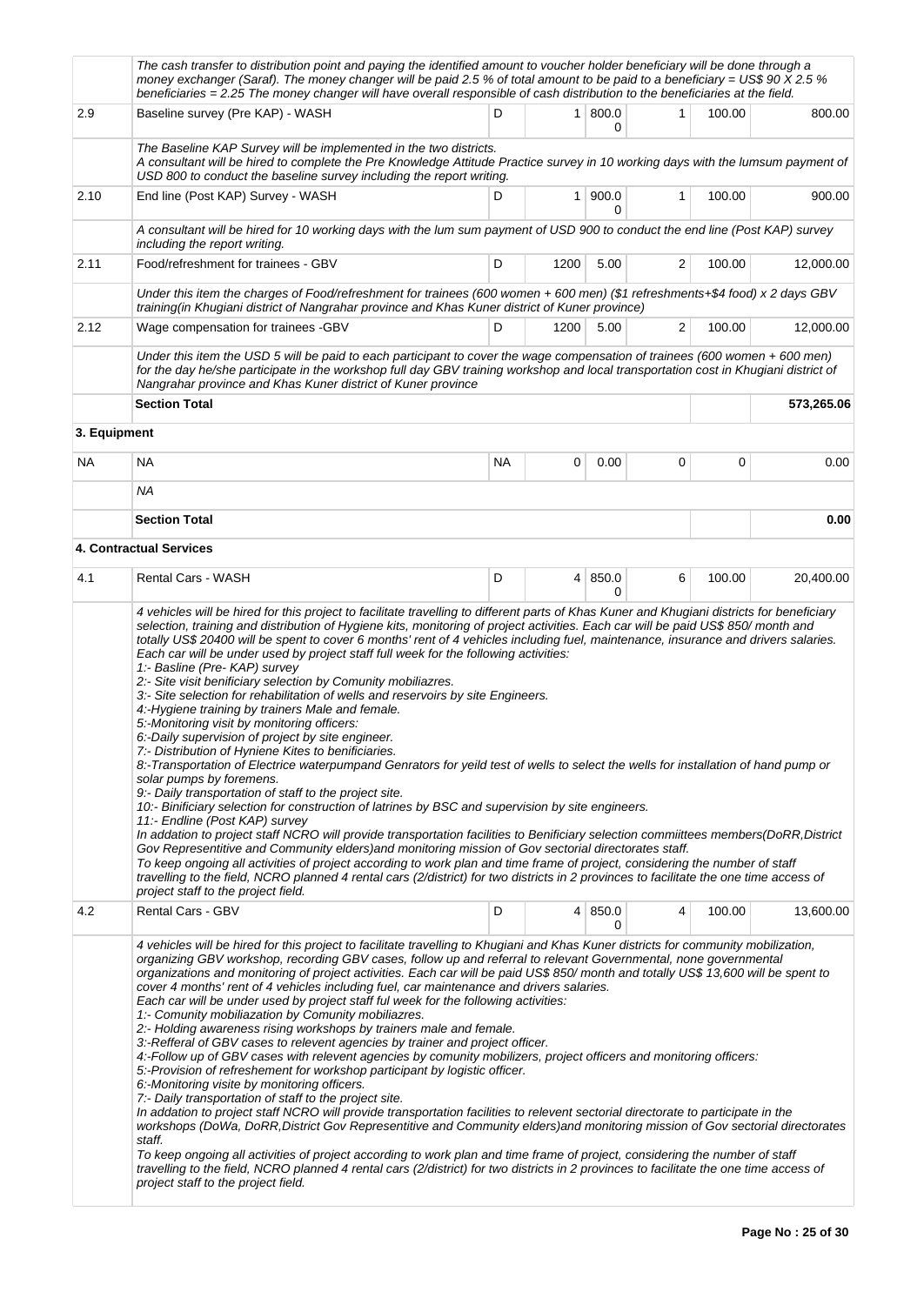| 4.3       | Rental Car for FS                                                                                                                                                                                                                                                                                                                                                                                                                                                                                                                                                                                                                                                                                                                                                                                                                                                                                                                                                                                                                                                                                                                                                                                                                                                                                                                                                                                                                                                                                                                                                                                                                                                                         | D         |   | 4   850.0<br>O  | 4 | 100.00 | 13,600.00 |
|-----------|-------------------------------------------------------------------------------------------------------------------------------------------------------------------------------------------------------------------------------------------------------------------------------------------------------------------------------------------------------------------------------------------------------------------------------------------------------------------------------------------------------------------------------------------------------------------------------------------------------------------------------------------------------------------------------------------------------------------------------------------------------------------------------------------------------------------------------------------------------------------------------------------------------------------------------------------------------------------------------------------------------------------------------------------------------------------------------------------------------------------------------------------------------------------------------------------------------------------------------------------------------------------------------------------------------------------------------------------------------------------------------------------------------------------------------------------------------------------------------------------------------------------------------------------------------------------------------------------------------------------------------------------------------------------------------------------|-----------|---|-----------------|---|--------|-----------|
|           | 4 vehicles will be hired for this project to facilitate travelling to 2 different districts of Kuner and Nangrahar province for beneficiary<br>selection, training and distribution of cash vouchers, monitoring of project activities. Each car will be paid US\$ 850/month and<br>totally US\$ 13600 will be spent to cover 4 months' rent of 4 vehicles including fuel, car maintenance, insurance and drivers<br>salaries.<br>Each car will be under used by project staff ful week for the following activities:<br>1:- HEAT assessment by project staff.<br>2:- Site visit benificiary selection by Comunity mobiliazres.<br>3:- Distribution of ID card and vouchers to the benificiaries by Field assistants and comunity mobilizars.<br>4:- Transportation of staff to the cash distribution center (distribution clarks, Monitors, Supporting staff and representitive of<br>DoRR).<br>4:- field visit of field assistants to lead the benificiaries to cash distribution centers by field assistants<br>5. Monitoring visite by monitoring officers:<br>6:-Post distribution monitoring by monitoring officers.<br>In addation to project staff NCRO will provide transportation facilities to Benificiary selection commiittees members(DoRR,District<br>Gov Representitive and Community elders) and monitoring mission of Gov sectorial directorates staff.<br>To keep ongoing all activities of project according to work plan and time frame of project, considering the number of staff<br>travelling to the field, NCRO planned 4 rental cars (2/district) for two districts in 2 provinces to facilitate the one time access of<br>project staff to the project field. |           |   |                 |   |        |           |
| 5. Travel | <b>Section Total</b>                                                                                                                                                                                                                                                                                                                                                                                                                                                                                                                                                                                                                                                                                                                                                                                                                                                                                                                                                                                                                                                                                                                                                                                                                                                                                                                                                                                                                                                                                                                                                                                                                                                                      |           |   |                 |   |        | 47,600.00 |
|           |                                                                                                                                                                                                                                                                                                                                                                                                                                                                                                                                                                                                                                                                                                                                                                                                                                                                                                                                                                                                                                                                                                                                                                                                                                                                                                                                                                                                                                                                                                                                                                                                                                                                                           |           |   |                 |   |        |           |
| 5.1       | <b>Project Staff Travel</b>                                                                                                                                                                                                                                                                                                                                                                                                                                                                                                                                                                                                                                                                                                                                                                                                                                                                                                                                                                                                                                                                                                                                                                                                                                                                                                                                                                                                                                                                                                                                                                                                                                                               | D         |   | $12$ 100.0<br>0 | 2 | 100.00 | 2,400.00  |
|           | NCRO staff from program, procurement, monitoring and finance sections will visit the project implementation sites both in Khas<br>Kuner and Khugiani district and at least two time a month to each of 2 target districts to ensure the set objectives are achieved<br>and overall implementation is proceeding in a smooth way. This would include round trip travel cost,<br>accommodation and other relevant cost in each of the two target district with an average 100 USD cost per visit.<br>2 district x 2 trip x 6 months x 100 US\$/Trip = US\$ 2400                                                                                                                                                                                                                                                                                                                                                                                                                                                                                                                                                                                                                                                                                                                                                                                                                                                                                                                                                                                                                                                                                                                             |           |   |                 |   |        |           |
|           | <b>Section Total</b>                                                                                                                                                                                                                                                                                                                                                                                                                                                                                                                                                                                                                                                                                                                                                                                                                                                                                                                                                                                                                                                                                                                                                                                                                                                                                                                                                                                                                                                                                                                                                                                                                                                                      |           |   |                 |   |        | 2,400.00  |
|           | 6. Transfers and Grants to Counterparts                                                                                                                                                                                                                                                                                                                                                                                                                                                                                                                                                                                                                                                                                                                                                                                                                                                                                                                                                                                                                                                                                                                                                                                                                                                                                                                                                                                                                                                                                                                                                                                                                                                   |           |   |                 |   |        |           |
| <b>NA</b> | <b>NA</b>                                                                                                                                                                                                                                                                                                                                                                                                                                                                                                                                                                                                                                                                                                                                                                                                                                                                                                                                                                                                                                                                                                                                                                                                                                                                                                                                                                                                                                                                                                                                                                                                                                                                                 | <b>NA</b> | 0 | 0.00            | 0 | 0      | 0.00      |
|           | <b>NA</b>                                                                                                                                                                                                                                                                                                                                                                                                                                                                                                                                                                                                                                                                                                                                                                                                                                                                                                                                                                                                                                                                                                                                                                                                                                                                                                                                                                                                                                                                                                                                                                                                                                                                                 |           |   |                 |   |        |           |
|           | <b>Section Total</b>                                                                                                                                                                                                                                                                                                                                                                                                                                                                                                                                                                                                                                                                                                                                                                                                                                                                                                                                                                                                                                                                                                                                                                                                                                                                                                                                                                                                                                                                                                                                                                                                                                                                      |           |   |                 |   |        | 0.00      |
|           | 7. General Operating and Other Direct Costs                                                                                                                                                                                                                                                                                                                                                                                                                                                                                                                                                                                                                                                                                                                                                                                                                                                                                                                                                                                                                                                                                                                                                                                                                                                                                                                                                                                                                                                                                                                                                                                                                                               |           |   |                 |   |        |           |
| 7.1       | <b>Office Supplies</b>                                                                                                                                                                                                                                                                                                                                                                                                                                                                                                                                                                                                                                                                                                                                                                                                                                                                                                                                                                                                                                                                                                                                                                                                                                                                                                                                                                                                                                                                                                                                                                                                                                                                    | D         |   | 2 750.0<br>0    | 1 | 100.00 | 1,500.00  |
|           | Under this item carpets, furniture and other requirements of site office will be covered for 2 Offices in 2 districts                                                                                                                                                                                                                                                                                                                                                                                                                                                                                                                                                                                                                                                                                                                                                                                                                                                                                                                                                                                                                                                                                                                                                                                                                                                                                                                                                                                                                                                                                                                                                                     |           |   |                 |   |        |           |
| 7.2       | Internet Charges                                                                                                                                                                                                                                                                                                                                                                                                                                                                                                                                                                                                                                                                                                                                                                                                                                                                                                                                                                                                                                                                                                                                                                                                                                                                                                                                                                                                                                                                                                                                                                                                                                                                          | D         | 2 | 150.0<br>0      | 6 | 100.00 | 1,800.00  |
|           | Under this item the monthly charges of internet will be covered @ US\$ 150/Month/Province                                                                                                                                                                                                                                                                                                                                                                                                                                                                                                                                                                                                                                                                                                                                                                                                                                                                                                                                                                                                                                                                                                                                                                                                                                                                                                                                                                                                                                                                                                                                                                                                 |           |   |                 |   |        |           |
| 7.3       | Mobile phone Top Up cards - WASH                                                                                                                                                                                                                                                                                                                                                                                                                                                                                                                                                                                                                                                                                                                                                                                                                                                                                                                                                                                                                                                                                                                                                                                                                                                                                                                                                                                                                                                                                                                                                                                                                                                          | D         |   | 2 100.0<br>0    | 6 | 100.00 | 1,200.00  |
|           | Under this item the monthly charges of mobile phone for WASH staff will be covered @ US\$ 100/Month/province                                                                                                                                                                                                                                                                                                                                                                                                                                                                                                                                                                                                                                                                                                                                                                                                                                                                                                                                                                                                                                                                                                                                                                                                                                                                                                                                                                                                                                                                                                                                                                              |           |   |                 |   |        |           |
| 7.4       | Stationery - WASH                                                                                                                                                                                                                                                                                                                                                                                                                                                                                                                                                                                                                                                                                                                                                                                                                                                                                                                                                                                                                                                                                                                                                                                                                                                                                                                                                                                                                                                                                                                                                                                                                                                                         | D         | 1 | 150.0<br>0      | 6 | 100.00 | 900.00    |
|           | Under this item the monthly charges of office stationery and printer cartridge, printing of vouchers, beneficiary selection forms<br>and other project relevant documents of WASH will be covered @ US\$ 150/Month                                                                                                                                                                                                                                                                                                                                                                                                                                                                                                                                                                                                                                                                                                                                                                                                                                                                                                                                                                                                                                                                                                                                                                                                                                                                                                                                                                                                                                                                        |           |   |                 |   |        |           |
| 7.5       | Communication Telephone charge - GBV                                                                                                                                                                                                                                                                                                                                                                                                                                                                                                                                                                                                                                                                                                                                                                                                                                                                                                                                                                                                                                                                                                                                                                                                                                                                                                                                                                                                                                                                                                                                                                                                                                                      | D         |   | 1   150.0<br>0  | 4 | 100.00 | 600.00    |
|           | Under this item the monthly charges of mobile phone will be covered @ US\$ 150/Month/province for GBV Staff                                                                                                                                                                                                                                                                                                                                                                                                                                                                                                                                                                                                                                                                                                                                                                                                                                                                                                                                                                                                                                                                                                                                                                                                                                                                                                                                                                                                                                                                                                                                                                               |           |   |                 |   |        |           |
| 7.6       | Stationery - GBV                                                                                                                                                                                                                                                                                                                                                                                                                                                                                                                                                                                                                                                                                                                                                                                                                                                                                                                                                                                                                                                                                                                                                                                                                                                                                                                                                                                                                                                                                                                                                                                                                                                                          | D         | 1 | 150.0<br>0      | 4 | 100.00 | 600.00    |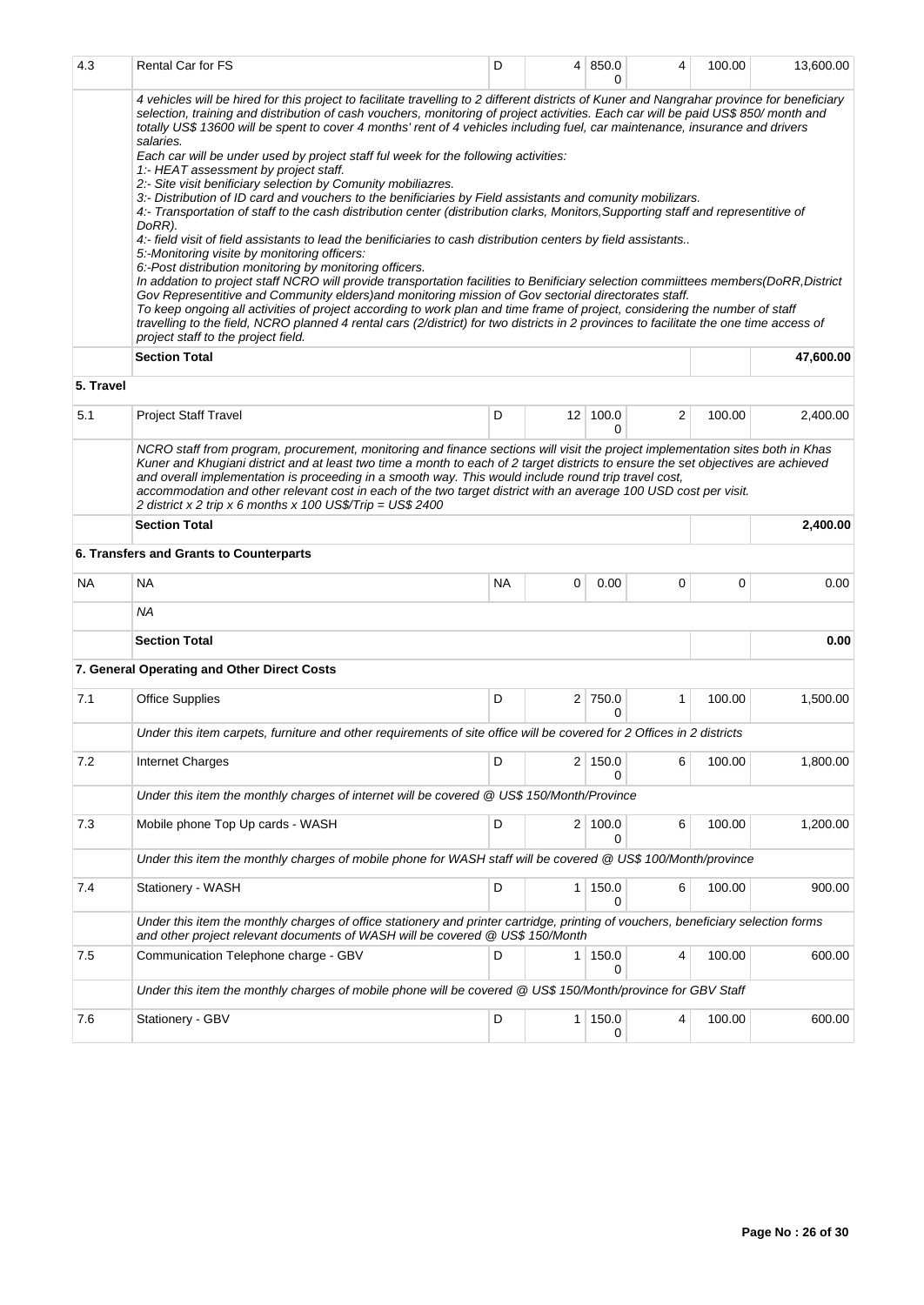| Under this item the monthly charges of office stationery and printer cartridge, printing of vouchers, beneficiary selection forms<br>and other project relevant documents will be covered @ US\$ 150/Month |          |            |
|------------------------------------------------------------------------------------------------------------------------------------------------------------------------------------------------------------|----------|------------|
| <b>Section Total</b>                                                                                                                                                                                       |          | 6,600.00   |
| <b>SubTotal</b>                                                                                                                                                                                            | 6,996.00 | 777,905.06 |
| <b>Direct</b>                                                                                                                                                                                              |          | 765,425.06 |
| Support                                                                                                                                                                                                    |          | 12,480.00  |
| <b>PSC Cost</b>                                                                                                                                                                                            |          |            |
| <b>PSC Cost Percent</b>                                                                                                                                                                                    |          | 7.00       |
| <b>PSC Amount</b>                                                                                                                                                                                          |          | 54,453.35  |
| <b>Total Cost</b>                                                                                                                                                                                          |          | 832,358.41 |

# **Project Locations**

| <b>Location</b>       | <b>Estimated</b><br>percentage<br>of budget<br>for each<br><b>location</b> |          | <b>Estimated number of beneficiaries</b><br>for each location |                   |              |              | <b>Activity Name</b>                                                                                                                                                                                                                                                                                                                                                                                                                                                                                                                                                                                                                                                                                                                                                                                                                                                                                                                                                                                                                                                                                                                                                                                                                                                                                                                                                                                                                                                                                                                                                                                                                                                                                                                                                                                                                                                                                                                                                                                                                                                                                                                                                                                                                                                                                                                        |
|-----------------------|----------------------------------------------------------------------------|----------|---------------------------------------------------------------|-------------------|--------------|--------------|---------------------------------------------------------------------------------------------------------------------------------------------------------------------------------------------------------------------------------------------------------------------------------------------------------------------------------------------------------------------------------------------------------------------------------------------------------------------------------------------------------------------------------------------------------------------------------------------------------------------------------------------------------------------------------------------------------------------------------------------------------------------------------------------------------------------------------------------------------------------------------------------------------------------------------------------------------------------------------------------------------------------------------------------------------------------------------------------------------------------------------------------------------------------------------------------------------------------------------------------------------------------------------------------------------------------------------------------------------------------------------------------------------------------------------------------------------------------------------------------------------------------------------------------------------------------------------------------------------------------------------------------------------------------------------------------------------------------------------------------------------------------------------------------------------------------------------------------------------------------------------------------------------------------------------------------------------------------------------------------------------------------------------------------------------------------------------------------------------------------------------------------------------------------------------------------------------------------------------------------------------------------------------------------------------------------------------------------|
|                       |                                                                            | Men      | Women                                                         |                   | Boys   Girls | <b>Total</b> |                                                                                                                                                                                                                                                                                                                                                                                                                                                                                                                                                                                                                                                                                                                                                                                                                                                                                                                                                                                                                                                                                                                                                                                                                                                                                                                                                                                                                                                                                                                                                                                                                                                                                                                                                                                                                                                                                                                                                                                                                                                                                                                                                                                                                                                                                                                                             |
| Nangarhar -> Khogyani |                                                                            | 55 4,943 |                                                               | 4,967 6,923 7,043 |              |              | 23,87 Activity 1.1.1 : Sharing of project MoU after<br>6 signing and officially informing the Ministry of<br>Economic and line departments in the province.<br>Activity 1.1.1: HEAT Assessment of IDPs<br>families<br>Activity 1.1.1 : Community Mobilization for<br>organizing GBV workshops<br>Activity 1.1.10 : Home base hygiene training and<br>distribution of leaflets showing hygiene message<br>- Distribution of Hygiene Kits to provide hygiene<br>assistance for health protection, behavior change<br>and good practice for 9450 people 1956 Men,<br>1966 Women, 2740 Boys and 2788 Girls<br>Activity 1.1.11 : Yield test of wells<br>Activity 1.1.12: Rehabilitation and upgrading of<br>wells and Pipe schemes equipped with solar<br>water pumps - Rehabilitation of Spring, Water<br>storage and extension of pipe scheme<br>A:- 8 wells will be equipped with solar pump,<br>solar panels, reservoir and extension through<br>pipe to 10 tab stands:<br>For each well please see Annex-IV<br>For the operation of water pump we will have the<br>following 3 sources:<br>1. Direct solar panel: 3000 watts solar panels will<br>be connected with AC water pump through a<br>DC/AC converter. This system will work<br>automatically every day from sunrise to sunset it<br>will have capacity to fill 24000-30000 letter per<br>day.<br>2. Solar panel with Batteries: 1000 watt solar<br>panels will charge the 8 batteries at day time to<br>store the electricity every day from sunrise to<br>sunset. The charged batteries will be used at<br>poor weather hours and night times.<br>3. Generator: A small generator with capacity of 3<br>-5 Kw will be used in poor weather days (cloudy<br>or rainy days). This generator will operate base<br>on need of community for water.<br>Having above 3 systems in each well will enable<br>continuity of water pump operation in all weather<br>condition.<br>For each well solar panel, water pump,<br>generator, one elevated reservoir, one operator<br>room and 10 tap stands will be constructed<br>B:- two springs will be rehabilitated, one reservoir<br>will be constructed for both springs and 12 tab<br>stands will be installed (Please see Annex-III).<br>Under this item drinking water will be provided for<br>16100 people 3333 Men, 3349 Women, 4669 |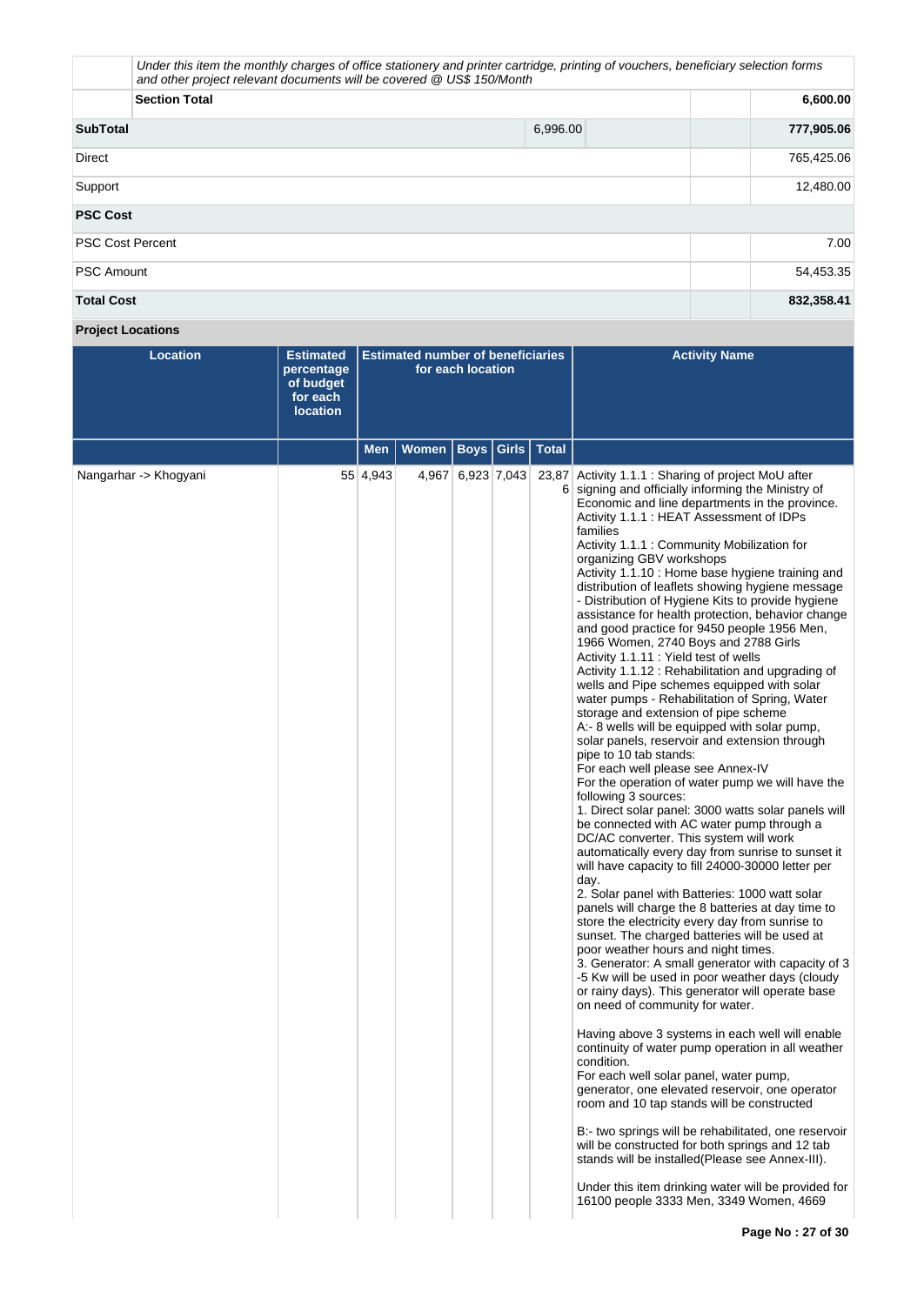|                    |          |                   |  | Boys and 4749 Girls<br>Activity 1.1.13: Handover of Water points to<br>water committee<br>Activity 1.1.14 : Baseline (Pre Knowledge)<br>Attitude Practice-KAP) survey<br>Activity 1.1.15 : End line (Post Knowledge<br>Attitude Practice) survey<br>Activity 1.1.2 : Hold GBV awareness training<br>sessions for community members, religious<br>scholars, students and teachers in schools (10th,<br>11th and 12th class), and NCRO projects<br>beneficiaries. There will be training for religious<br>scholars so that they become vocal GBV<br>awareness trainers in the communities. Each<br>training workshop will be a two-day session with<br>an average of 100 participants (50 women and<br>50 men) each.<br>Activity 1.1.2 : Beneficiary verification and<br>selection as per WFP beneficiaries selection<br>criteria through BSC<br>Activity 1.1.2 : Coordination with UNOCHA, HFU,<br>UNICEF, IOM, UNHCR, FSAC, WASH Cluster,<br>Protection Cluster, FAO, WFP, GBV sub cluster,<br>MoEc/DoEc,DoWA, DoRR, Provincial and district<br>authorities in East Region.<br>Activity 1.1.3: Staff Recruitment & Training<br>Activity 1.1.3 : Distribution of ID card to eligible<br>selected beneficiaries.<br>Activity 1.1.3 : Identification, referral of GBV<br>cases by NCRO project support through PSN<br>network to relevant agencies for assistance as<br>following:<br>• Referrals of children to community based<br>education and to people with special needs<br>networks for children at risk<br>• Identification of PSN and orientation to services<br>Activity 1.1.4 : Follow up of GBV cases through<br>NCRO project support and PSN network to<br>relevant agencies for assistance as following;<br>• Referrals of children to community based<br>education and to people with special needs<br>networks for children at risk<br>• Identification of PSN and orientation to services<br>Activity 1.1.4 : Identifying money changer (Saraf)<br>and cash distribution points both for male and<br>females in consultation with beneficiaries to have<br>save and protected access to cash assistance.<br>Activity 1.1.4 : Community mobilization. The<br>objective and activities of project including target<br>beneficiaries will be explained to the<br>community. The community will be asked for their<br>views, thoughts and contribution on the location<br>for water points with easy access for all<br>beneficiaries, women participation in the project,<br>creating water committee, Training of water<br>committee, care taker and mechanic for<br>maintenance of water points from community etc.<br>Activity 1.1.5 : Forming Beneficiary Selection<br>Committee (BSC).<br>Activity 1.1.5 : Distribution of Cash vouchers to<br>beneficiaries identified by BSC after HEAT<br>assessment. |
|--------------------|----------|-------------------|--|-------------------------------------------------------------------------------------------------------------------------------------------------------------------------------------------------------------------------------------------------------------------------------------------------------------------------------------------------------------------------------------------------------------------------------------------------------------------------------------------------------------------------------------------------------------------------------------------------------------------------------------------------------------------------------------------------------------------------------------------------------------------------------------------------------------------------------------------------------------------------------------------------------------------------------------------------------------------------------------------------------------------------------------------------------------------------------------------------------------------------------------------------------------------------------------------------------------------------------------------------------------------------------------------------------------------------------------------------------------------------------------------------------------------------------------------------------------------------------------------------------------------------------------------------------------------------------------------------------------------------------------------------------------------------------------------------------------------------------------------------------------------------------------------------------------------------------------------------------------------------------------------------------------------------------------------------------------------------------------------------------------------------------------------------------------------------------------------------------------------------------------------------------------------------------------------------------------------------------------------------------------------------------------------------------------------------------------------------------------------------------------------------------------------------------------------------------------------------------------------------------------------------------------------------------------------------------------------------------------------------------------------------------------------------------------------------------------------------------------------------------------------------------------------------------------------------|
| Kunar -> Khaskunar | 45 4,115 | 4,135 5,765 5,865 |  | 19,88 Activity 1.1.1 : Sharing of project MoU after<br>0 signing and officially informing the Ministry of<br>Economic and line departments in the province.<br>Activity 1.1.1 : HEAT Assessment of IDPs<br>families<br>Activity 1.1.1 : Community Mobilization for<br>organizing GBV workshops<br>Activity 1.1.10 : Home base hygiene training and<br>distribution of leaflets showing hygiene message<br>- Distribution of Hygiene Kits to provide hygiene<br>assistance for health protection, behavior change<br>and good practice for 9450 people 1956 Men,<br>1966 Women, 2740 Boys and 2788 Girls<br>Activity 1.1.11 : Yield test of wells<br>Activity 1.1.12: Rehabilitation and upgrading of<br>wells and Pipe schemes equipped with solar<br>water pumps - Rehabilitation of Spring, Water<br>storage and extension of pipe scheme<br>A:- 8 wells will be equipped with solar pump,                                                                                                                                                                                                                                                                                                                                                                                                                                                                                                                                                                                                                                                                                                                                                                                                                                                                                                                                                                                                                                                                                                                                                                                                                                                                                                                                                                                                                                                                                                                                                                                                                                                                                                                                                                                                                                                                                                                            |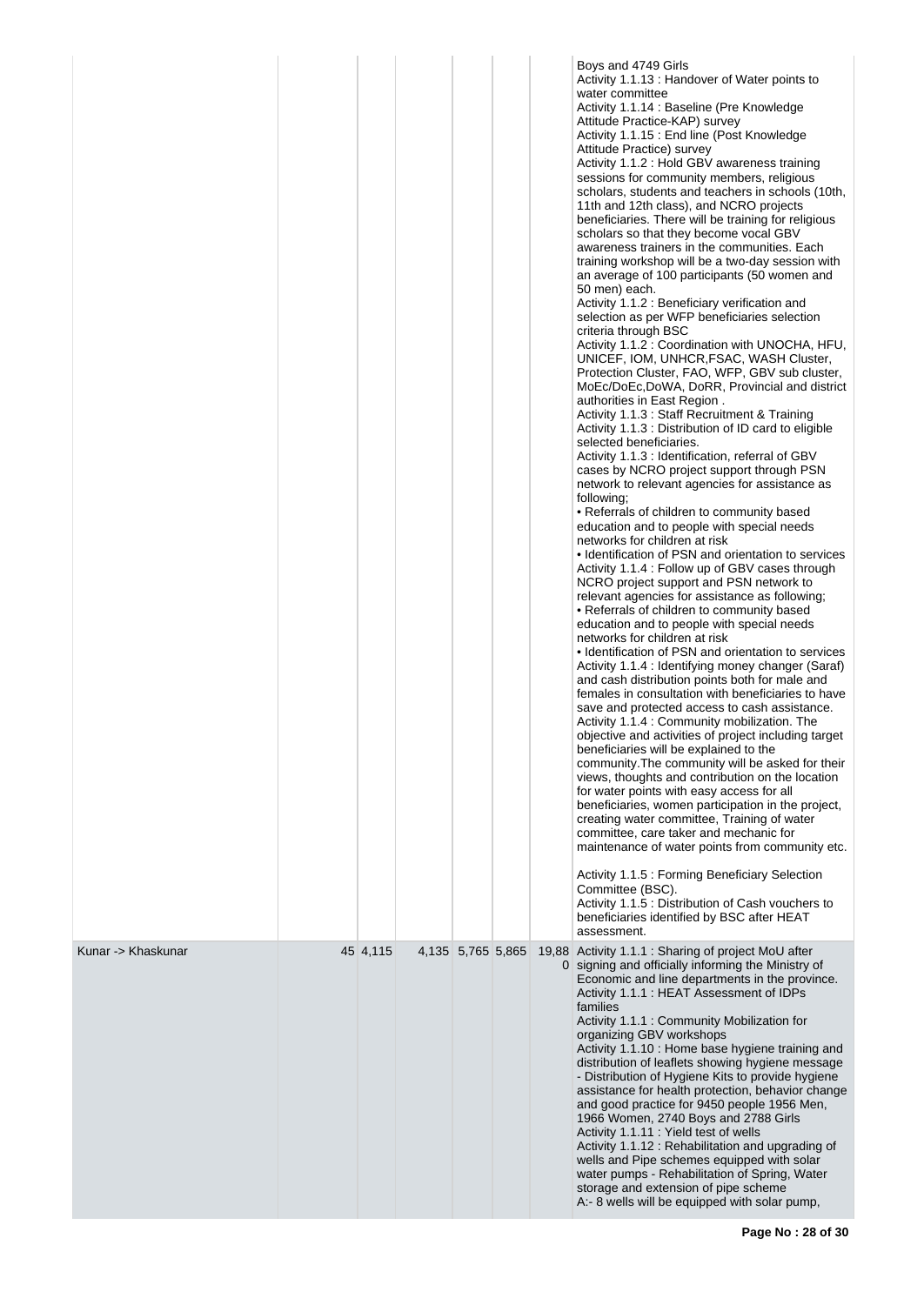solar panels, reservoir and extension through pipe to 10 tab stands: For each well please see Annex-IV

For the operation of water pump we will have the following 3 sources:

1. Direct solar panel: 3000 watts solar panels will be connected with AC water pump through a DC/AC converter. This system will work automatically every day from sunrise to sunset it will have capacity to fill 24000-30000 letter per day.

2. Solar panel with Batteries: 1000 watt solar panels will charge the 8 batteries at day time to store the electricity every day from sunrise to sunset. The charged batteries will be used at poor weather hours and night times.

3. Generator: A small generator with capacity of 3 -5 Kw will be used in poor weather days (cloudy or rainy days). This generator will operate base on need of community for water.

Having above 3 systems in each well will enable continuity of water pump operation in all weather condition.

For each well solar panel, water pump, generator, one elevated reservoir, one operator room and 10 tap stands will be constructed

B:- two springs will be rehabilitated, one reservoir will be constructed for both springs and 12 tab stands will be installed(Please see Annex-III).

Under this item drinking water will be provided for 16100 people 3333 Men, 3349 Women, 4669 Boys and 4749 Girls

Activity 1.1.13 : Handover of Water points to water committee

Activity 1.1.14 : Baseline (Pre Knowledge Attitude Practice-KAP) survey

Activity 1.1.15 : End line (Post Knowledge Attitude Practice) survey

Activity 1.1.2 : Hold GBV awareness training sessions for community members, religious scholars, students and teachers in schools (10th, 11th and 12th class), and NCRO projects beneficiaries. There will be training for religious scholars so that they become vocal GBV awareness trainers in the communities. Each training workshop will be a two-day session with an average of 100 participants (50 women and

50 men) each. Activity 1.1.2 : Beneficiary verification and selection as per WFP beneficiaries selection criteria through BSC

Activity 1.1.2 : Coordination with UNOCHA, HFU, UNICEF, IOM, UNHCR,FSAC, WASH Cluster, Protection Cluster, FAO, WFP, GBV sub cluster, MoEc/DoEc,DoWA, DoRR, Provincial and district authorities in East Region .

Activity 1.1.3 : Staff Recruitment & Training Activity 1.1.3 : Distribution of ID card to eligible selected beneficiaries.

Activity 1.1.3 : Identification, referral of GBV cases by NCRO project support through PSN network to relevant agencies for assistance as following;

• Referrals of children to community based education and to people with special needs networks for children at risk

• Identification of PSN and orientation to services Activity 1.1.4 : Follow up of GBV cases through NCRO project support and PSN network to relevant agencies for assistance as following; • Referrals of children to community based education and to people with special needs networks for children at risk

• Identification of PSN and orientation to services Activity 1.1.4 : Identifying money changer (Saraf) and cash distribution points both for male and females in consultation with beneficiaries to have save and protected access to cash assistance. Activity 1.1.4 : Community mobilization. The objective and activities of project including target

**Page No : 29 of 30**